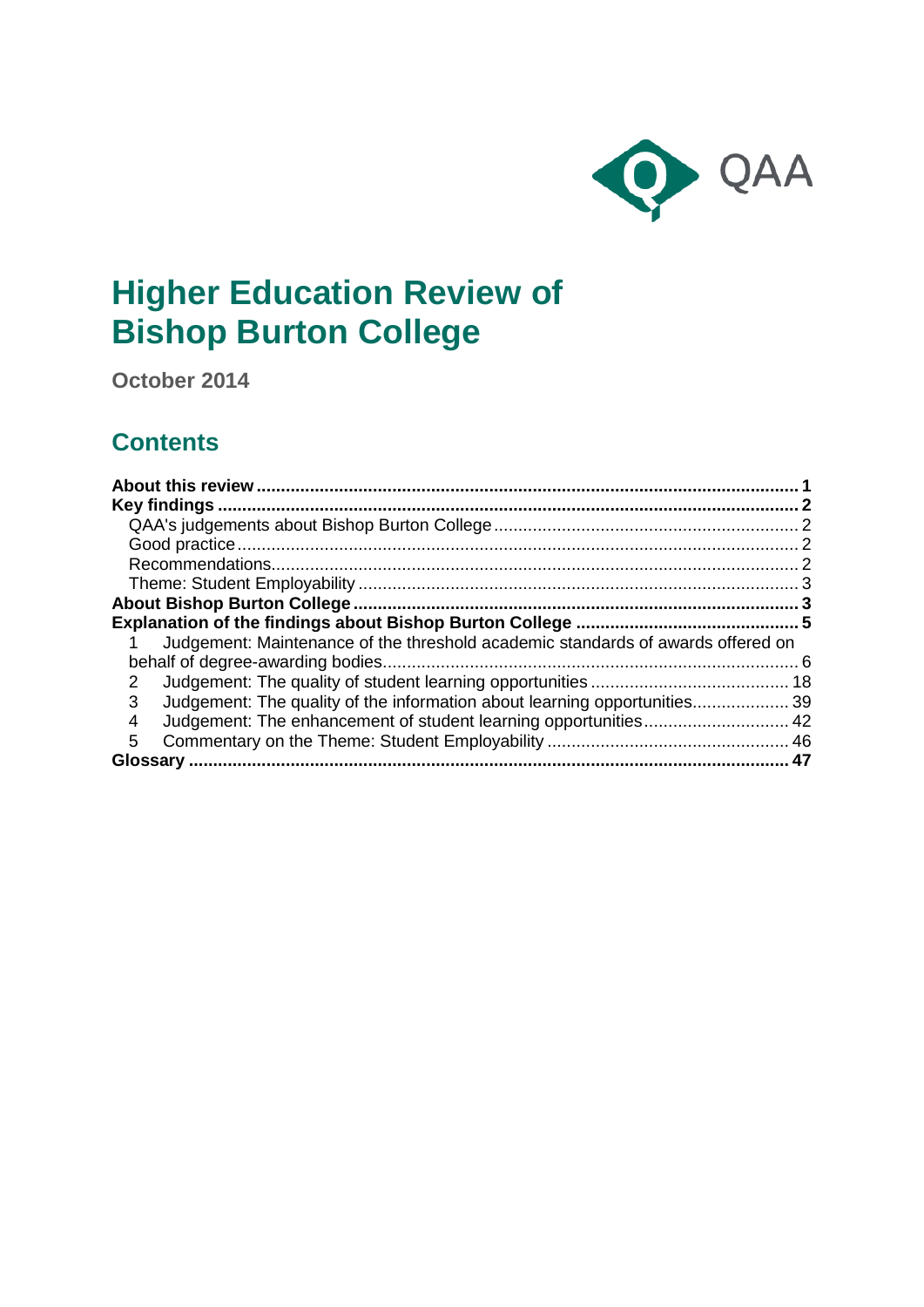## <span id="page-1-0"></span>**About this review**

This is a report of a Higher Education Review conducted by the Quality Assurance Agency for Higher Education (QAA) at Bishop Burton College. The review took place from 13 to 16 October 2014 and was conducted by a team of four reviewers, as follows:

- Dr Ruth Ayres
- Dr Philip Bassett
- Ms Caitlin Oliver (student reviewer)
- Dr Anya Perera.

The main purpose of the review was to investigate the higher education provided by Bishop Burton College and to make judgements as to whether or not its academic standards and quality meet UK expectations. These expectations are the statements in the [UK Quality](http://www.qaa.ac.uk/assuring-standards-and-quality/the-quality-code)  [Code for Higher Education](http://www.qaa.ac.uk/assuring-standards-and-quality/the-quality-code) (the Quality Code)<sup>1</sup> setting out what all UK higher education [providers](http://newlive.qaa.ac.uk/AboutUs/glossary/Pages/glossary-h.aspx#h2.1) expect of themselves and of each other, and what the general public can therefore expect of them.

In Higher Education Review the QAA review team:

- makes judgements on
	- the setting and maintenance of threshold academic standards
	- the quality of student learning opportunities
	- the information provided about higher education provision
	- the enhancement of student learning opportunities
	- provides a commentary on the selected theme
- makes recommendations
- identifies features of good practice
- affirms action that the provider is taking or plans to take.

A summary of the findings can be found in the section starting on page 2. Explanations of [the findings](#page-5-0) are given in numbered paragraphs in the section starting on page 6.

In reviewing Bishop Burton College the review team has also considered a theme selected for particular focus across higher education in England and Northern Ireland.

The [themes](http://www.qaa.ac.uk/publications/information-and-guidance/publication?PubID=106) for the academic year 2013-14 are Student Involvement in Quality Assurance and Enhancement and Student Employability, $^2$  and the provider is required to select, in consultation with student representatives, one of these themes to be explored through the review process.

The QAA website gives more information [about QAA](http://www.qaa.ac.uk/aboutus/pages/default.aspx) and its mission.<sup>3</sup> A dedicated section explains the method for **Higher Education Review<sup>4</sup>** and has links to the review handbook and other informative documents. For an explanation of terms see the [glossary](#page-46-1) at the end of this report.

 1 The UK Quality Code for Higher Education is published at: [www.qaa.ac.uk/quality-code.](http://www.qaa.ac.uk/quality-code) <sup>2</sup> Higher Education Review themes: [www.qaa.ac.uk/publications/information-and-](http://www.qaa.ac.uk/publications/information-and-guidance/publication?PubID=106)

- [guidance/publication?PubID=106.](http://www.qaa.ac.uk/publications/information-and-guidance/publication?PubID=106)
- <sup>3</sup> QAA website: [www.qaa.ac.uk/about-us.](http://www.qaa.ac.uk/about-us)

<sup>4</sup> Higher Education Review web pages: [www.qaa.ac.uk/reviews-and-reports/how-we-review-higher](http://www.qaa.ac.uk/reviews-and-reports/how-we-review-higher-education/higher-education-review)[education/higher-education-review.](http://www.qaa.ac.uk/reviews-and-reports/how-we-review-higher-education/higher-education-review)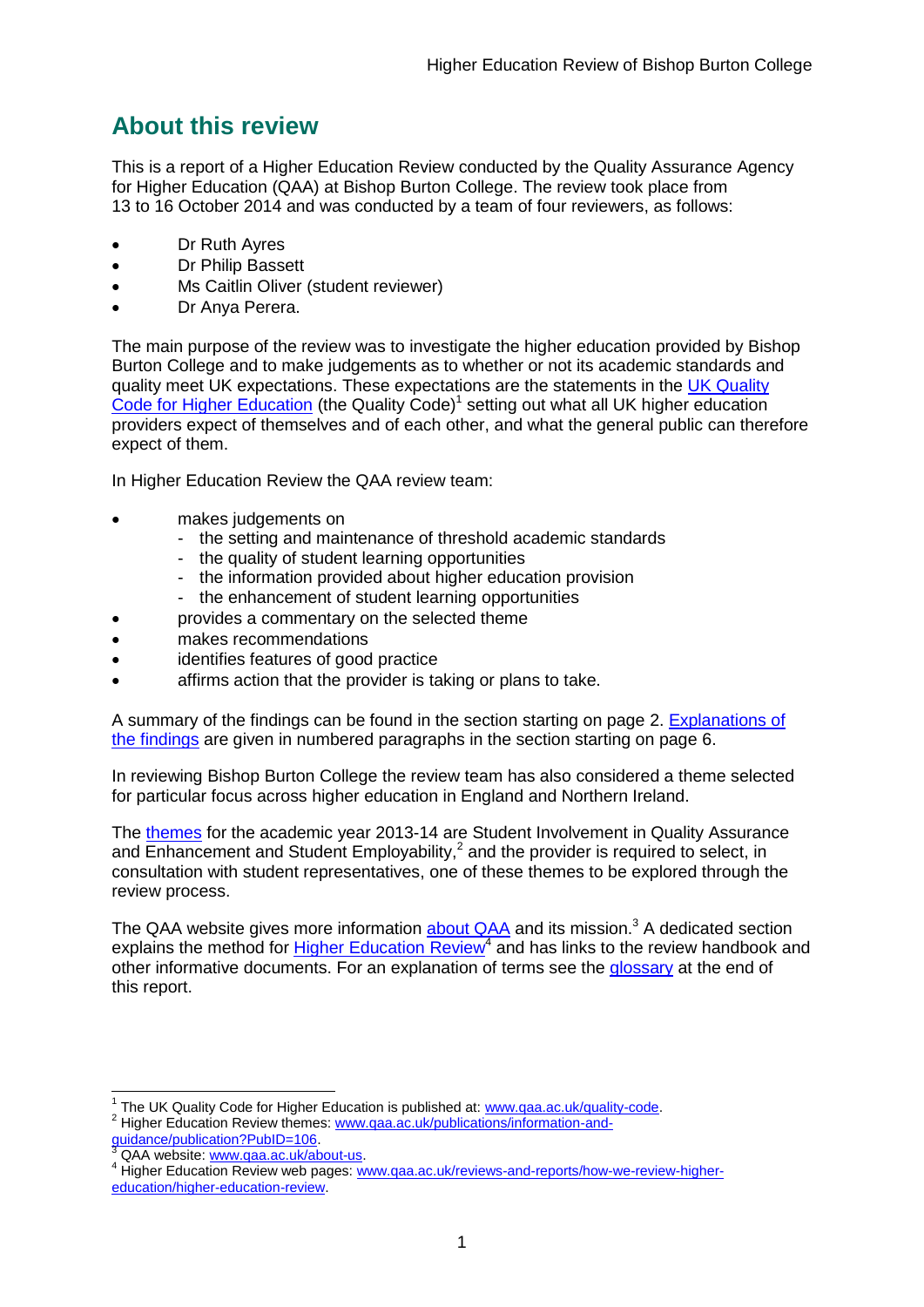## <span id="page-2-0"></span>**Key findings**

## <span id="page-2-1"></span>**QAA's judgements about Bishop Burton College**

The QAA review team formed the following judgements about the higher education provision at Bishop Burton College.

- The maintenance of the threshold academic standards of awards offered on behalf of its degree-awarding bodies **meets** UK expectations.
- The quality of student learning opportunities **meets** UK expectations.
- The quality of the information produced about its provision **meets** UK expectations.
- The enhancement of student learning opportunities **meets** UK expectations.

## <span id="page-2-2"></span>**Good practice**

The QAA review team identified the following features of **good practice** at Bishop Burton College.

- The internal course approval process demonstrates both rigour of College oversight and responsiveness to sector needs (Expectation B1).
- The annual review of admissions and induction processes enables continuous improvement (Expectation B2).
- The strong partnerships at course level between the higher education team, students and teaching staff (Expectation B3).
- Industry and employer contacts contribute to the development, delivery and enhancement of the curricula (Expectation B3).
- Deliberate steps are taken which effectively support students' progression from further education to higher education (Expectation B4).
- The wealth of opportunities for, and the College's openness to, receiving feedback from students (Expectation B5).
- College-wide engagement with national and local employers contributes significantly to the development of the curricula, and provides opportunities to enhance student learning (Expectation B10).
- The promotion and enabling of staff to develop and update their practice-based knowledge and skills (Enhancement).

## <span id="page-2-3"></span>**Recommendations**

The QAA review team makes the following **recommendations** to Bishop Burton College.

By April 2015:

 introduce a mechanism for specifying the skills and learning development to be achieved on each placement (Expectation B10).

By September 2015:

- provide a greater focus on pedagogies that will inform and enhance teaching practice (Expectation B3)
- ensure a greater alignment between course-level innovations and the College's Strategic Plan (Expectation B3)
- review and evaluate the effectiveness of student engagement mechanisms (Expectation B5)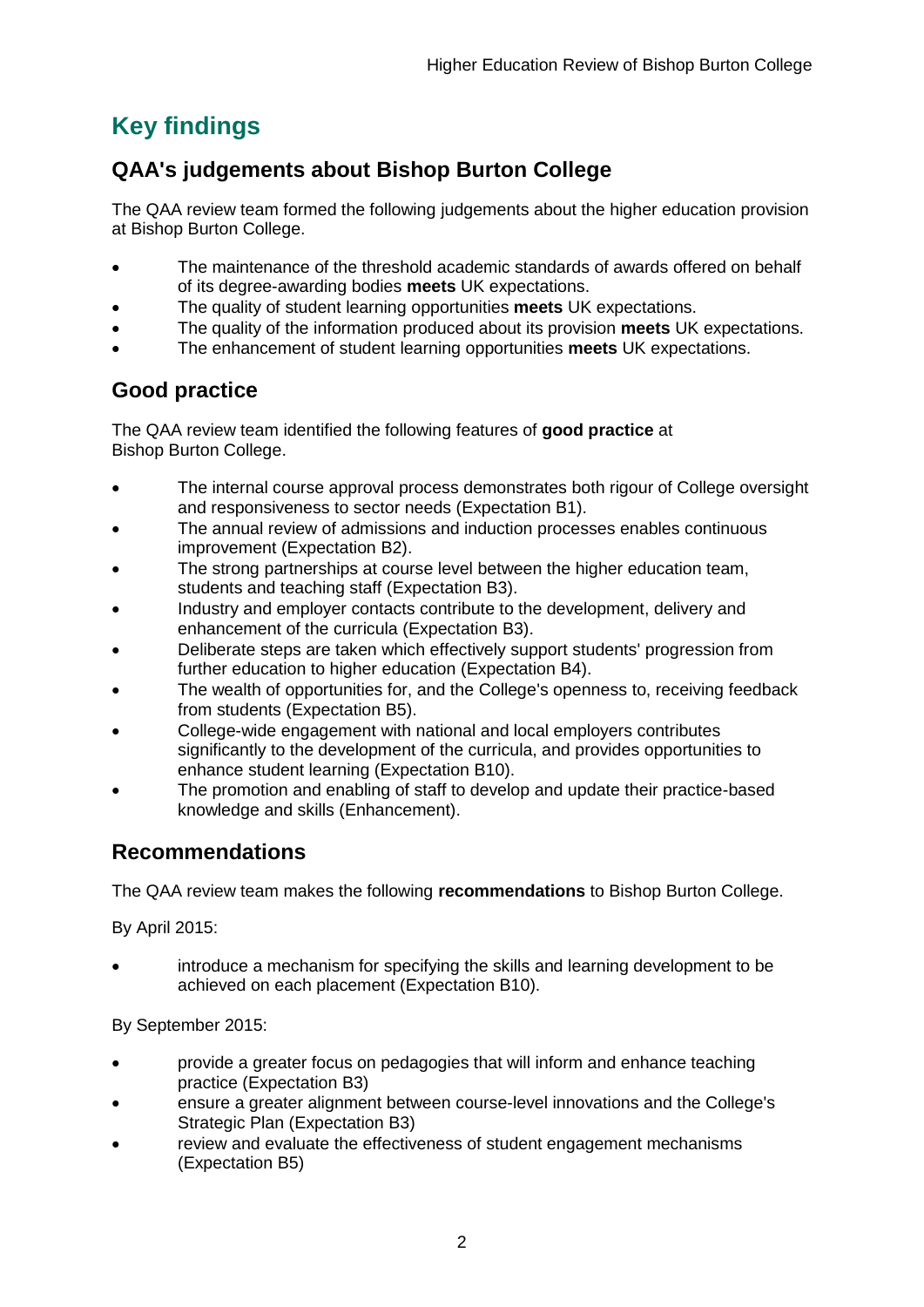- review organisational and administrative procedures for the allocation, implementation and monitoring of placements (Expectation B10)
- articulate and ensure a shared understanding of the terms enhancement and good practice (Enhancement)
- monitor and evaluate more fully the impact of enhancement activities on student learning (Enhancement).

## <span id="page-3-0"></span>**Theme: Student Employability**

Employability is embedded throughout the College, with employer links ranging from national bodies to local employers. The College operates a number of commercial enterprises that promote students' acquisition of employability skills. The College could benefit from a more systematic organisation and formalisation of these links and its liaison with employers.

Further explanation of the key findings can be found in the handbook available on the QAA webpage explaining [Higher Education Review.](http://www.qaa.ac.uk/reviews-and-reports/how-we-review-higher-education/higher-education-review)

## <span id="page-3-1"></span>**About Bishop Burton College**

Bishop Burton College (the College) was founded in 1954 and is a specialist land-based further education and higher education college operating within an estate of 409 hectares. The College is situated close to the market town of Beverley in the East Riding of Yorkshire with a second campus (Riseholme) in Lincolnshire.

The College offers courses of study in all key sectors of land-based work including agriculture; animal behaviour, management and science; countryside management and science; environment; science; horticulture; equine science; and rehabilitation and therapy. It also offers higher education courses in sport, police studies, business management, teacher education, multi-disciplinary design, fashion and clothing, and floristry design. In 2013-14, 847 higher education students enrolled on courses at the College. Of the 2012- 13 graduating cohort, 94 per cent progressed to employment or further study.

The College's mission is 'To be a leading specialist College focusing on excellence, employability and enterprise for our customers'. Its strategic aims, listed below, are reviewed and revised regularly to ensure that the College is responsive to local, regional and national policy and to demographic changes:

- provide an outstanding learning experience for all
- deliver provision that meets national priorities and is responsive to local and regional needs
- develop the capacity and capability of our staff to contribute effectively to the College agendas of quality, enterprise, sustainable development, and innovation
- ensure strong financial health, and organisational sustainability from effective use of estate, infrastructure and resources.

Since the previous review, the College acquired Riseholme College near Lincoln in 2012. While the provision offered at the current facility is at further education level, the strategic intent is to offer higher education courses at a new Riseholme campus from September 2015. This will enable the delivery of land-based higher education courses in Lincolnshire, where there is an unmet demand for land-based degree study. This will also provide progression opportunities from Level 3 courses onto degree-level study for students in Lincolnshire and also higher skills continuing professional development.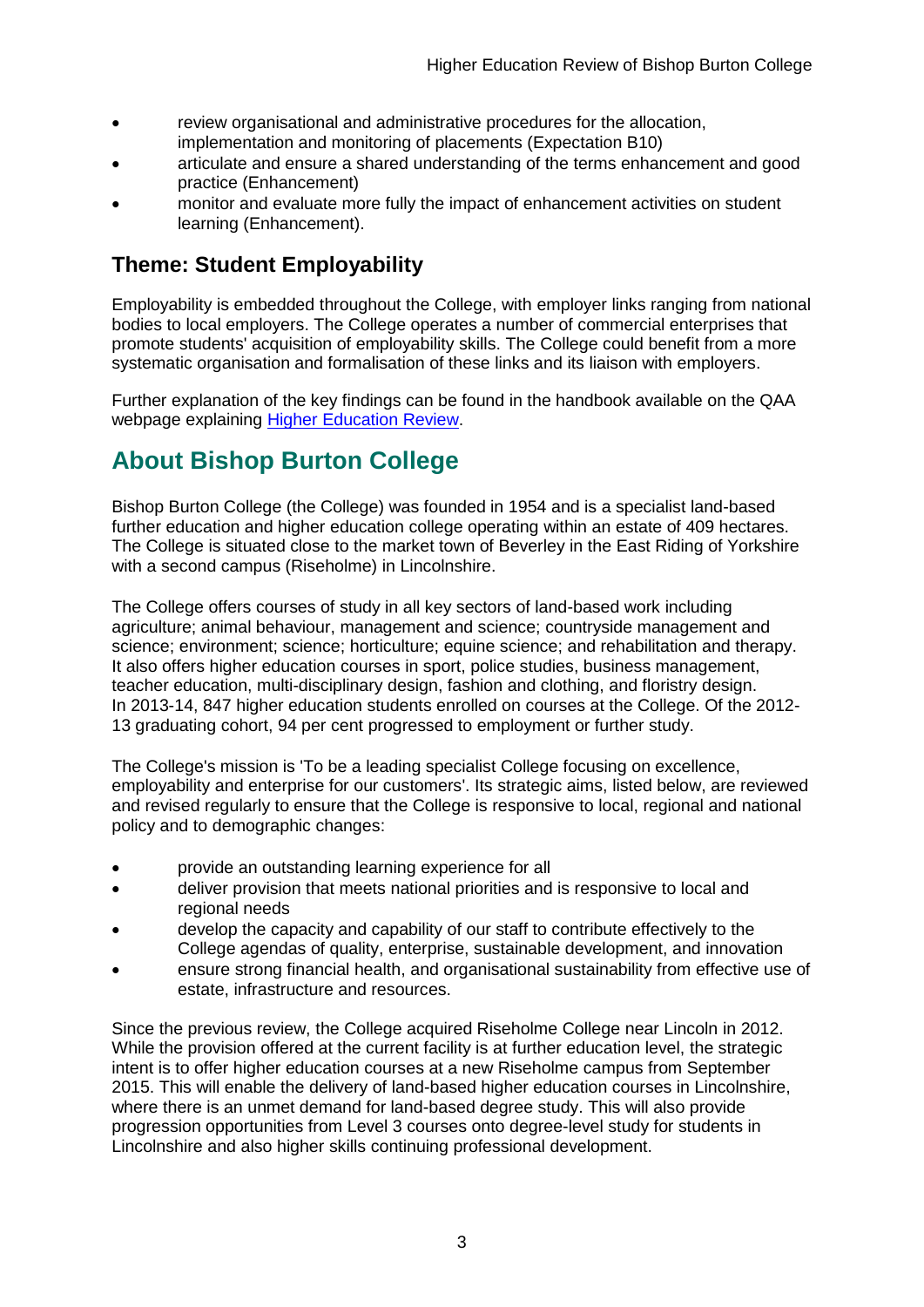Changes in the strategic direction of the College's University partners necessitated a review of validation arrangements. The College was validated by the Royal Agricultural University in 2013 to deliver a number of courses in agriculture and equine studies, and is closing its provision validated by Leeds Metropolitan University (now known as Leeds Beckett University). The College has expanded its provision in partnership with the University of Hull and continues with teacher education provision with the University of Huddersfield. The College is also reintroducing Higher National qualifications.

The College has maintained and built on the good practice identified in the previous review, and has taken steps to address all of the recommendations. A virtual learning environment has been introduced and is continually developed, supported by the work of i-learn champions. The College has implemented a clear system for ensuring the accuracy, completeness and currency of information, the effectiveness of which is endorsed by students. The College has developed its teaching observation system and has considered the introduction of a separate peer observation system. Peer observation does take place informally within the College and staff find these opportunities helpful. The College has many ways of obtaining feedback from students, both informally and formally, but has yet to evaluate fully the effectiveness of these mechanisms. The College has developed an Employer Charter and an Employer Workplace Guide to provide clearer information about their contribution to students' learning on placements. However, the nature of what students are expected to learn in the workplace could be further developed and clarified.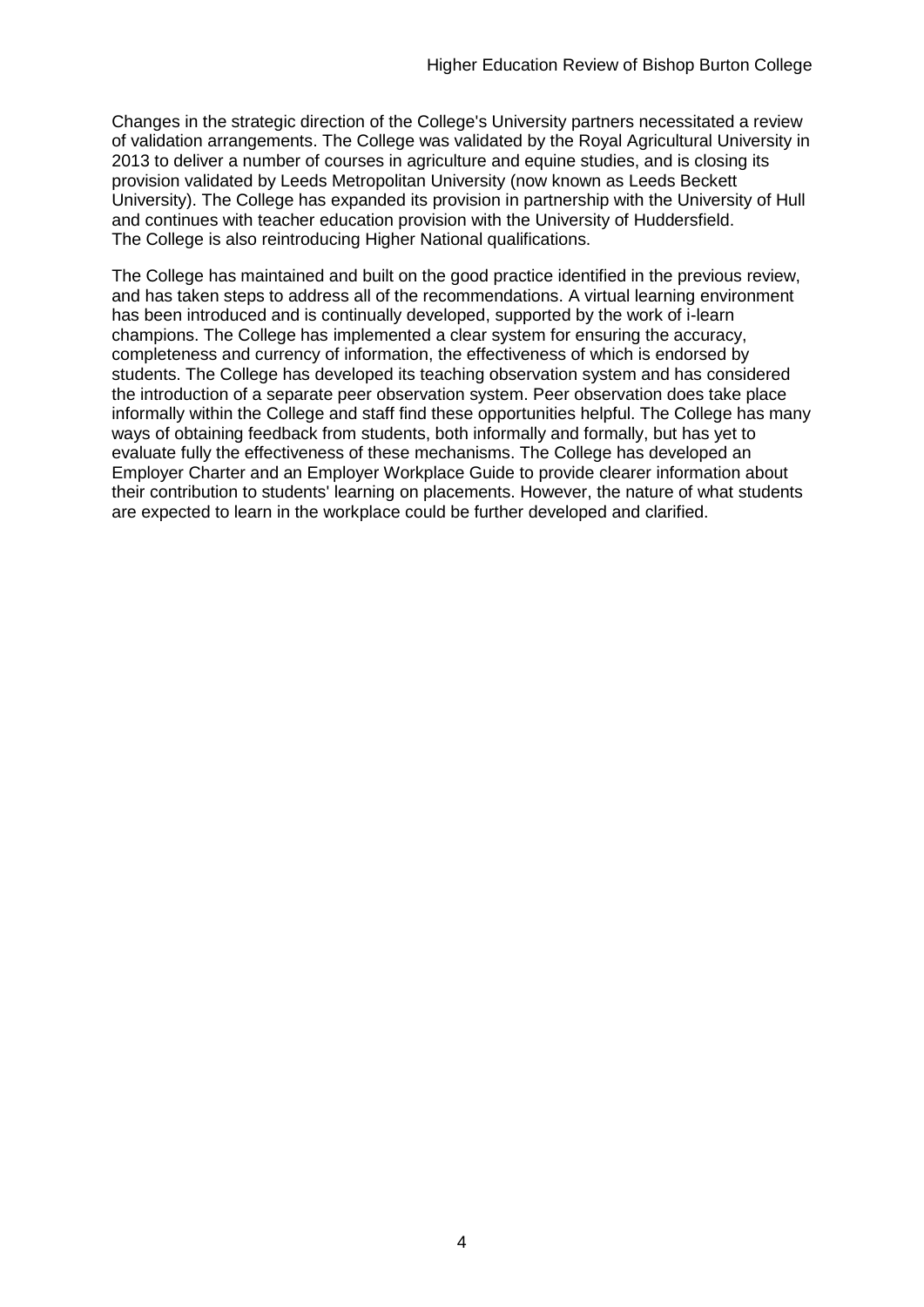## <span id="page-5-0"></span>**Explanation of the findings about Bishop Burton College**

This section explains the review findings in more detail.

Terms that may be unfamiliar to some readers have been included in a [brief glossary](#page-46-1) at the end of this report. A fuller [glossary of terms](http://www.qaa.ac.uk/Pages/GlossaryEN.aspx) is available on the QAA website, and formal definitions of certain terms may be found in the operational description and handbook for the [review method,](http://www.qaa.ac.uk/reviews-and-reports/how-we-review-higher-education/higher-education-review) also on the QAA website.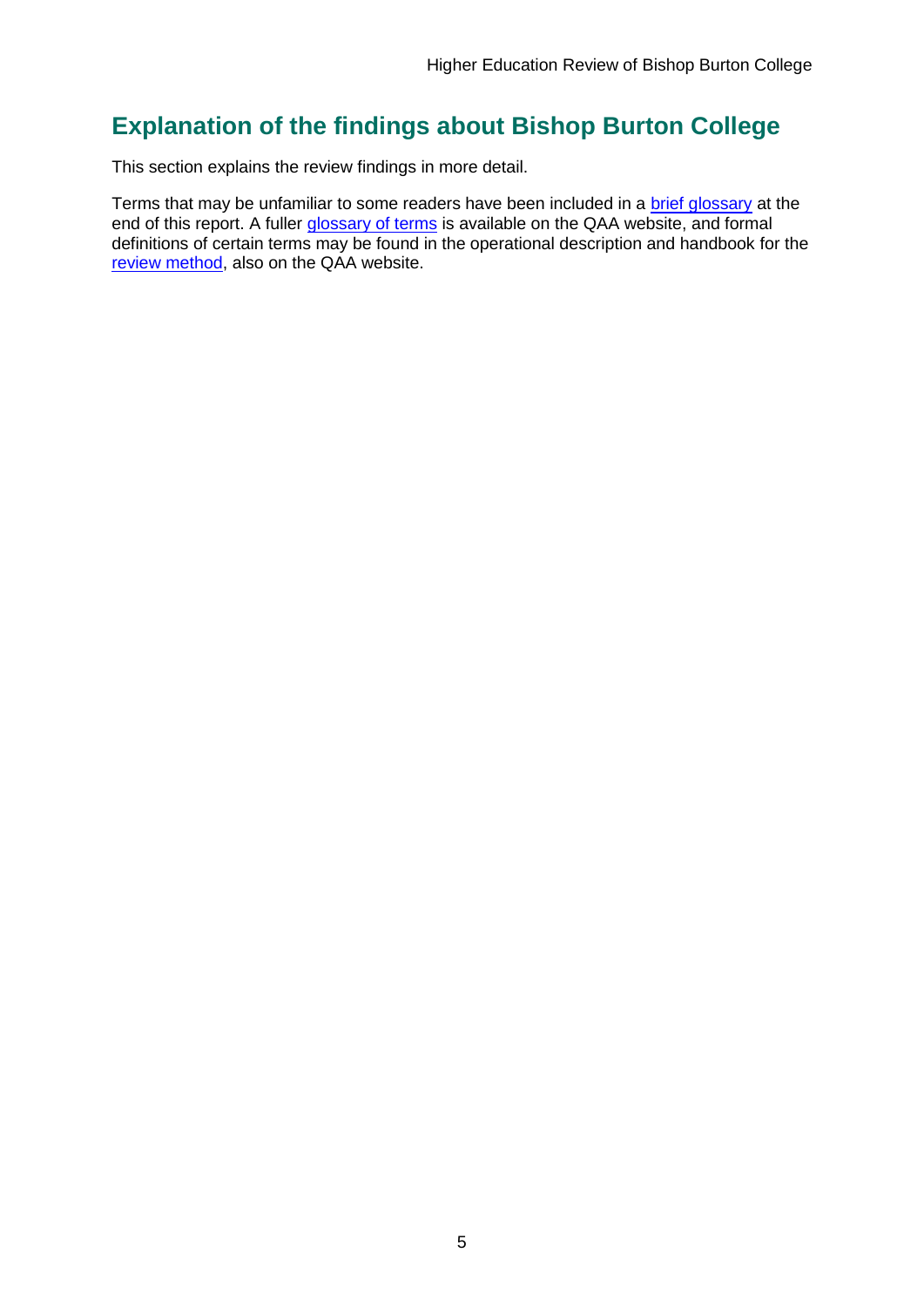## <span id="page-6-0"></span>**1 Judgement: Maintenance of the threshold academic standards of awards offered on behalf of degree-awarding bodies**

**Expectation (A1): In order to secure threshold academic standards, degreeawarding bodies:** 

**a) ensure that the requirements of** *The Framework for Higher Education Qualifications in England, Wales and Northern Ireland* **are met by:**

- **positioning their qualifications at the appropriate level of the relevant framework for higher education qualifications**
- **ensuring that programme learning outcomes align with the relevant qualification descriptor in the relevant framework for higher education qualifications**
- **naming qualifications in accordance with the titling conventions specified in the frameworks for higher education qualifications**
- **awarding qualifications to mark the achievement of positively defined programme learning outcomes**

**b) consider and take account of QAA's guidance on qualification characteristics** 

**c) where they award UK credit, assign credit values and design programmes that align with the specifications of the relevant national credit framework** 

## **d) consider and take account of relevant Subject Benchmark Statements.**

## **Quality Code,** *Chapter A1: UK and European Reference Points for Academic Standards*

## **Findings**

1.1 Different levels of responsibility are devolved by each validating partner, but all of the College's courses are designed in line with the FHEQ and relevant Subject Benchmark Statements, and are subject to both internal and the validating partner's approval and validation processes. All awards have a course specification which is designed by staff involved with the course. These are internally scrutinised and sent to the relevant validating partner for approval. Learning outcomes are clearly defined in the course specifications and are made available to students in their course handbooks, module handbooks and, in broad terms, the College prospectus.

1.2 Templates, frameworks and the regulations of the validating partner are used by the College when developing new courses. The validating partners have ultimate responsibility for securing academic frameworks, but the College has internal checks to ensure that design aligns with national reference points such as the FHEQ, Subject Benchmark Statements, qualification characteristics and credit frameworks.

1.3 The College provided minutes of meetings between College staff and University partners where course development is discussed. These include course team meetings, and meetings with students about course revalidations.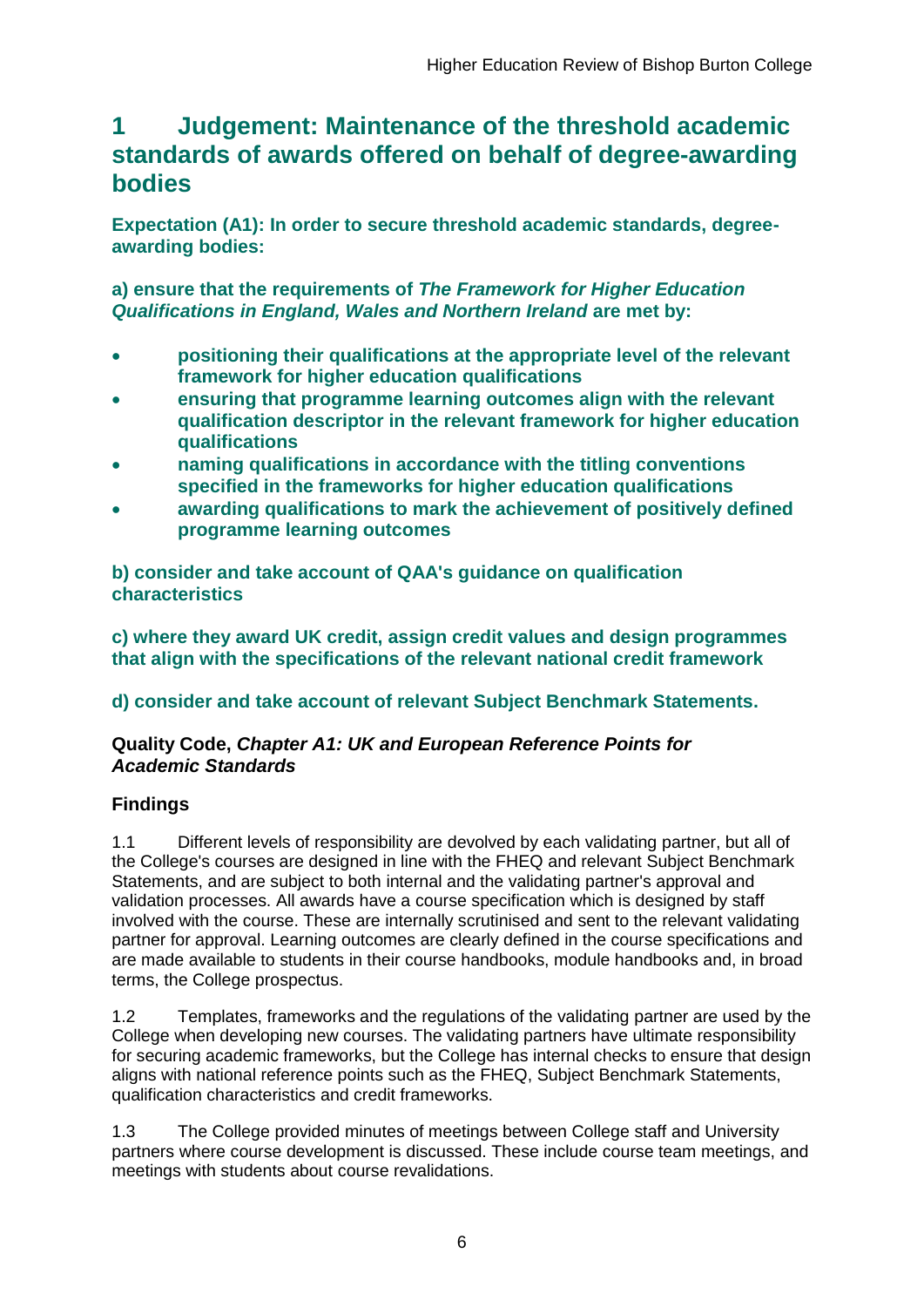1.4 Validation documents show that the College follows the validating partner's guidelines and processes, using documentation and templates that are supplied by the relevant institution. Internal scrutiny during design and pre-validation ensures that the courses comply with the requirements of the respective validating partner and the FHEQ and is benchmarked to the sector skills, and this is reviewed through the processes of annual monitoring.

1.5 This Expectation is met and level of risk is low due to the extent of both internal and external scrutiny to ensure that the College qualifications are at the appropriate level and that learning outcomes align with the FHEQ. The College also considers and takes account of relevant Subject Benchmark Statements. Consideration is also given to the Quality Code to ensure that the requirements of the FHEQ are met.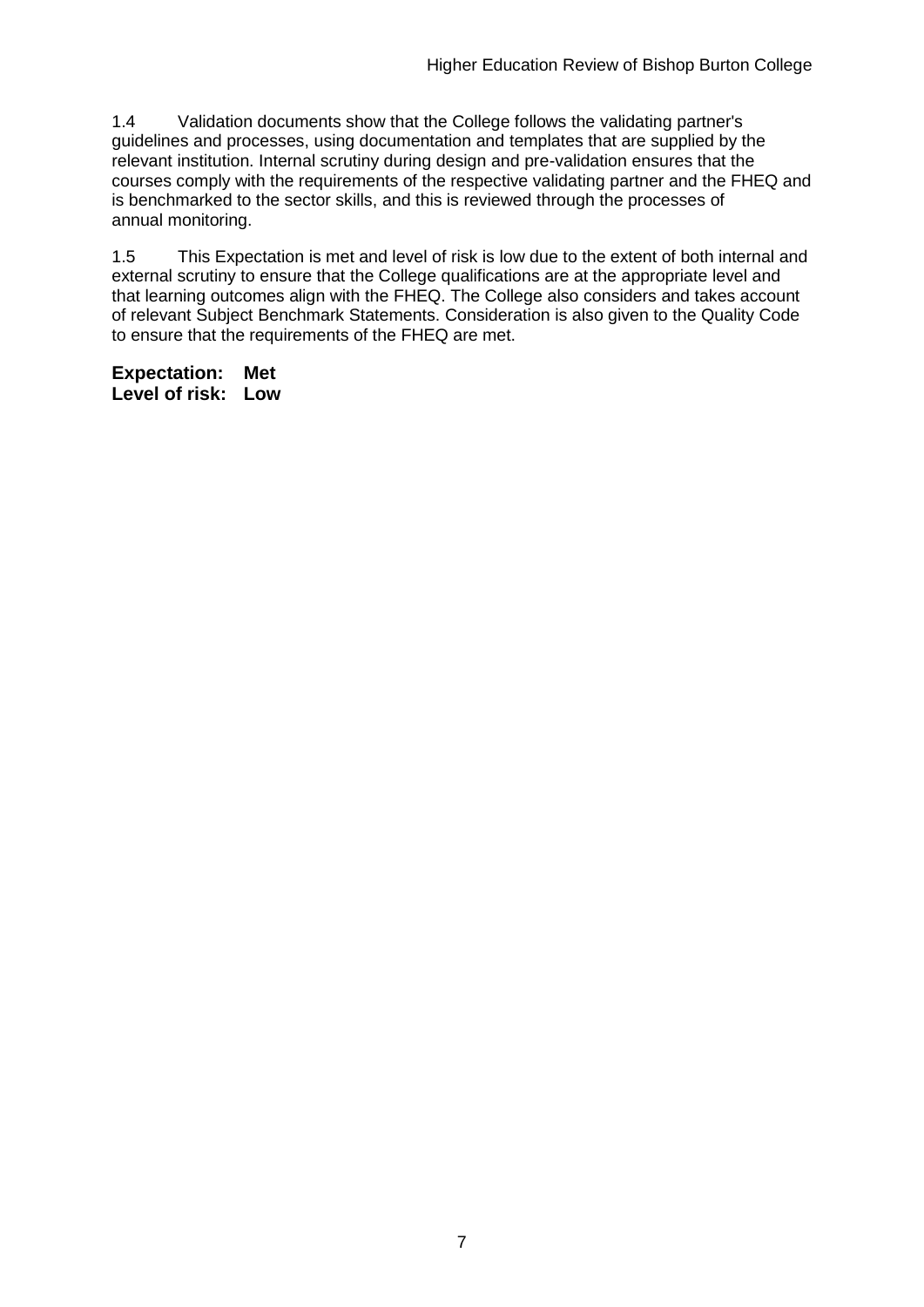**Expectation (A2.1): In order to secure their academic standards, degree-awarding bodies establish transparent and comprehensive academic frameworks and regulations to govern how they award academic credit and qualifications.**

### **Quality Code,** *Chapter A2: Degree-Awarding Bodies' Reference Points for Academic Standards*

## **Findings**

1.6 The College's courses adhere to the academic principles and regulations of the respective validating body and delegated responsibilities are clearly documented. Liaison between the College and its validating partners occurs at different levels of the College from the Principal to curriculum teams, with the Assistant Principal Higher Education being the central point of contact at senior management level. The Higher Education Academic Management Group (HEAMG) chaired by the Assistant Principal Higher Education is responsible for developing, planning and monitoring higher education performance against targets and reports to the strategic leadership group chaired by the Principal. These groups, together with the Quality Improvement Committee (QIC), support the maintenance of standards of the degree-awarding partners. The QIC is charged with directing the College's quality improvement and reports directly to the Board.

1.7 Changes to the senior management structure ensure that the College's specific responsibilities in each partnership are maintained. Concepts for potential new courses are proposed to partners to complement existing validated course allocations. The validating partners have overall responsibility for their courses with the Assistant Principal Higher Education charged with liaison at a senior level.

1.8 There are well documented academic frameworks and procedures, which are mapped against the Quality Code. Validating partners are involved at all stages of the course cycle from initial concept and development through to monitoring and review. Validation events are chaired by the awarding body and involve external expertise and scrutiny. The College also has mechanisms to assure itself of standards and alignment to benchmarking statements and FHEQ descriptors, with training provided by validating partners and annual updates on policy and procedural changes via staff development events.

1.9 The team scrutinised documentation including the course approval process, validation reports, annual monitoring, external examiners' reports and validating partner reports. The team also held meetings with senior managers and teaching staff including Curriculum and Learning Managers and Higher Education Programme Leaders.

1.10 There are robust mechanisms and systems in place to fulfil this Expectation and the College demonstrates a clear understanding of its responsibilities. College responsibilities are defined in partnership agreements with its University partners. All documentation is clearly referenced to the Quality Code. Oversight is maintained by validating partners, and internally by the Assistant Principal Higher Education and her team. The Expectation is met and the level of risk is low.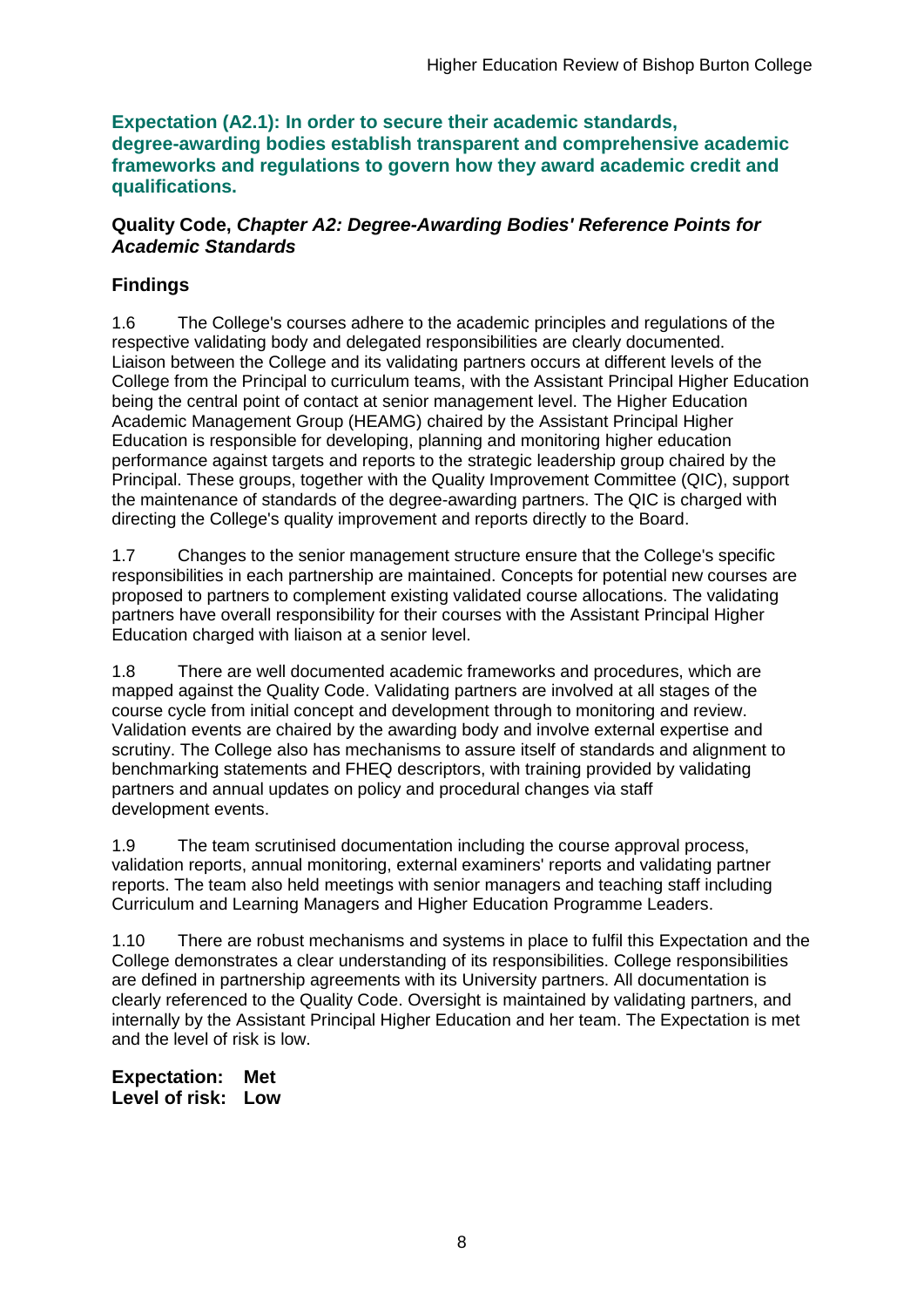**Expectation (A2.2): Degree-awarding bodies maintain a definitive record of each programme and qualification that they approve (and of subsequent changes to it) which constitutes the reference point for delivery and assessment of the programme, its monitoring and review, and for the provision of records of study to students and alumni.** 

### **Quality Code,** *Chapter A2: Degree-Awarding Bodies' Reference Points for Academic Standards*

## **Findings**

1.11 Information regarding all of the College courses is available to all stakeholders by several routes, including the prospectus, course handbooks, College website and virtual learning environment (VLE), all of which are reviewed annually, or monthly in the case of the website. Course specifications are validated by the relevant degree-awarding bodies; they are then reviewed by the College course teams at an Annual Planning Day. Modifications are agreed and approved internally before being sent to the external examiners and to the relevant awarding body for validation.

1.12 The College uses its awarding body's templates for module and course specifications, which make links to learning outcomes and assessment strategies. There is reference to a University assessment tariff to ensure parity for modules with the same credit value. All University partners require that any changes to modules or courses are approved by them prior to delivery.

1.13 New course proposals are sent to the relevant awarding body for approval. Forms from the University of Hull make explicit that developmental consent must be attained before application for full approval. University link tutors advise on assessment, regulations, approval of assessment and changes.

1.14 Course development happens either through strategic decisions or from curriculum areas. Minutes were provided from student feedback meetings in which students were positive towards changes made to courses.

1.15 The College clearly articulates its responsibilities and demonstrates that it follows awarding body procedures. Awarding bodies also have relevant checks in place. The Expectation is met and the level of risk is low.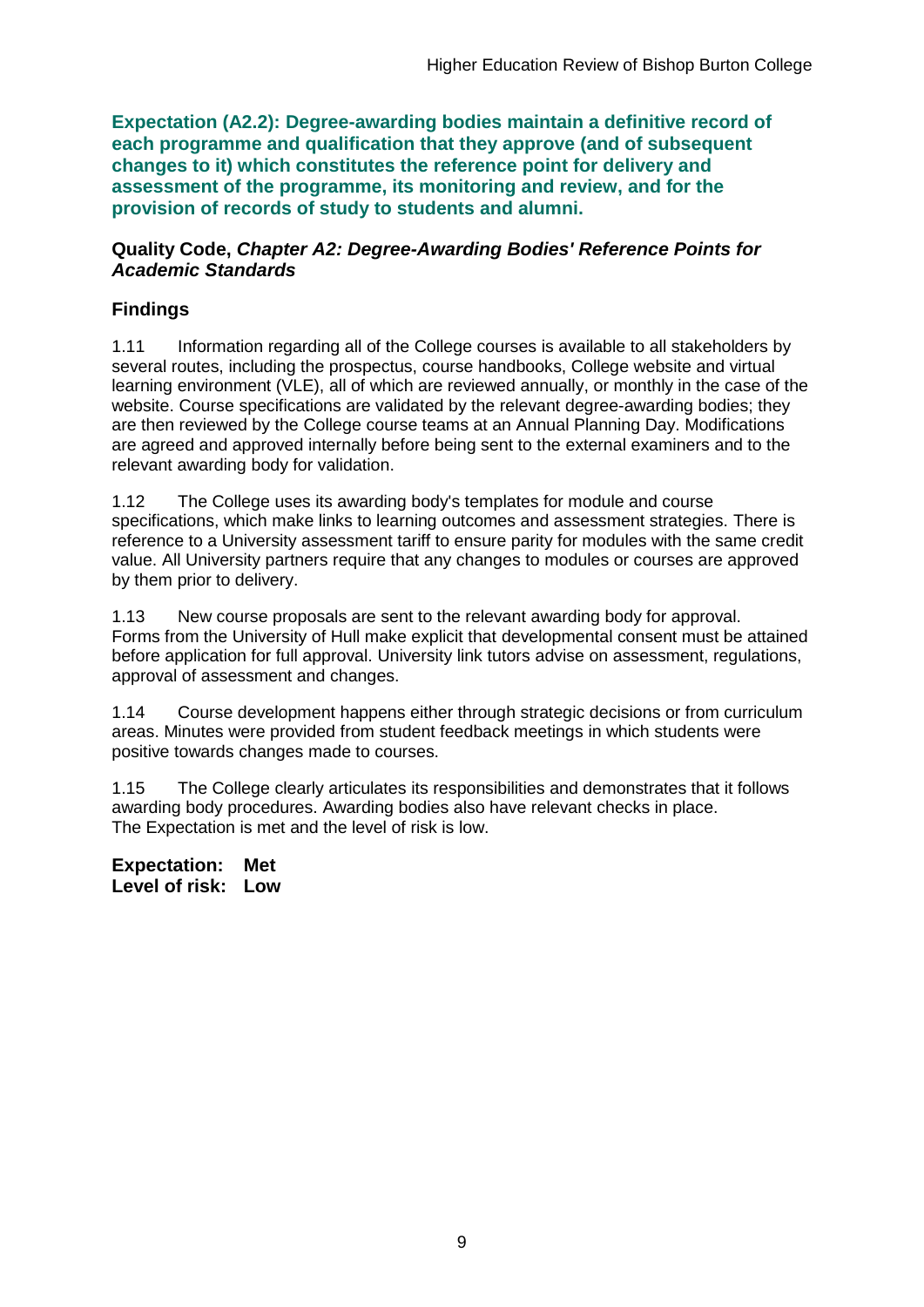**Expectation (A3.1): Degree-awarding bodies establish and consistently implement processes for the approval of taught programmes and research degrees that ensure that academic standards are set at a level which meets the UK threshold standard for the qualification and are in accordance with their own academic frameworks and regulations.**

### **Quality Code,** *Chapter A3: Securing Academic Standards and an Outcomes-Based Approach to Academic Awards*

## **Findings**

1.16 Course design and approval processes refer to the FHEQ, benchmarking statements and national occupational standards where applicable. The College does not offer courses accredited by professional, statutory and regulatory bodies, or research degrees.

1.17 Courses follow an internal approval process that aligns with the College's strategic direction and mission. Staff have access to the validating partner's quality assurance manuals, templates and regulations with scheduled team meetings to monitor progress and contribution to the final validation documentation. New proposals are discussed with partners, and internal scrutiny prior to validation includes sector and industry consultation with externality via the validation and approval process; this ensures compliance with the FHEQ and with the degree-awarding body.

1.18 The College's internal procedures ensure that it fulfils the requirements of its awarding partners. Updates on validations were presented to the Curriculum and Standards Executive but are now received by the Higher Education Academic Management Group. This is chaired by the Assistant Principal Higher Education who signs off proposals and informs the strategic leadership group.

1.19 Assessments are seen by a link tutor or colleagues at partner institutes (Royal Agricultural University/University of Hull) prior to use but more autonomy is afforded by Leeds Metropolitan University. Conversely, the University of Huddersfield sets all assessments for its provision, which are approved by the University-appointed team of external examiners. Other assessment briefs and examinations are sent to the external examiner and examinations are also scrutinised by an internal panel. The link tutor at the Royal Agricultural University provides academic support to the team giving advice on assessment, regulations and exam boards. The link tutor meets with the team and students and produces an annual report that includes an overview of academic standards and student performance.

1.20 The team scrutinised course approval documentation, including minutes of College course teams and committee meetings, completed templates and other validation documentation. The team also looked at reports produced by or for the University partners and other internal mechanisms to review the validity of assessments including module reviews and trends, summaries from the Annual Planning Day, and quality improvement plans. The team met with staff operating at all levels of the organisation including those involved with delivery, course design and review and sought the views of both current students and alumni.

1.21 The College has procedures in place to ensure the validity and relevance of all its courses and feedback from students, employers and external examiners is captured in the annual monitoring review process. This is supported by the Higher Education Curriculum and Quality Review meetings which are held three times a year. The Annual Planning Day is an important part of the review mechanism for schemes and is adopted universally.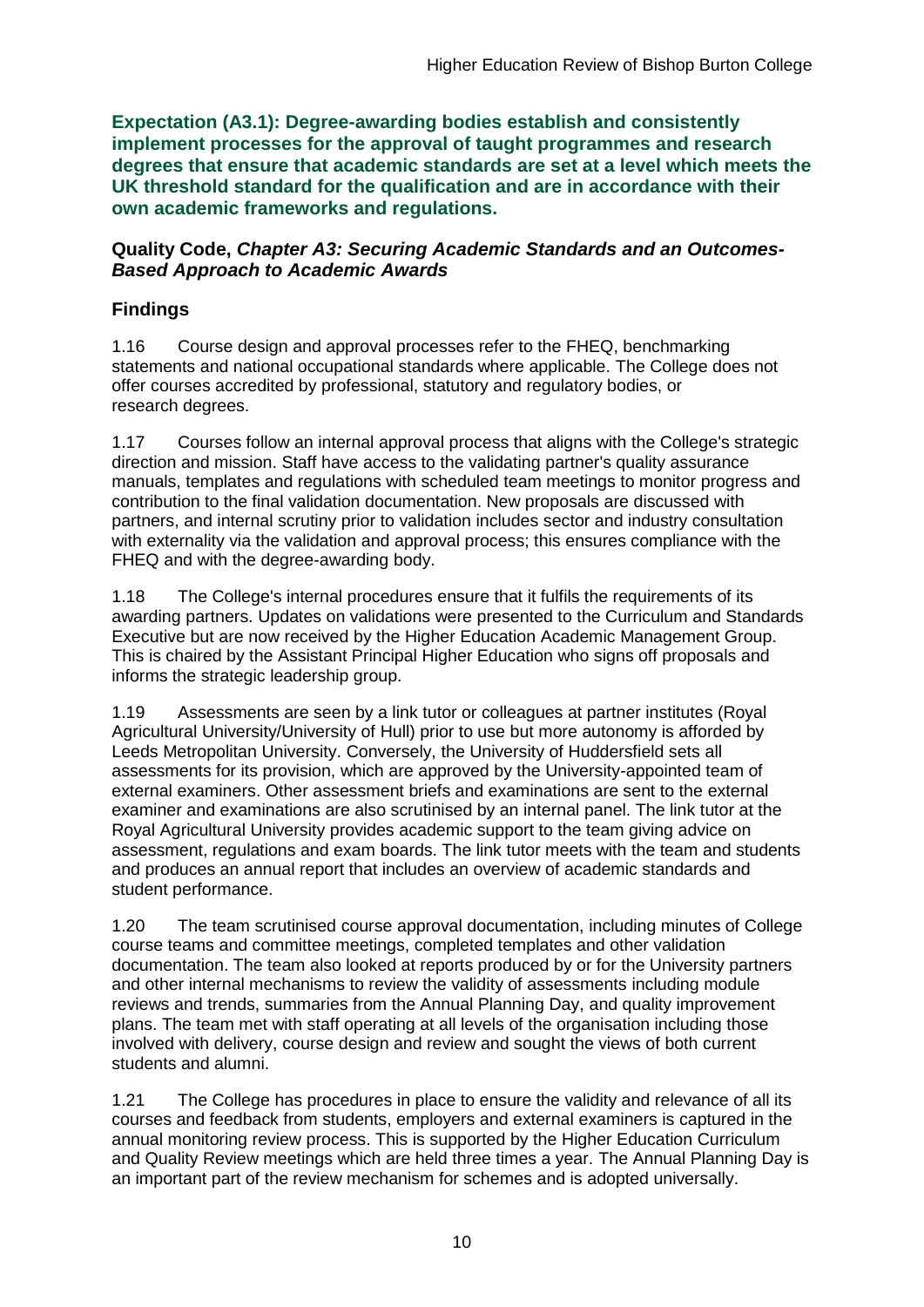Proposed changes to modules, substantiated by external examiner, student and employer feedback, are identified at planning days and considered at Scheme Board meetings for courses validated by Leeds Metropolitan University and the Joint Board of Studies meeting for the University of Hull. All changes made to courses adhere to the respective awarding body's rules and guidelines. Changes to schemes validated by the Royal Agricultural University, which is the College's newest partner, are approved at its academic standards committee. The College produces annual quality reports for the University of Hull and Leeds Beckett University.

1.22 There is a clear understanding of roles and responsibilities at all levels, which are well documented. There is rigour in internal scrutiny which is data-rich. The College reviews its own practices and there are examples of how senior management committees fulfil their terms of reference in the context of the academic cycle, using key performance indicators and examining trends.

1.23 The College has appropriate mechanisms to ensure it is fulfilling the requirements of its validating bodies and regularly liaises with each awarding body. The Expectation is met and the risk is low.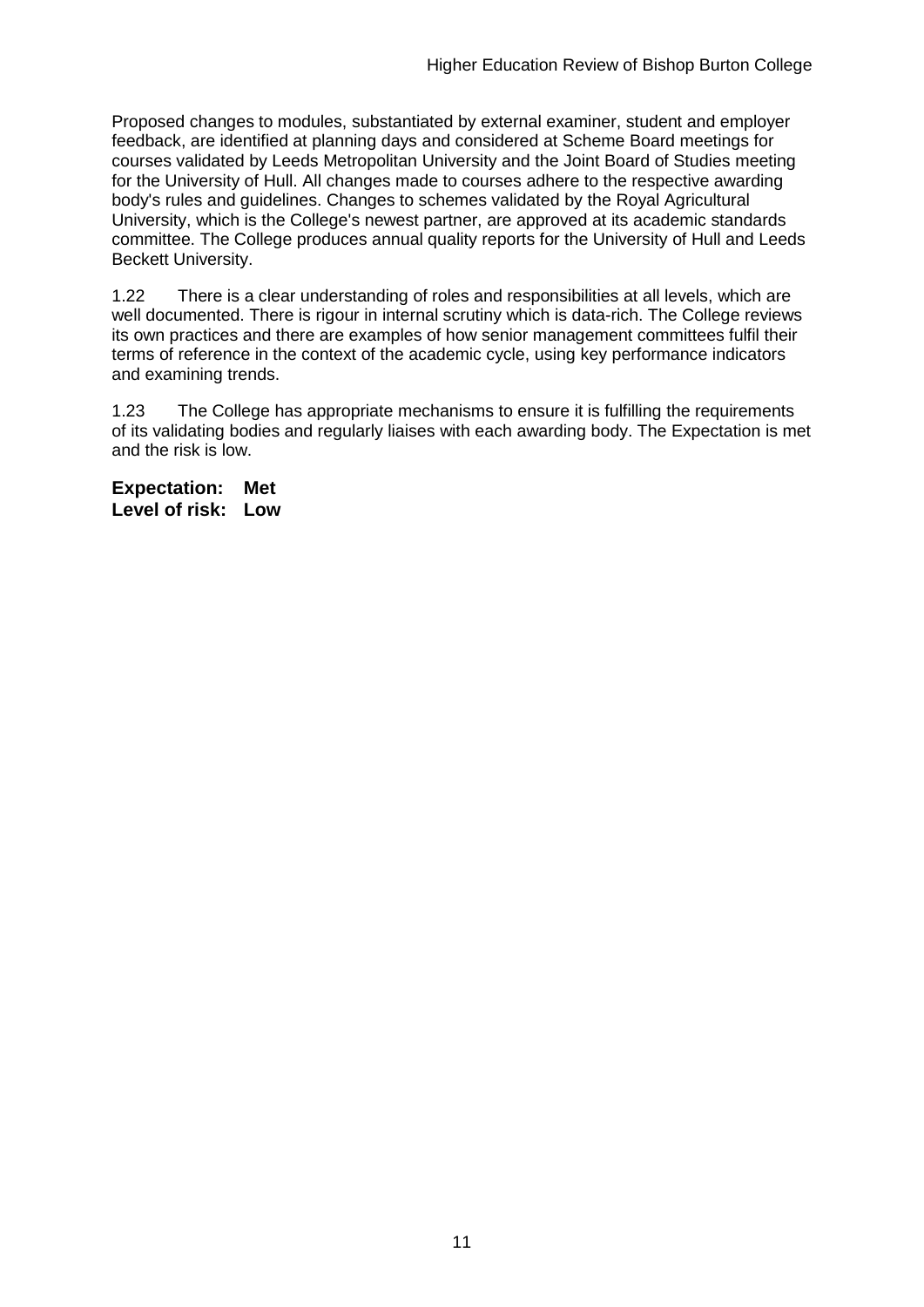**Expectation (A3.2): Degree-awarding bodies ensure that credit and qualifications are awarded only where:** 

- **the achievement of relevant learning outcomes (module learning outcomes in the case of credit and programme outcomes in the case of qualifications) has been demonstrated through assessment**
- **both UK threshold standards and their own academic standards have been satisfied.**

### **Quality Code,** *Chapter A3: Securing Academic Standards and an Outcomes-Based Approach to Academic Awards*

## **Findings**

1.24 Following successful internal approval, each course is validated by a University partner using their academic requirements. Externality is provided for each validation event, often including an employer representative as well as an academic from another university. The awarding University appoints an external examiner for each course and conducts the examination award and progression boards. Learning outcomes and assessment requirements are clear in each course specification and in module handbooks provided to students, which are detailed and comprehensive. In some instances, these are supplemented further by module study guides.

1.25 University partners review assessments before they are finalised. The University of Huddersfield set all assessments for the Teaching Education courses within the Consortium. A College panel reviews all examination papers prior to submission to the external examiner and to the University partner.

1.26 Assessment strategies are reviewed annually linking to the focus on employability. Each course produces an action plan in response to external examiners' reports which are tracked by the Quality Office. The College produces an external examiners' summary report and reports are submitted to QIC for institutional oversight. Course teams contribute to the annual monitoring report and action plans arising from this. Curriculum Quality Review meetings are held three times a year.

1.27 External examiners report on assessment outcomes each year using the awarding body's template for external examiner reports, and are required to confirm that assessments are appropriate and that standards achieved are comparable with other universities with which they are familiar. Assessment boards, conducted by the awarding University, consider outcomes and student achievement at both module and award boards, where the achievement of credit is confirmed. The partner Universities undertake periodic reviews of their validated courses and produce a written report that includes the findings of their external examiners and the confidence they have in the College's processes for addressing them. These reports are considered by the Senior Leadership Group (SLG), HEAMG and the QIC.

1.28 The team considered a range of documentation relating to the requirements set by the awarding Universities, the external examiner reports for a range of courses and a selection of responses to the external examiners from the course teams, course-level quality improvement plans, the composite reports the College provides to senior committees, and the periodic reports of the Universities when reviewing their provision at the College. Confirmation for triangulation was obtained through meetings with staff and students.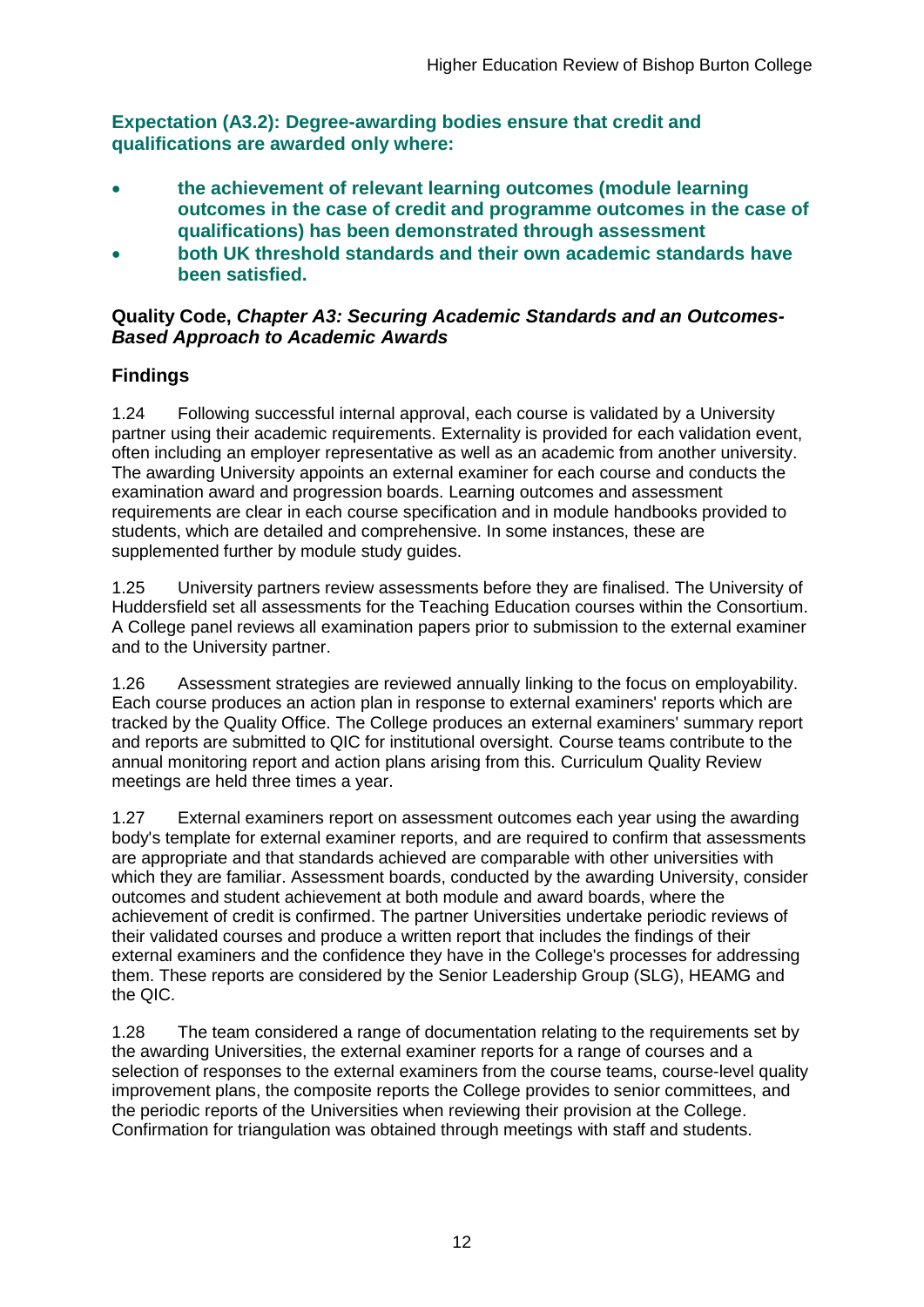1.29 The individual assessment tasks are confirmed initially at validation and annually by course teams using the internal verification process and the awarding Universities' annual scrutiny of assessments or Scheme Board processes. Additionally, assessment strategies are reviewed annually by the College and assignment briefs and examination questions are submitted to external examiners for approval in advance of publication to students.

1.30 Student performance is reviewed via the annual monitoring review process to ensure the effectiveness and appropriateness of the assessments at both module and course level.

1.31 The Expectation is met and the level of risk is low. All internal processes are well established and rigorous.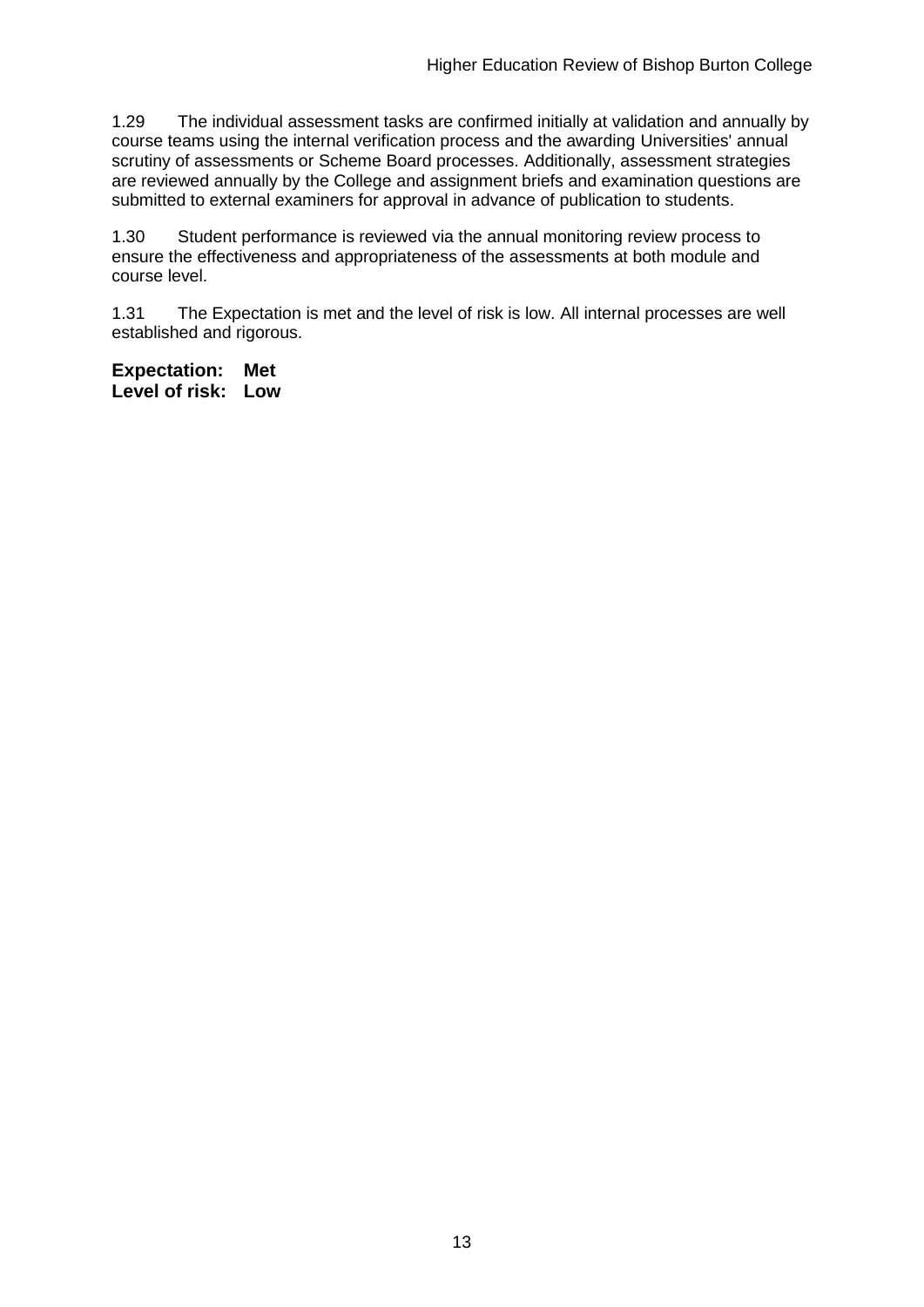**Expectation (A3.3): Degree-awarding bodies ensure that processes for the monitoring and review of programmes are implemented which explicitly address whether the UK threshold academic standards are achieved and whether the academic standards required by the individual degree-awarding body are being maintained.**

### **Quality Code,** *Chapter A3: Securing Academic Standards and an Outcomes-Based Approach to Academic Awards*

## **Findings**

1.32 The College produces an institutional review of validated courses in a partner quality report which is submitted to the validating body. There is rigour in the review processes which include annual monitoring reports, the annual planning event, quality improvement plan for schemes, the production of institutional reports for partners and the annual monitoring cycle timeline. Modifications are reported to validating partners through the appropriate channels. The College's Annual Planning Day reviews course specifications and modules annually. Feedback from external examiners, students, industry and/or employers is sought to inform any modifications.

1.33 There are well established internal review and monitoring processes and the College produces annual overview reports for its validating partners.

1.34 The team examined documents relating to the College's internal review processes and those submitted to the validating partners and cross-referenced these to reports from the validating partners and external examiners' reports. Oversight at team to institutional level was confirmed in meetings with the Assistant Principal Higher Education and her team (Higher Education Registrar and Quality Manager), Curriculum and Learning Managers, teaching staff and students.

1.35 The mechanisms for course monitoring and review are robust, fulfil the requirements of the awarding bodies and provide data-rich information to support the institution's commitment to quality improvement. The College's oversight will be strengthened by a planned institutional annual summary report which will disseminate best practice.

1.36 There are clearly defined responsibilities for both the College and the awarding bodies, which are articulated in the partnership agreements. The College demonstrates that it fulfils its responsibilities through its internal monitoring and review processes, and the production of an annual report for each awarding body. The internal monitoring and review is evaluative, and incorporates feedback and quantitative data. The Expectation is met and the risk is low.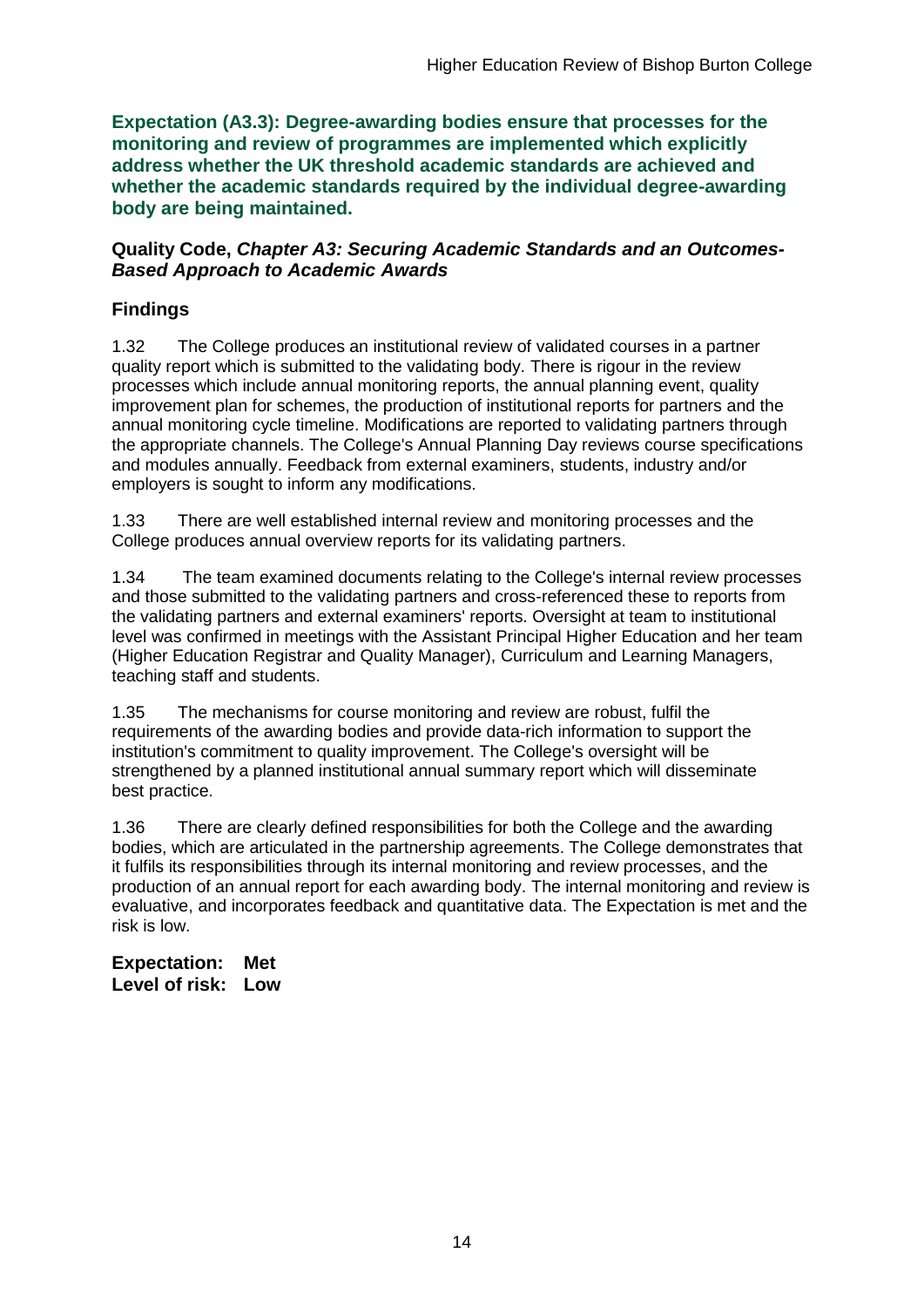**Expectation (A3.4): In order to be transparent and publicly accountable, degree-awarding bodies use external and independent expertise at key stages of setting and maintaining academic standards to advise on whether:**

- **UK threshold academic standards are set, delivered and achieved**
- **the academic standards of the degree-awarding body are appropriately set and maintained.**

### **Quality Code,** *Chapter A3: Securing Academic Standards and an Outcomes-Based Approach to Academic Awards*

### **Findings**

1.37 The responsibility for ensuring that standards are appropriate for the award rests with the partner University. To ensure this, externality is provided at validation events and external examiners are appointed to each course to monitor progress. At validation, the awarding partner will often include an academic from another university and an employer who is cognisant of the course area under development. The College's course managers nominate external examiners which are considered by the QIC before being presented to the partner University which makes the appointment. After appointment, the College's course managers and HE Programme Leaders will brief the external examiner on the details of the course.

1.38 Senior committees, including the Higher Education Academic Management Group, the Strategic Leadership Group and the QIC, receive summary reports based on the external examiner comments and annual monitoring reports. Each course is required to produce an action plan to address any issues raised by their external examiner; this is monitored by the Higher Education Registrar and Quality Manager, who also compiles an overview report for the QIC which indicates any common themes that need to be addressed at the College level. The awarding bodies undertake an annual review and periodic reviews of the courses they validate to monitor standards and quality.

1.39 The team considered documentary evidence in the form of external examiner reports, validation events, annual monitoring reports, and College-level external examiner and annual monitoring summary reports. These were tested and triangulated through meetings with staff and students.

1.40 The College has comprehensive processes for annual monitoring to keep standards constantly under review which include an Annual Planning Review and termly in-year reviews by the Assistant Principal HE, the Assistant Principal Quality and the Higher Education Registrar and Quality Manager. Assessments are reviewed as part of this process and take into account the comments from external examiners and student evaluations. The College monitors submission and return dates to ensure compliance with their policy for the return of student work.

1.41 Externality is assured at validation and review by the awarding bodies. The College makes use of externality in course design. Internal processes for the nomination of external examiners are rigorous.

1.42 The College has comprehensive initial scrutiny and monitoring arrangements for its courses. Assessments are reviewed annually. Senior committees receive appropriate levels of information on which they are able to make informed judgements. The Expectation is met and the risk is low.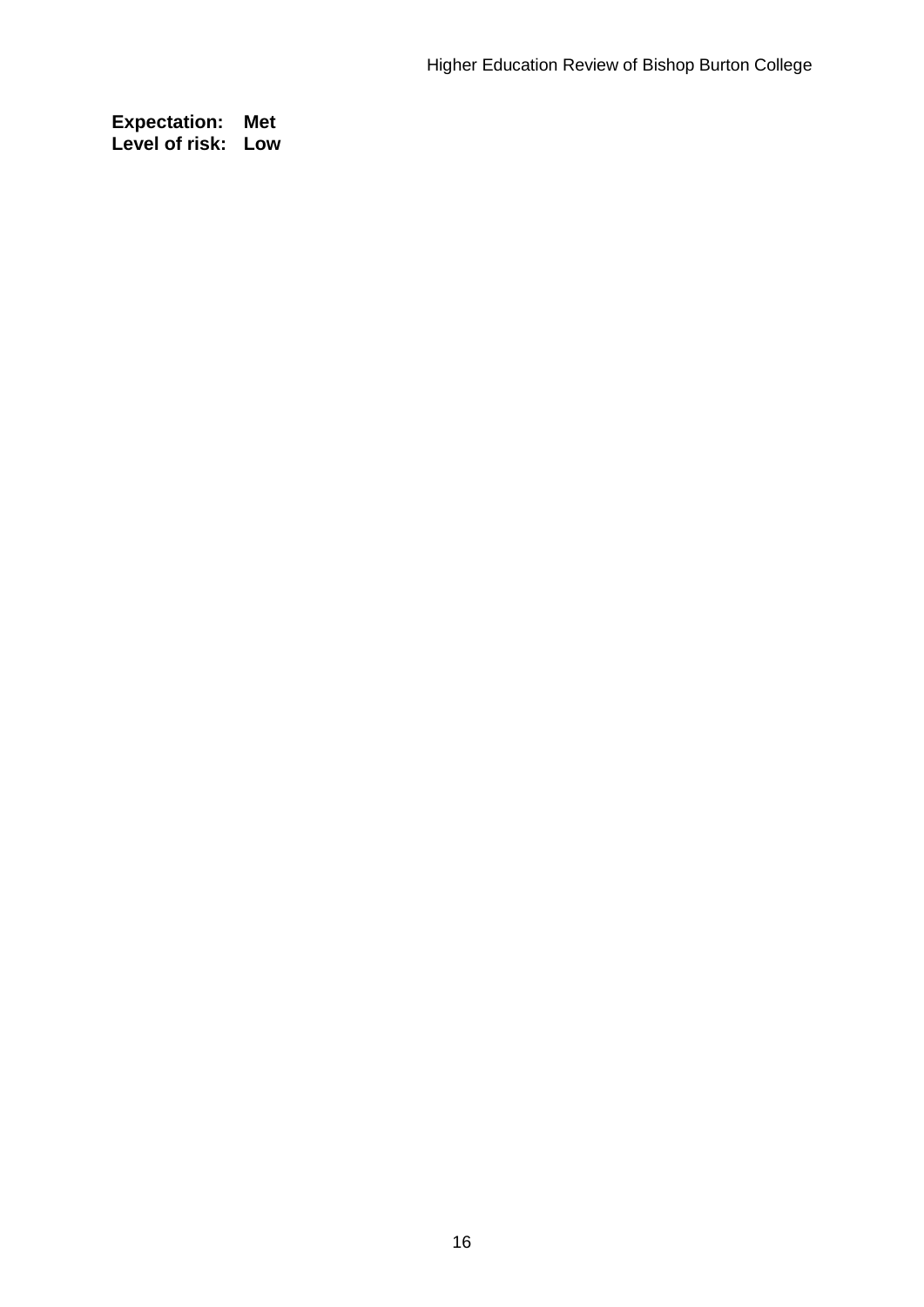## **The maintenance of the academic standards of awards offered on behalf of degree-awarding bodies: Summary of findings**

1.43 The College fulfils its responsibilities for all Expectations, and the level of risk is low in all cases. The College rigorously follows its awarding bodies' policies and procedures for setting and maintaining academic standards, and has thorough internal processes for appropriate discussion and development of new courses. The College works closely with its validating partners in the design, approval and review of courses, which ensures that the academic standards set by the awarding bodies are maintained effectively by the College. The team concludes that the maintenance of the academic standards of awards offered on behalf of degree-awarding bodies at the College **meets** UK expectations.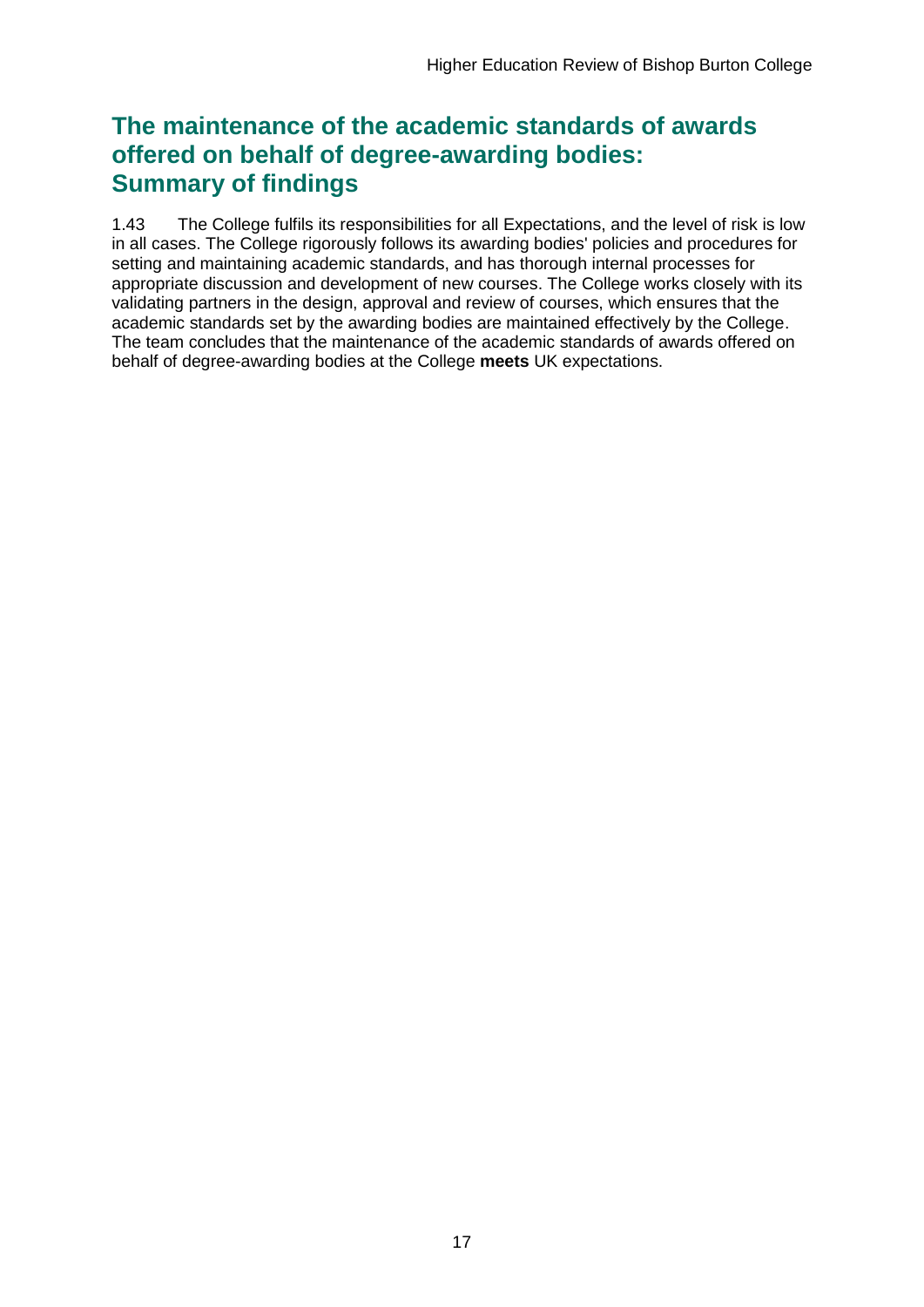## <span id="page-18-0"></span>**2 Judgement: The quality of student learning opportunities**

**Expectation (B1): Higher education providers, in discharging their responsibilities for setting and maintaining academic standards and assuring and enhancing the quality of learning opportunities, operate effective processes for the design, development and approval of programmes**

## **Quality Code,** *Chapter B1: Programme Design and Approval*

## **Findings**

2.1 Curriculum development aligns with the College's Strategic Plan and the relevant curriculum area's operating plan with a strong emphasis on vocational education and training that meets local and regional demands and sector/industry needs.

2.2 There are clear and distinct processes for validations for each of the three major partners which involve externality with industry/sector input, demand and student input and peer review. Course development teams are given advice and guidance with access to specific training sessions and an online quality operations manual, and use the respective institute's templates. Course specifications are approved during validation and reviewed annually with staff having access to training during the year. The course specification, templates and so on of the relevant validating higher education institution are used and their quality manual and regulations are made available online with access to the partner's VLE.

2.3 Due consideration of benchmarking statements and relevant occupational standards are used during course design and approval, with each course developed to comply with the FHEQ, and new courses must demonstrate employability and have industry/employer engagement. The Higher Education Academic Management Group (HEAMG) is chaired by the Assistant Principal Higher Education and occurs fortnightly, and its remit covers the development and implementation of an innovative and stakeholder responsive curriculum offer. Proposals are approved internally by the Assistant Principal Higher Education after being presented to the HEAMG with a strategic overview taken by the strategic leadership group. Final approval for a new development is given by the Quality Improvement Committee (QIC).

2.4 There is externality throughout the design and approval process. Stakeholders are consulted in course approval which must satisfy the respective validating partners' requirements drawing on external expertise. There are a number of review mechanisms internally and operated by the validating partner to ensure courses are fit for purpose. Internally these mechanisms articulate with three-year operating plans for each curriculum area. All emergent ideas for new curriculum development must align with the College's strategic planning processes and mission.

2.5 Documentary evidence pertaining to course design development and approval from both the College and the awarding institutes was examined both before and during the visit and this was supplemented by discussions with employers, staff and students during the review visit.

2.6 There are various mechanisms to ensure liaison occurs with partner institutes. A course manager and team are identified to develop the course with the relevant Higher Education Programme Leader and Curriculum and Learning Manager responsible for leading development. The College has well defined review mechanisms that include student feedback through mid and end-of-module reviews with quality improvement plans for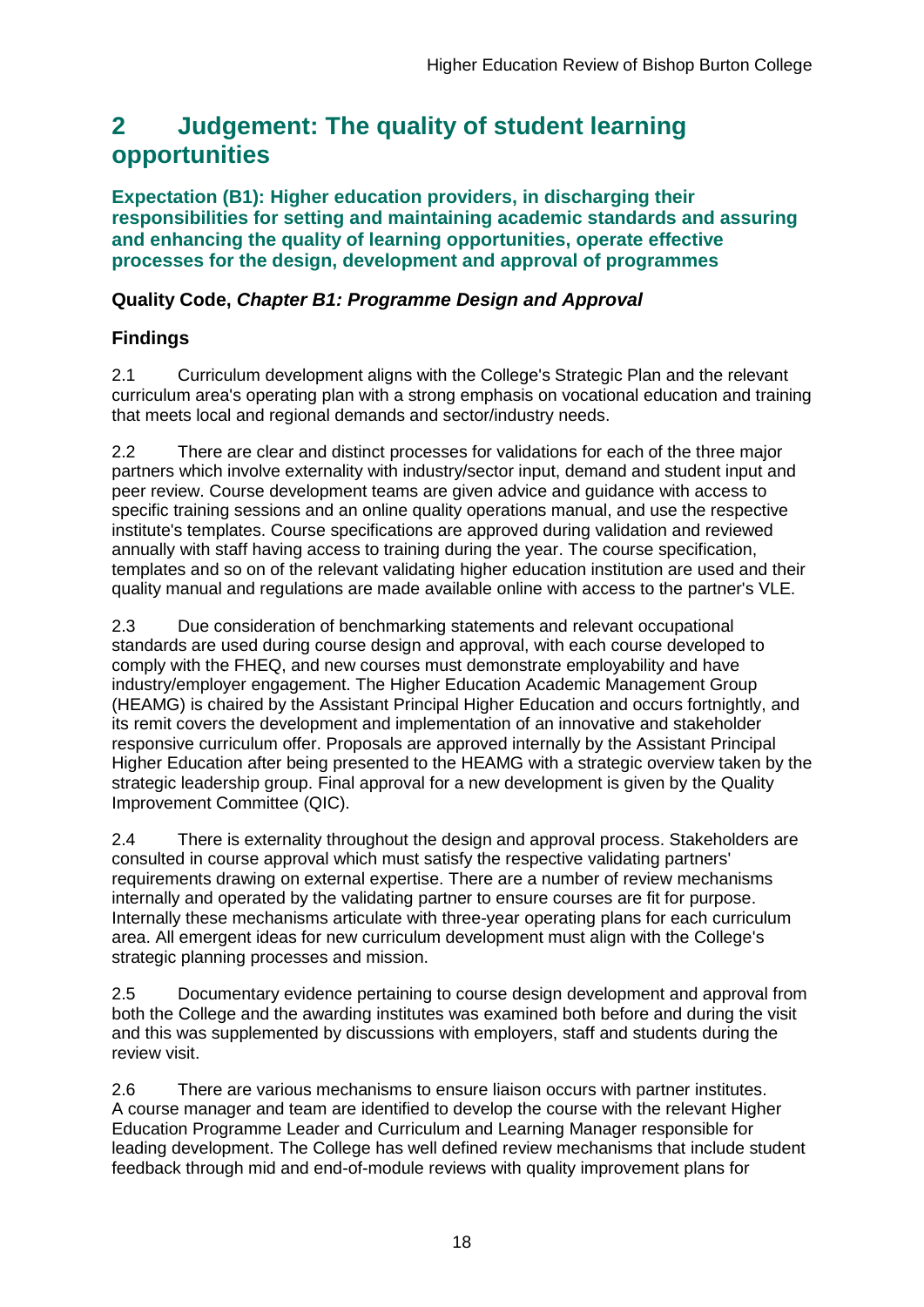schemes. Overarching reviews for courses validated by a partner are submitted to each partner, and the link tutor at the Royal Agricultural University provides an overview.

2.7 The internal mechanisms for proposing a new course involve presenting a full rationale that looks at current providers with evidence of future demand and information from relevant sector skills councils. There is evidence of clear engagement with the employers, industries and the sector at all levels of the College from the Principal to course teams, with students also directly interfacing with employers. Ideas emanate from both curriculum areas and the sector, allowing the College to demonstrate its strategic aim to be responsive to local and sector need and its emphasis on student employability. The internal course approval process demonstrates both rigour of College oversight and responsiveness to sector needs, and is **good practice**.

2.8 The College closely adheres to the policies and procedures of its validating partners and the respective roles and responsibilities are well understood. The levels of scrutiny and review both internally and externally are systematic and ensure effective course design, development and approval. The College's deliberate engagement with the sectors and industries it serves ensures this Expectation is met and the risks are low.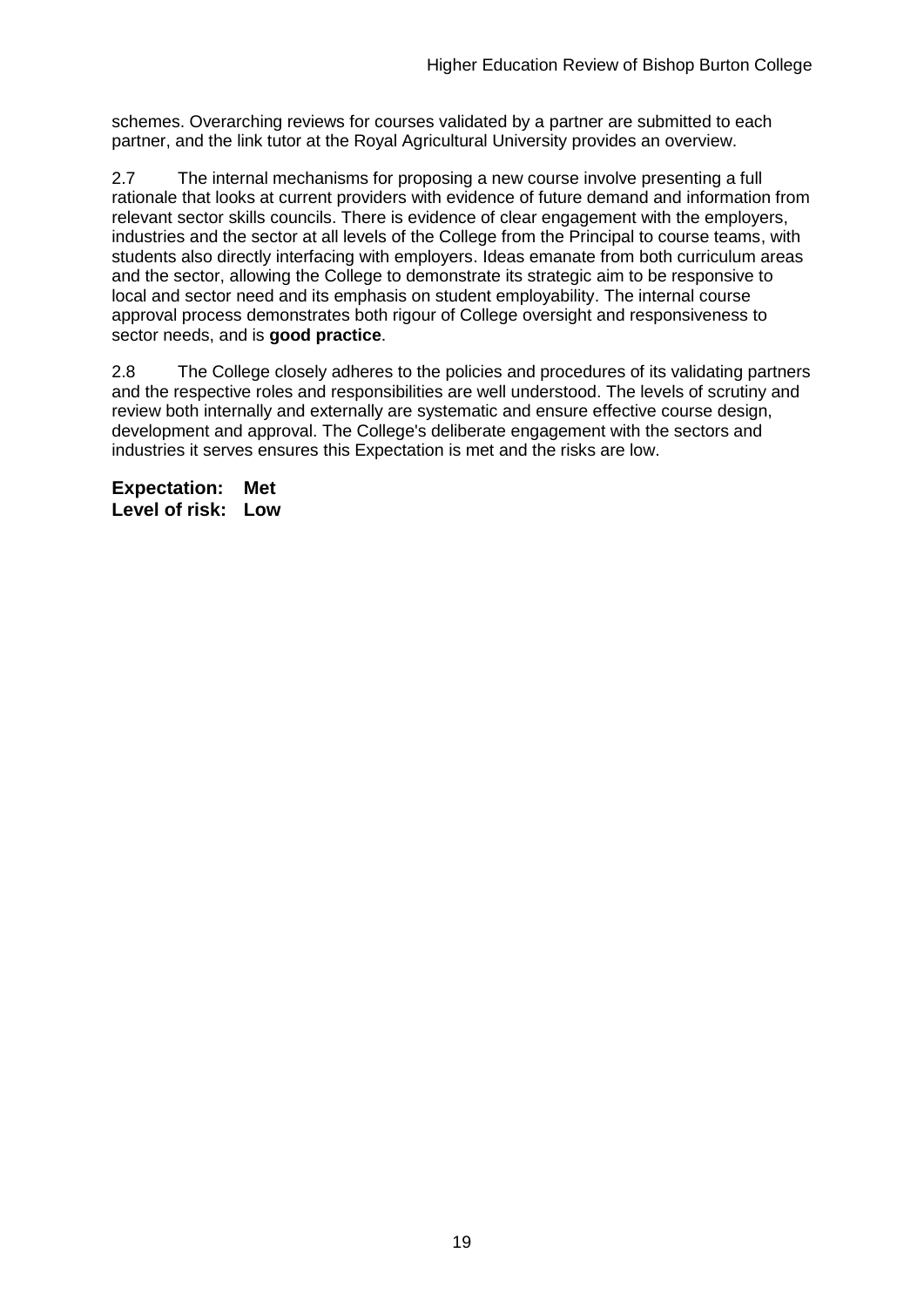**Expectation (B2): Recruitment, selection and admission policies and procedures adhere to the principles of fair admission. They are transparent, reliable, valid, inclusive and underpinned by appropriate organisational structures and processes. They support higher education providers in the selection of students who are able to complete their programme.**

### **Quality Code,** *Chapter B2: Recruitment, Selection and Admission*

## **Findings**

2.9 Entry criteria for all courses is agreed at the development stage before approval at validation. Full-time applications are made via UCAS. Part-time applications are made direct to the College using the College's own application form. Outcomes of applications are then communicated to the students by the means through which they applied. The College reviews the process periodically or as necessary following any national requirements. The College monitors the time taken to process applications and closely monitors students that progress from further education to higher education within the College.

2.10 The application flow chart shows how applications are handled and the roles of student services and the course manager in the application process. Entry criteria are made clear at internal higher education course approval as well as the application for development consent and are confirmed at validation.

2.11 The admissions process is evaluated by an induction and admissions survey sent to students. Additionally, the University of Hull has commended improved timely guidance to applicants with a Disabled Students Allowance.

2.12 There are clear procedures and a flow chart that documents the applications process. Student services make offers when applications meet entry requirements and no other considerations need to be taken into account, but course managers make final decisions in more complex cases through interviewing or assessing applicants.

2.13 The College supplied evidence that admissions procedures are carried out effectively and are monitored by the strategic leadership group. A working group was convened in March 2014 to review the effectiveness of admissions. The team also met with staff and students who confirmed that the processes worked well. In addition, student written feedback on the admissions and induction experience is positive. The annual review of admissions and induction processes enabling continuous improvement is **good practice**.

2.14 The Expectation is met with low risk due to the internal measures in place to monitor and evaluate the admissions process. The College reports on the effectiveness of admissions as part of its annual review processes and admissions criteria are approved prior to partner approval. An area of good practice has been identified as the annual review of admissions and induction processes enables continuous improvement.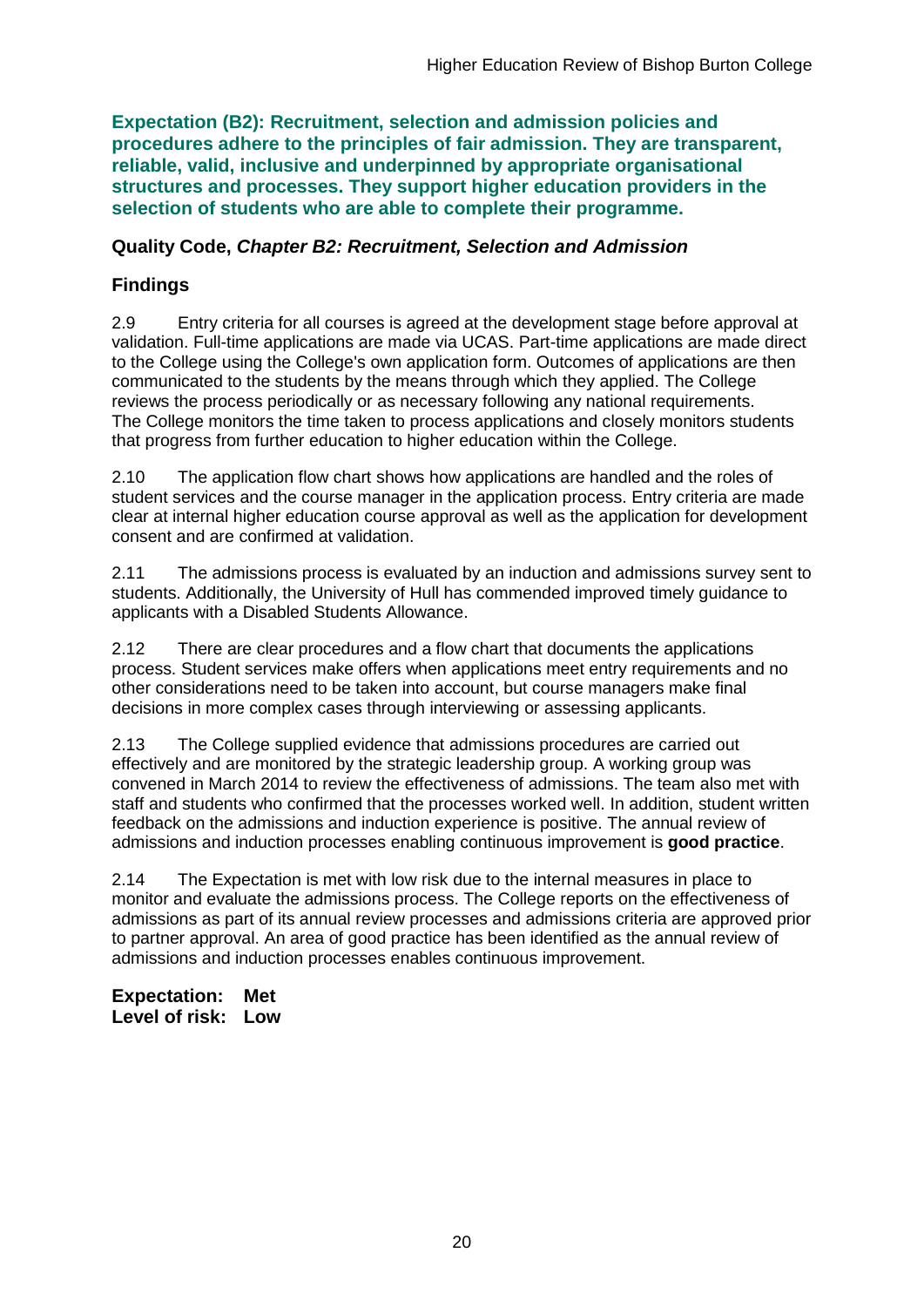**Expectation (B3): Higher education providers, working with their staff, students and other stakeholders, articulate and systematically review and enhance the provision of learning opportunities and teaching practices, so that every student is enabled to develop as an independent learner, study their chosen subject(s) in depth and enhance their capacity for analytical, critical and creative thinking.**

### **Quality Code,** *Chapter B3: Learning and Teaching*

## **Findings**

2.15 The College has a clearly articulated strategic plan which aims to provide an outstanding learning experience for all, and to meet national priorities while being responsive to local and regional needs. The College's 2014-17 Operating Plan sets key performance indicators for the quality of learning and teaching as 90 per cent good or better, and zero per cent inadequate grades by June 2015.

2.16 Teaching staff appointees are approved by the relevant University partner. A College Board Member is also included on SLG recruitment panels. New staff are on probation for one year and receive an individual development plan on appointment, overseen by the Curriculum Area Learning Managers together with a mentor/buddy. The College's Induction and Probationary Review Process for new staff is comprehensively documented, with the process aligned to the College's Values and the Skills and Competency Profiles of the role, and opportunities highlighted for any training and development needs. Action plans are created as appropriate with progress reviews every three months. Staff are required to undertake a formal teaching qualification.

2.17 The College monitors the quality of teaching and learning through a formal observation of teaching, learning and assessment process for all its higher education staff, using a standard template, the outcomes of which are reported to the QIC, and previously to the Curriculum and Standards Executive (Higher Education). Observation teams are established around each curriculum area, with observations taking place for all teaching staff at least once a year. Where the teaching grade is 3 or 4, the staff member is re-observed within six weeks and an action plan developed as appropriate. The observation of teaching, learning and assessment process is revised annually, with consideration at course team meetings and through the annual monitoring and review process.

2.18 The College is committed to developing the capacity and capability of staff, including areas of quality and innovation, with examples of teaching staff applying for continuing professional development external to the College to develop their subject-based practice. Attendance at each internal 'Inspiring Excellence' staff development session is monitored, with outcomes feeding into individuals' performance development reviews.

2.19 There are processes in place within the College to encourage the sharing of good practice, such as the annual 'Ideas Day', a 'Technology Showcase' event, the establishment of a joint further education/higher education QIC and the College's staff development programme: 'Inspiring Excellence'.

2.20 There is evidence of a strategic drive to enhance the College's VLE. A Learning Technology Group is chaired by the Assistant Principal Quality and includes VLE Champions, known as i-learn coaches, and reports to the SLG. The Learning Technology Group has strategic responsibility for leading technology-enhanced learning at the College, and oversees audits of course and module information on the VLE. VLE content is audited against College criteria for bronze, silver or gold status, which is designed to encourage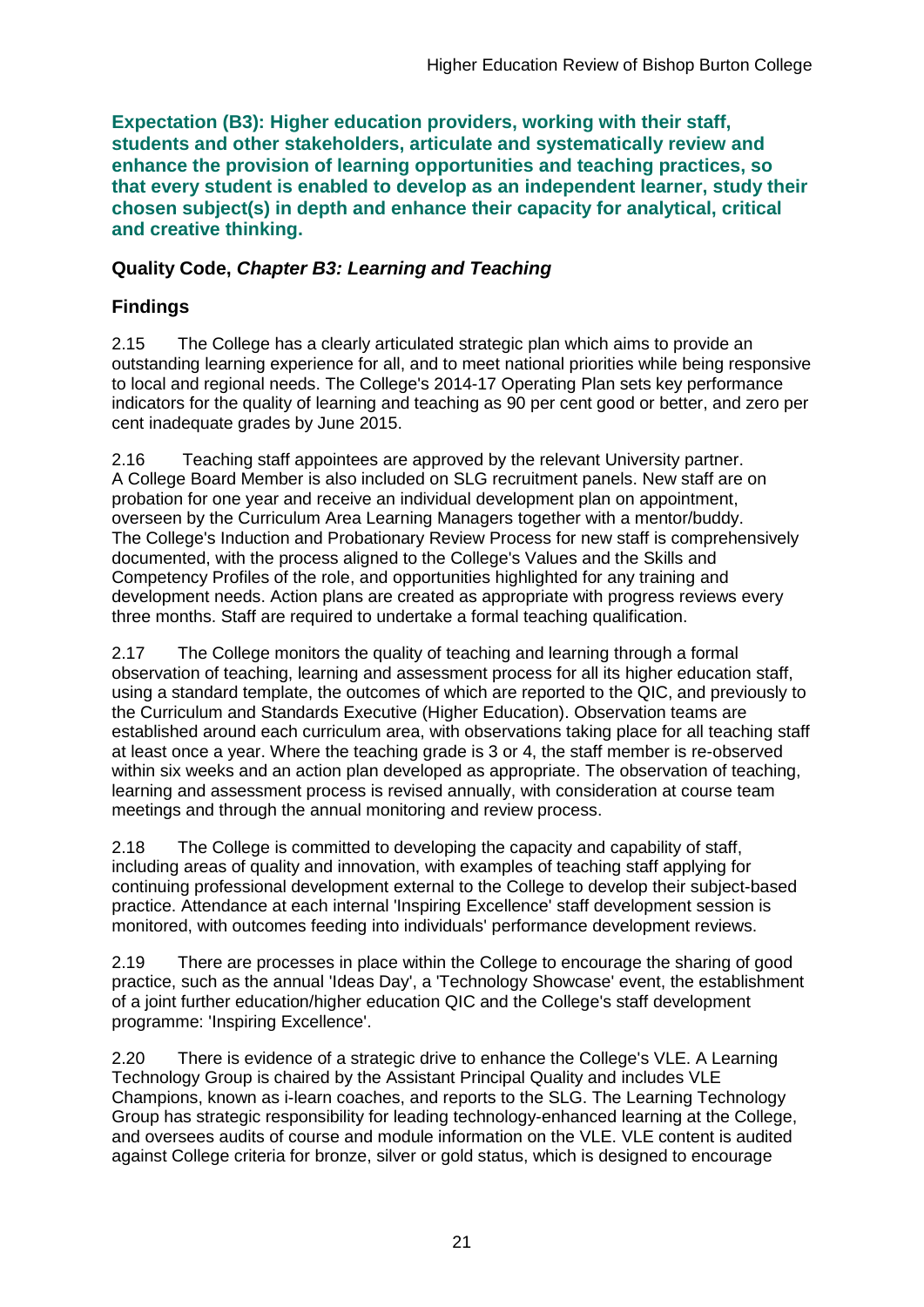development of the VLE, facilitate the sharing of good practice in technology-enhanced learning and provide staff development in technology-enhanced learning.

2.21 The review team was given a demonstration of the VLE which is used to house external examiners' reports and responses, course resources including materials used in teaching (for example PowerPoint slides), articles and journals, and more generic resources such as learning resource centre and careers. The VLE is also used to promote extracurricular opportunities, announce changes to College events and provide responses to student feedback via module questionnaires and student forums such as 'You said, we did' posters.

2.22 Students believe the staff to be well trained and qualified, making reference to National Student Survey data and staff members' relevant employment experience enhancing lectures. Students also confirmed that the VLE was accessible both on and off campus. The student submission suggests that the College should make enhancements more visible on the VLE, and make greater use of the VLE for course announcements on the home page. Students also suggested access to the VLE via mobile devices would be useful.

2.23 There is evidence from external examiners' reports, the student submission and meetings the review team held with staff and students of strong partnerships at course level between the higher education team, students and teaching staff, which is **good practice**.

2.24 Teaching is regularly observed through 'Learning Walks' undertaken by senior managers, together with informal opportunities for peer observation. In addition, a Teaching Passport has been introduced in February 2014 to enable staff to reflect upon and evaluate their practice and identify and record their continuing professional development.

2.25 Staff present at regional and national events, and internal staff development focuses largely on subject-specific, industry-updating or practice-based professional development. The Inspiring Excellence programme includes developmental sessions on teaching, learning and assessment practice, including 'levelness', use of mobile technologies and use of Grademark. However, pedagogic development and enhancement relies more on individual staff taking the initiative than through a clear strategic drive to enhance specific aspects of pedagogic practice at higher education level across the College. As such, the review team **recommends** that the College provide a greater focus on pedagogies that will inform and enhance teaching practice.

2.26 Staff participate in the academic staff development opportunities put in place by the College and its validating partners. Higher education teaching staff met by the review team reported that they were keen to try out new ideas as a result of seeing something new and the informal sharing of good practice that takes place between members of the higher education teaching team through, for example, informal discussions and peer observations. The extent to which this development of innovative practice is driven strategically through the College's Strategic Plan is unclear, such that the review team **recommends** that the College ensure a greater alignment between course-level innovations and the College's Strategic Plan.

2.27 There are strong industry and employer contacts which contribute to the development, delivery and enhancement of the curricula and represent **good practice**. This is demonstrated by the variety of ways in which industry and employers contribute to the development, delivery and enhancement of the curricula. Courses are mapped to employer needs and appropriate benchmarks, and year-on-year improvements in employer satisfaction over the last three years are noted in the College's annual survey of employer satisfaction.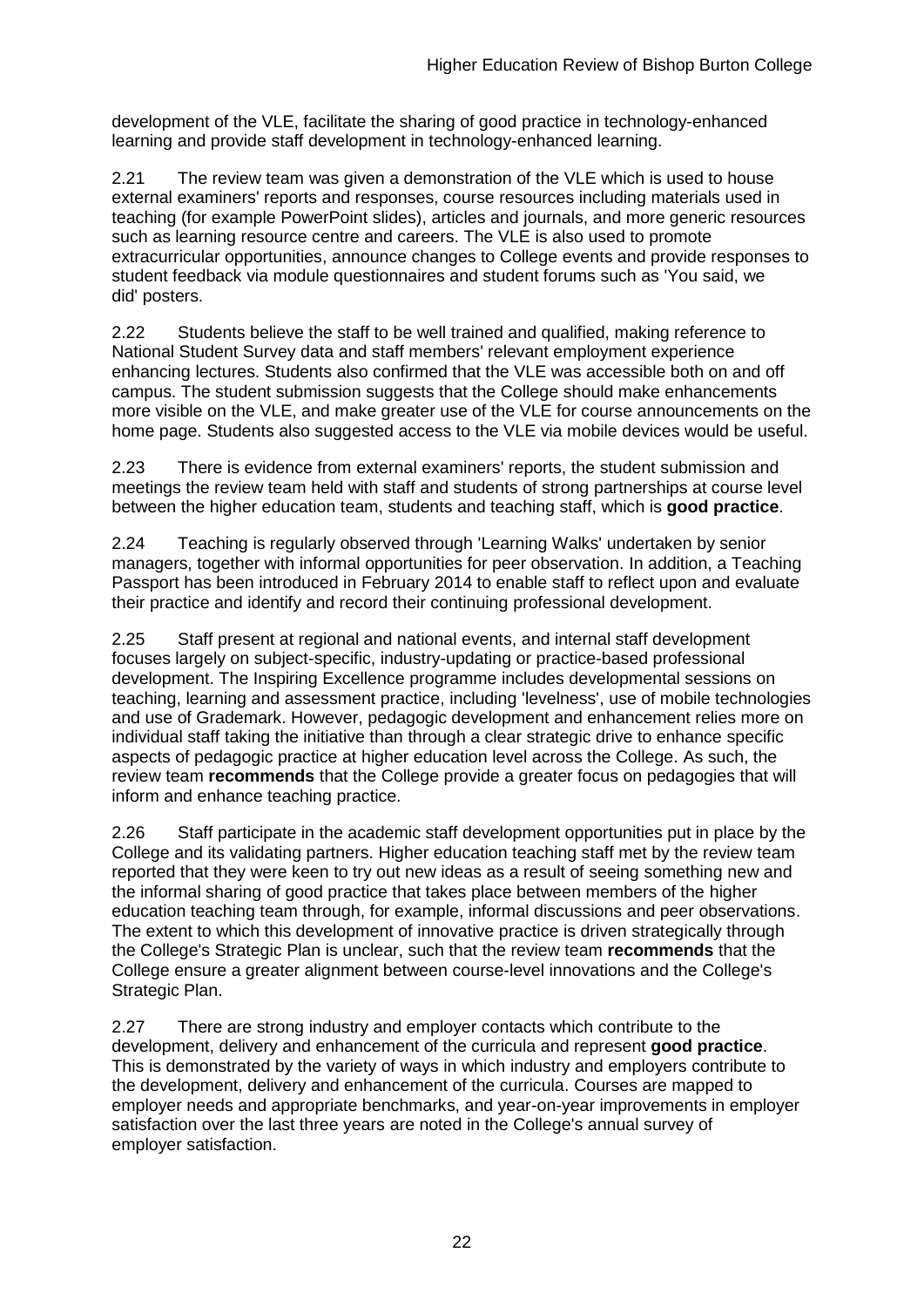2.28 The College articulates a clear strategic plan for learning and teaching, which is underpinned by developments to enhance the VLE and appropriate recruitment processes, observations of teaching practice and continuing professional development for staff to ensure high-quality learning and teaching for students. The College is committed to enabling students to develop and enhance their employability skills through the curricula. The College exhibits strong partnerships at course level between the higher education team, students and teaching staff, with industry and employer contacts contributing to the development, delivery and enhancement of the curricula. The Expectation is met and the level of risk is low.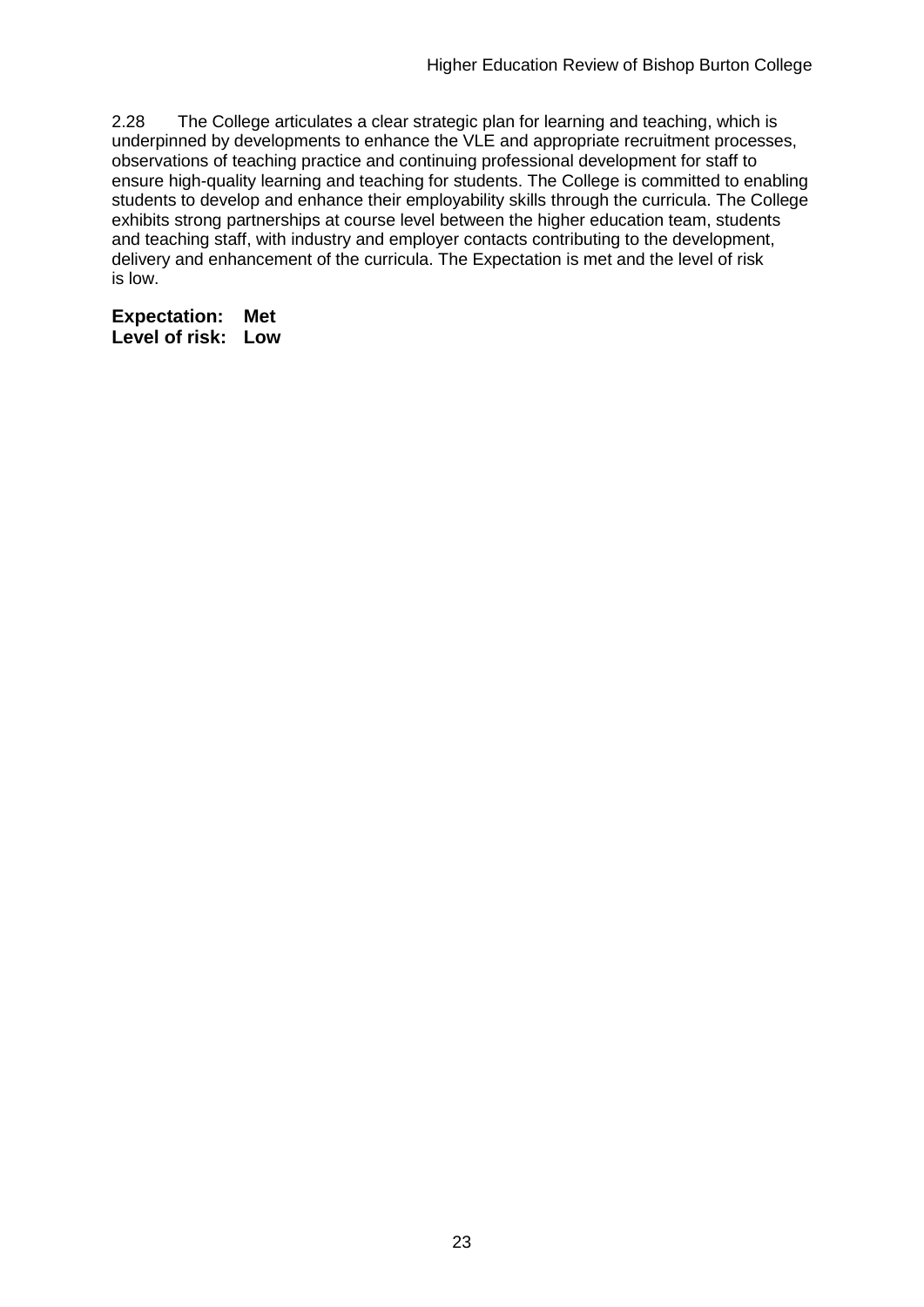**Expectation (B4): Higher education providers have in place, monitor and evaluate arrangements and resources which enable students to develop their academic, personal and professional potential.**

### **Quality Code,** *Chapter B4: Enabling Student Development and Achievement*

## **Findings**

2.29 Senior committees such as the HEAMG, QIC and Curriculum and Standards Executive (CASE) monitor policies and a range of indicators, including the National Student Survey outcomes, observation of teaching, learning and assessment, student attendance, reports on uptake of College support for disabilities, mid-module survey results and end-ofmodule reviews.

2.30 An induction is offered to all students each year to prepare them for their studies, confirm College expectations and introduce them to specialist resources and health and safety as appropriate. Students reported these inductions to provide all the information they needed, with the College's higher education entry and induction surveys indicating an increased satisfaction in all measures between 2012-13 and 2013-14. The College holds a 'pre-course forum' over the summer period for all distance learning students to create an online community with other students and staff before they start their courses.

2.31 Risk assessments are undertaken for all students for whom there are potential barriers to learning such that appropriate support can be put in place. All students are provided with tutorial support on an individual or group basis by course managers via timetabled and drop-in sessions where students are aided in the setting, monitoring and achievement of goals. The College has enabled students to access their grades online. This access provides students with the opportunity to maintain a clear view of their progress to date alongside their tutorial records.

2.32 A new Student Support Coordinator was appointed in June 2013. This individual is responsible for the assessment of students' specific learning difficulties (for example dyslexia) and ensuring inclusive and accessible curricula within the College appropriate for learners' needs, as well as providing information to prospective and enrolled students about changes in support from Level 3 to Level 4 and Disabled Students Allowance entitlements.

2.33 Student services provides a centrally located 'one-stop shop' for students with Health and Welfare Officers who provide support with health and welfare, equality and diversity matters and a multi-faith chaplain. Student services supplement the support provided by academic staff and provide learning resource inductions, and there are Academic and Professional Development/Skills modules designed to develop competencies at Levels 4 to 7, and subject benchmarks are used within modules to develop analytical and critical thinking. Students note the professional, useful support received from support staff and the good support they receive from their lecturers.

2.34 The College has made extensive capital investment in new facilities for Equine and Sports students, the STEM and Renewables centres, and the Technology and Skills building; refurbishment of the Higher Education Student Lounge and the Higher Education Learning Resource Centre; and a distinct higher education area, the Princess Anne Centre, with teaching rooms, staff offices and a Higher Education Lounge. The students recognise this large-scale investment in facilities with some students met by the review team noting that it was these specialist facilities that attracted them to study at the College.

2.35 The team reviewed a wide range of documentation provided by the College, including course handbooks, information on the College website and VLE, committee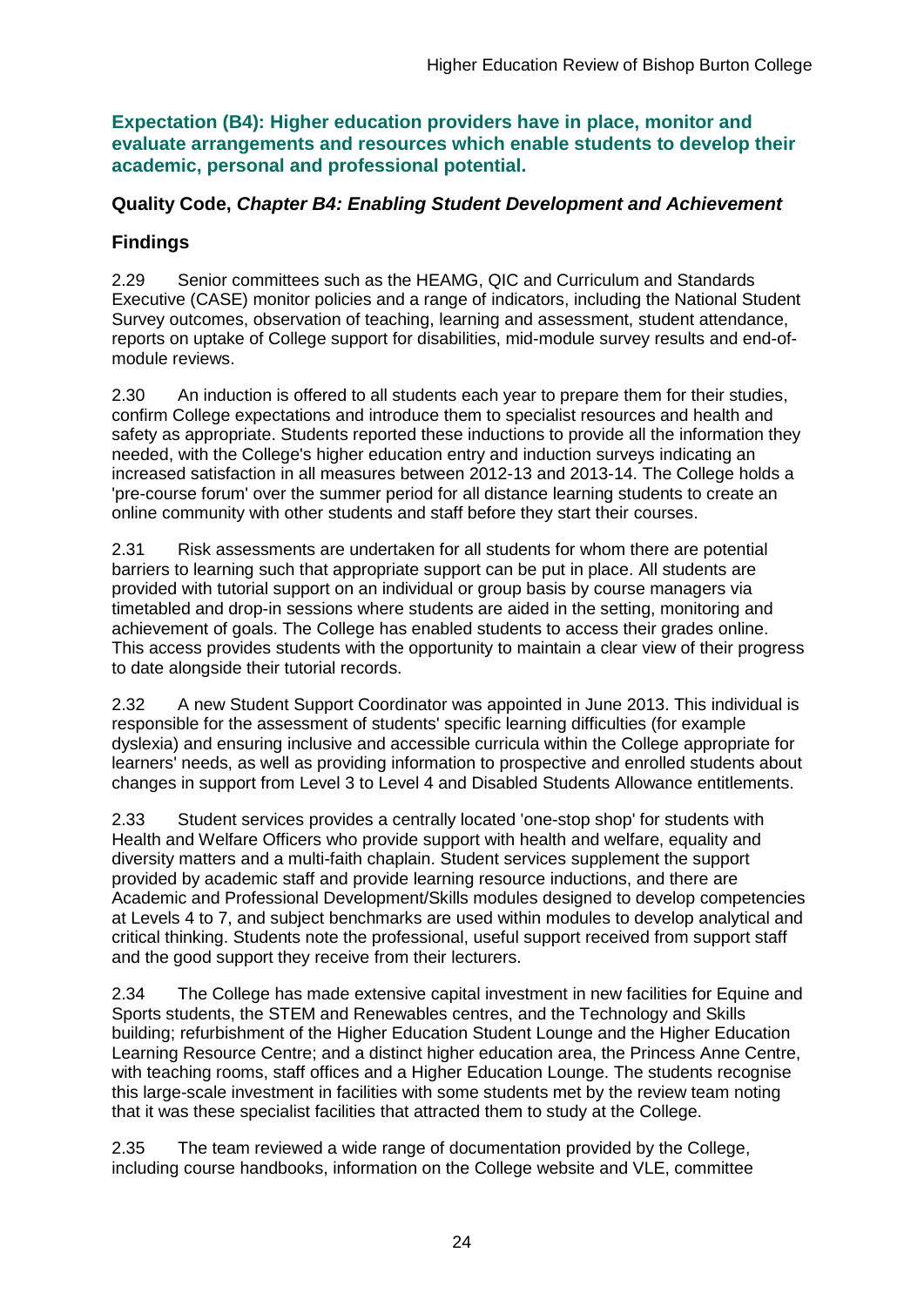minutes, admissions and induction procedures, and information about student support services and learning resources. Triangulation was achieved through confirmation at meetings held with support staff, academic staff and students.

2.36 The College has made a significant investment in resources and provides a good level of academic and pastoral support for its students to enable them to develop and achieve their potential. Deliberate steps are taken by the College which effectively support students' progression from further education to higher education, which is **good practice**. There is a clear plan for supporting students to make the transition from Level 3 to Level 4. The curricula are designed to support progression to higher levels. The College has also recently appointed a Progression Officer to provide support to students throughout their studies, including transition from further education to higher education.

2.37 Students feel that there are extensive learning resources available to them, including a dedicated Higher Education Learning Resource Centre, online library access, regular trips to the British Library, online access to UK higher education theses and hard copy books and journals in the main learning resources centre. A silent study area was also created in the Higher Education Learning Resources Centre in 2013-14. Students were generally positive about the 24-hour opening time, the availability of computers on campus and some of the specialist equipment available for use on their courses of study. Part-time students felt unable to take full advantage of these opportunities.

2.38 The College has a tutorial support system in place via timetabled and drop-in sessions where students are aided in the setting, monitoring and achievement of goals. Students are able to monitor their progress against goals through an online portal so that they can work to enhance their learning. The feedback provided to each student in their assignments provides a critical analysis of their work highlighting strong points and giving feedback to aid attainment of a higher grade in the next submission, with assessment criteria made available to students in advance of their assignment tasks. An Academic and Professional Skills module is designed to develop competencies at Levels 4 to 7. Student services supplement the support provided by academic staff and provide learning resource inductions.

2.39 The College has made significant investment in resources and specialist facilities and put appropriate mechanisms in place to enable students to develop and achieve their potential. This is monitored, evaluated and overseen by the College's Senior Committees. Students are provided with a well received induction programme; tutorial support; the opportunity to monitor their progress through online access to their grades; and support from the centrally located student services, with two new appointments made to the College: a Student Support Coordinator and a Progression Officer. In addition, the College takes deliberate steps to support students' progression from further education to higher education. The Expectation is met and the level of risk is low.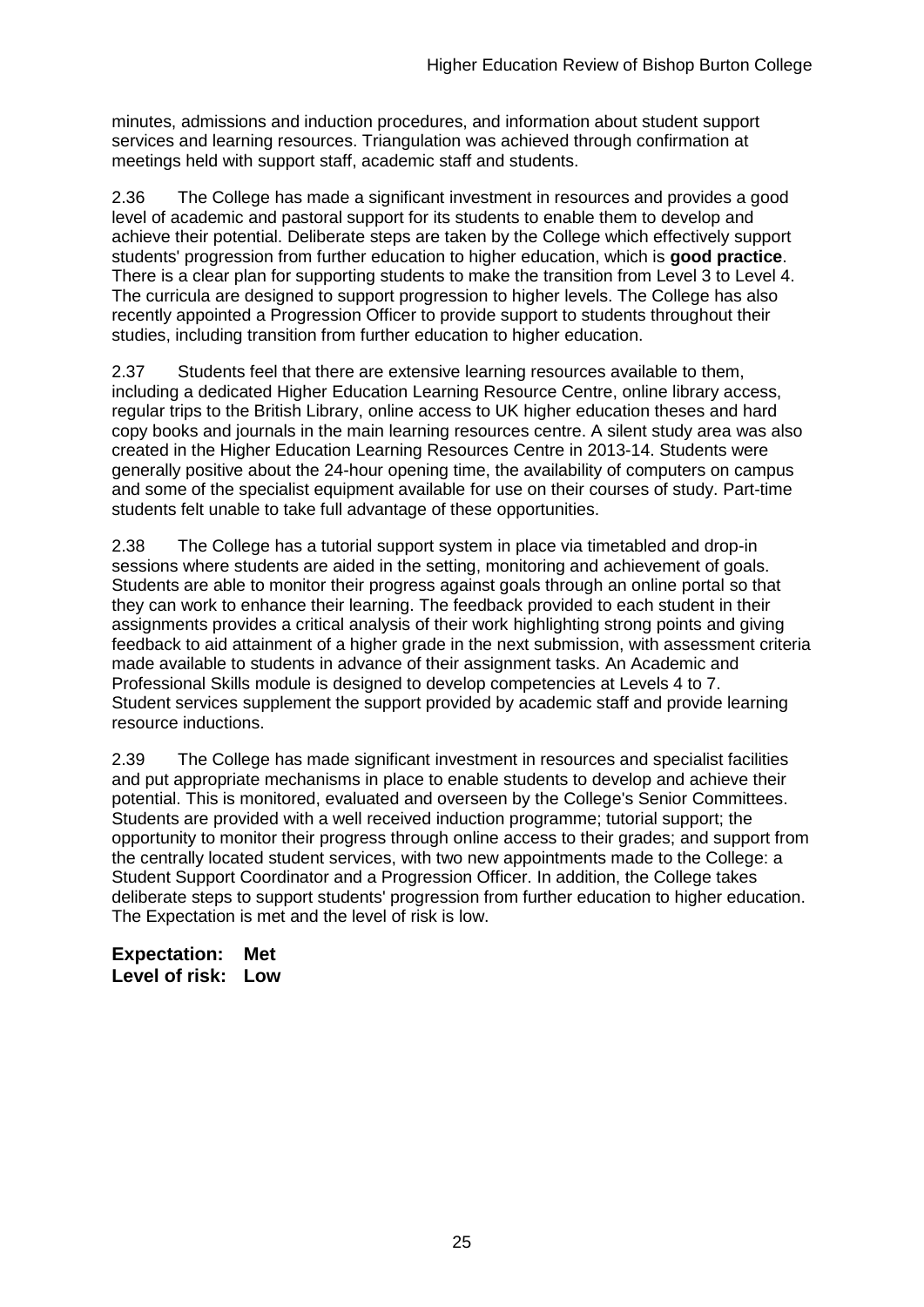**Expectation (B5): Higher education providers take deliberate steps to engage all students, individually and collectively, as partners in the assurance and enhancement of their educational experience.**

### **Quality Code,** *Chapter B5: Student Engagement*

## **Findings**

2.40 Students are represented on the College Board via the President of the Student Association, and the Senior College Committees, such as the QIC and the HEAMG.

2.41 Students are represented at course level by course representatives, who are members of Course Committees. Students are also engaged in the assurance and enhancement of their educational experience through online mid-module and end-of-module surveys hosted on the VLE; a variety of student forums which include curriculum area/course-level student forum meetings each semester; Hospitality and Residential Hall Forums; and regular open forums held with the College Principal. In addition to providing module feedback at interim and end-of-module stages, students are consulted on the development of new courses and student representatives attend both QIC and Course Committees where new course proposals are discussed. Students on degree courses also complete the National Student Survey.

2.42 The College has put mechanisms in place to involve students in the assurance and enhancement of their educational experience, through involvement in the development of new courses; representation on Course Committees, Senior College Committees and College Board; and through module surveys, student forums and the National Student Survey.

2.43 The team reviewed a range of documentation provided by the College, including the student submission, minutes of meetings involving student representatives, analyses of student surveys and forums. Triangulation was achieved through confirmation at meetings held with College staff and students during the review team visit.

2.44 The wealth of opportunities for, and the College's openness to, receiving feedback from students is **good practice**. The College's Senior Committees, the QIC and the HEAMG discuss, review, monitor and oversee student feedback and the results from all surveys, together with action plans created by tutors to improve the student experience in response to the student feedback and survey data. The low response rate for end-of-module questionnaires was discussed at the HEAMG, with response rates found to be generally higher for mid-module surveys. Staff identified that this might be the result of survey fatigue and students not accessing their student emails regularly. A cross-College working group that had been established to look into this issue had concluded that the College would make the mid-module questionnaire shorter to ask about overall satisfaction and then retain the existing end-of-module questionnaire. It was noted by the review team that this working group did not include student membership, and there was a mixed level of awareness among the students met by the review team of the current mechanisms in place for the College to respond to students on their feedback, particularly in relation to what information was made available on the VLE. The College provides feedback to students through the 'You said, we did' posters and service area i-learn pages and course pages. Student course representatives are also given time in class to give verbal feedback to students.

2.45 There is documentary evidence of the College responding to student feedback from student forum meetings, with several examples provided of actions taken at course level to respond to feedback from students and also at institutional level in response to student forum meetings and National Student Survey feedback. However, the students met on the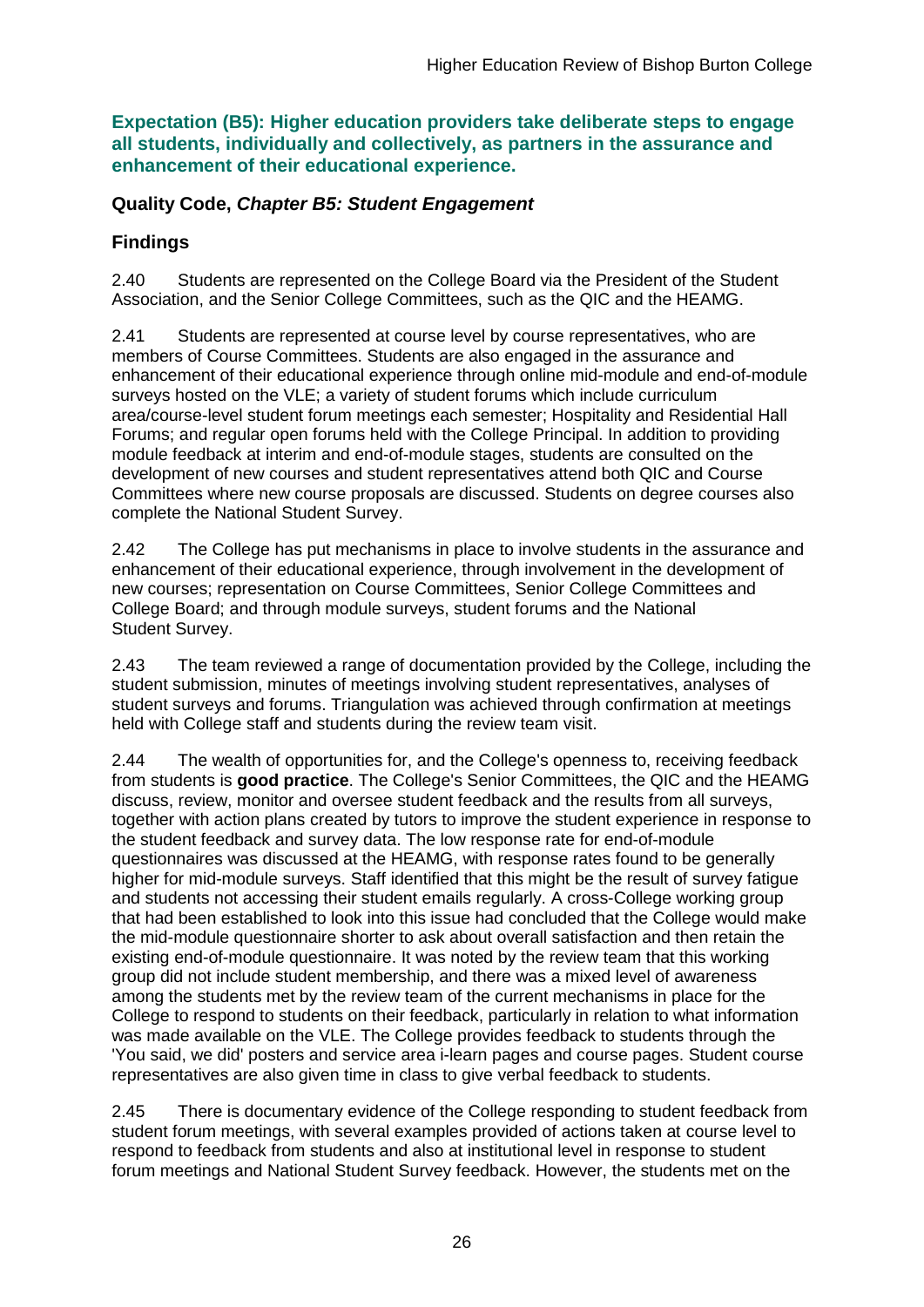visit by the review team felt that there were too many surveys, with examples cited where the students felt that the points they had raised (in some cases on more than one occasion) had not been responded to by the College, such that the students concerned had chosen not to engage any further with the College's questionnaires and surveys. The review team **recommends** that the College review and evaluate the effectiveness of student engagement mechanisms.

2.46 Students met by the review team confirmed that course representatives had been invited to attend a training session, but noted that sometimes the training events and Course Committee meetings themselves were held on days when the students were not in College, making it difficult for them to attend and engage in the process.

2.47 To ensure the College responds to students on the points they have raised, the student forum meetings are minuted with the minutes given to course representatives and posted on the VLE for all students to access. Course representatives are also given allocated class time to feed back to their cohort. The review team heard from students and staff about the steps taken by the College to capture the student voice to enhance their educational experience.

2.48 The College has established a variety of different mechanisms to engage students in the quality assurance and enhancement of their learning, with student representation on Senior College Committees and the College Board. While the effectiveness of these mechanisms should be reviewed, the Expectation is met and the level of risk is low.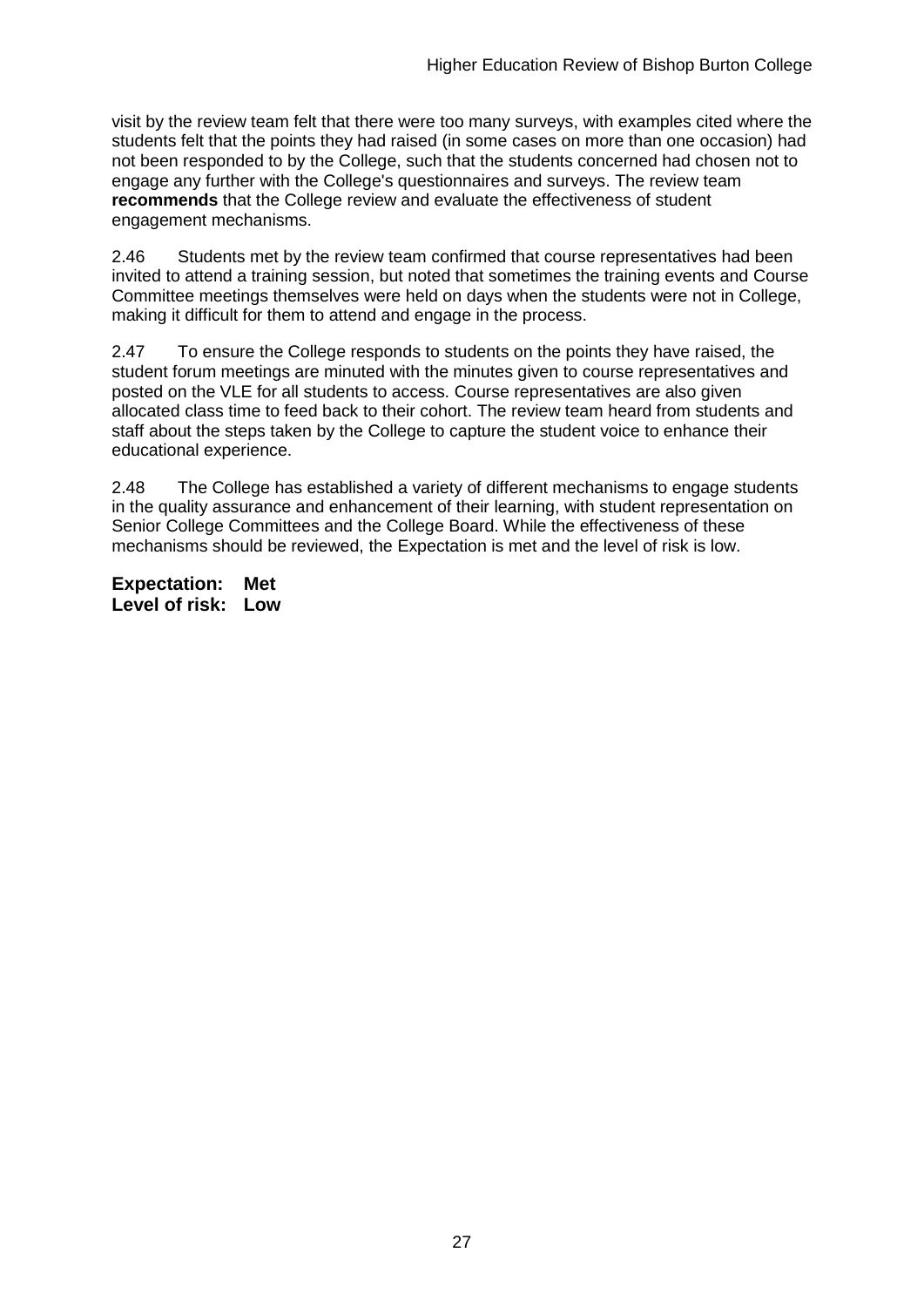**Expectation (B6): Higher education providers operate equitable, valid and reliable processes of assessment, including for the recognition of prior learning, which enable every student to demonstrate the extent to which they have achieved the intended learning outcomes for the credit or qualification being sought.**

### **Quality Code,** *Chapter B6: Assessment of Students and the Recognition of Prior Learning*

## **Findings**

2.49 The formal procedures for the assessment of students are within the authority of each University partner that validates the course and requires its academic procedures to be implemented. The validated course requirements are then published within the course specification. The College demonstrates compliance with the requirements of the FHEQ, the Quality Code, Subject Benchmark Statements and National Occupational Standards when designing courses. The setting of credit, levels and assessment tasks are tested during the College's internal processes and at the formal University partner validation event. Similarly, examination board processes and recognition of prior learning remain the responsibility of the awarding University.

2.50 The College has comprehensive processes for annual monitoring to keep standards constantly under review which include the production of annual course monitoring reports, an Annual Planning Review and termly in-year reviews by the Assistant Principal Higher Education and Quality, and the Higher Education Registrar and Quality Manager. Assessments are reviewed as part of this process and take into account the comments from external examiners and student evaluations. The College monitors submission and return dates to ensure compliance with their policy for the return of student work.

2.51 The team considered the College's use of its awarding bodies' regulations and procedures. It reviewed course specifications; the College's internal pre-validation approval event requirements; awarding body validation reports; annual monitoring reports and summaries; and the College's documentation on recognition of prior learning. The team's findings were tested at meetings with staff and students.

2.52 External examiner comments, received verbally at examination boards, are recorded and acted upon in annual planning discussions and in the annual monitoring process. Written reports from the examiners are responded to with an acknowledgement letter and an action plan. The responses are approved by the Assistant Principal Higher Education before despatch. Copies are sent to the validating University for inclusion within their own processes.

2.53 The College implements a number of processes at the pre-validation level to assure that courses are appropriate and meet all partner awarding body requirements. There are extensive monitoring procedures to review the efficiency of ongoing courses. Students have opportunities to comment on their course and modules through online and paper-based surveys.

2.54 The College operates a 15-day return of assignments to students and monitors this to ensure that the procedure is followed. There are a few instances of external examiners commenting on the bunching of assignment dates, the appropriateness of work assigned to the levels and the need for more developmental comments on the feedback provided to students and in the Partner College Quality Report for Annual Review Year 2012/13 Leeds Met.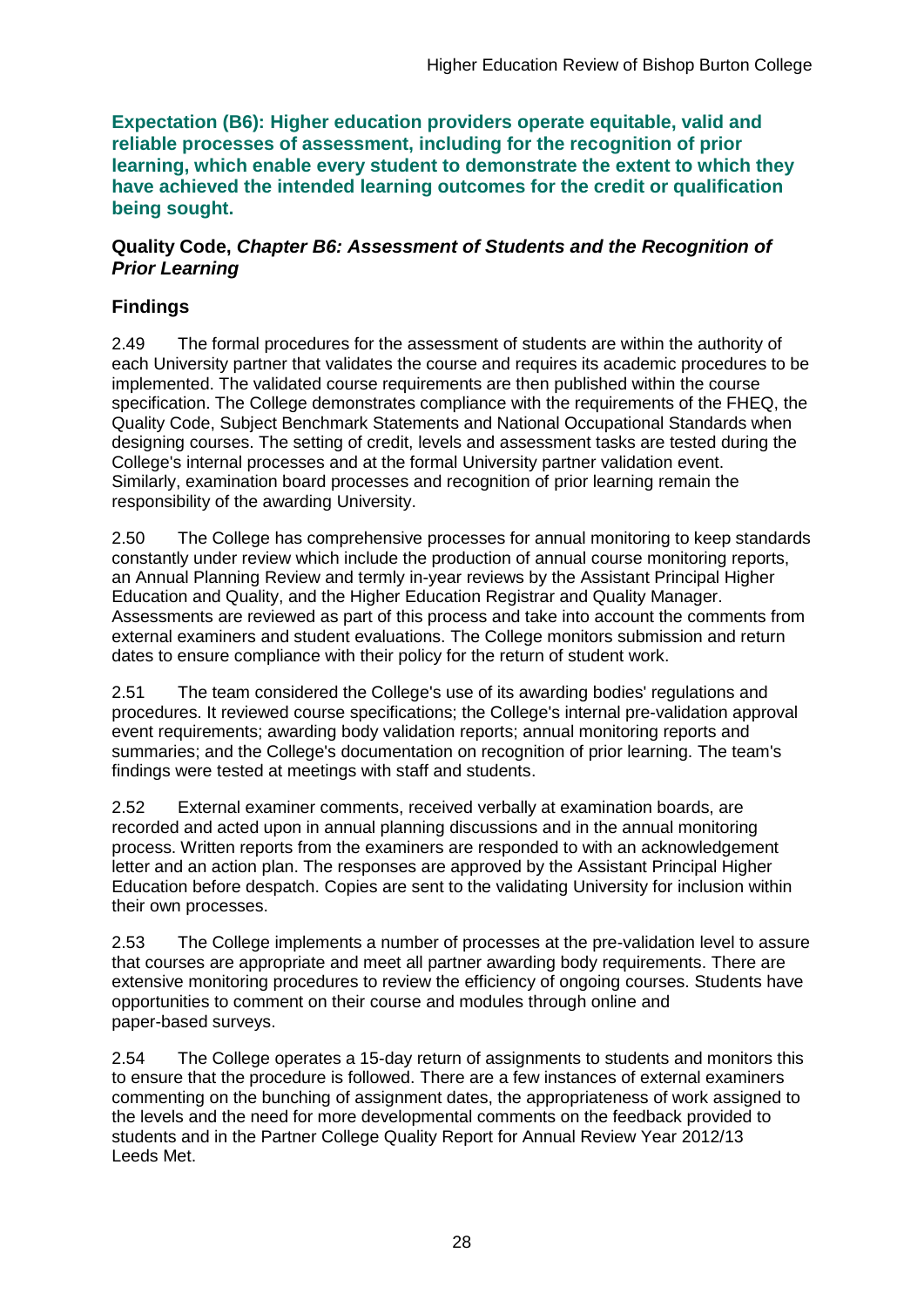2.55 Senior committees, including the HEAMG, the Strategic Leadership Group and the QIC, receive summary reports based on the external examiner comments and annual monitoring reports.

2.56 The processes and procedures are detailed. The awarding bodies provide the College with detailed requirements and undertake reviews in addition to the appointment of external examiners, to assure themselves that the College is operating effectively. The Expectation is met and the risk is low.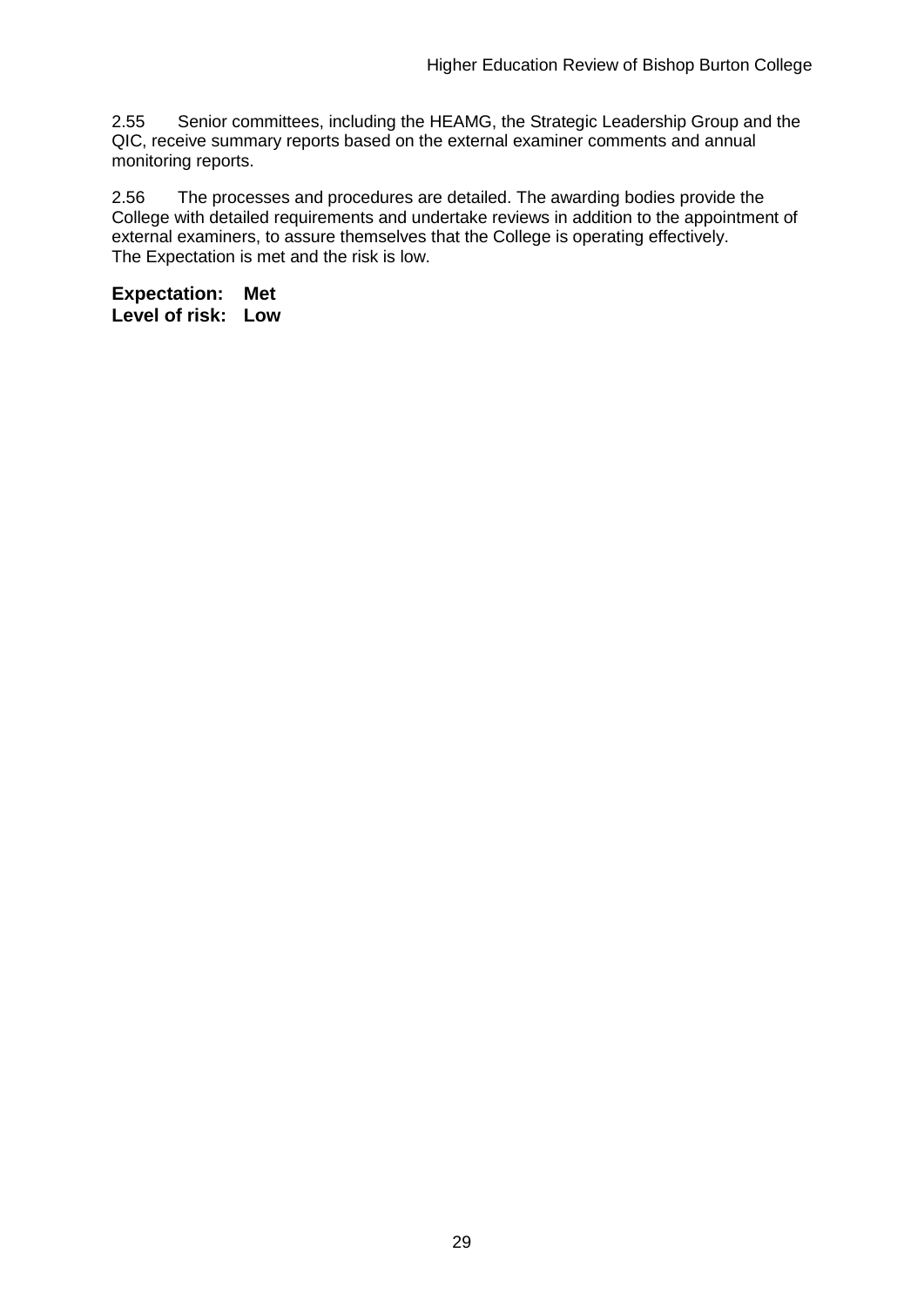### **Expectation (B7): Higher education providers make scrupulous use of external examiners.**

### **Quality Code,** *Chapter B7: External Examining*

### **Findings**

2.57 External examiners are appointed by the partner University but course staff at the College may identify a suitable nominee which, if approved by the QIC, is submitted as a nomination to the relevant partner for their consideration. Each course has an external examiner who will receive an induction and detailed documentation from the awarding partner and a separate induction to the College and the specific course. External examiner comments received verbally at examination boards are recorded and considered at annual planning discussions and within the annual monitoring process.

2.58 External examiner reports, using the appropriate awarding University templates, are received by the Quality Office where they are scrutinised by the Higher Education Registrar and Quality Manager before being distributed to the course team. Responses to the external examiner reports are verified by the Higher Education Registrar and Quality Manager, to ensure that all aspects have been addressed and then sent to the Assistant Principal Higher Education for final approval before being sent to the awarding University and the external examiner. The Higher Education Registrar and Quality Manager compiles a composite report, identifying any good practice and themes that require College-wide attention, for consideration at QIC. The Quality Office monitors and records the dates when external examiner reports are received, when they are distributed to the course teams and when the responses are received and sent to the external examiner and the awarding University. External examiner reports and the course team's response are made available to students via the College's VLE.

2.59 The partner Universities undertake periodic reviews of their validated courses and produce a written report that includes the findings of their external examiners and the confidence they have in the College's processes for addressing them. These reports are considered by the SLG, HEAMG and the QIC.

2.60 The team reviewed documentary evidence of external examiner comments at examination boards and awarding body requirements for the external examiner reports together with a number of external examiner reports. The team also reviewed the College's composite external examiners' report, responses to the external examiner reports, partner University periodic reviews and the College's HEAMG and QIC minutes that receive these reports.

2.61 The College has comprehensive processes for annual monitoring to keep standards constantly under review. This includes the production of annual monitoring reports that address the external examiners' comments, from which an action plan is produced that contains a review of the progress made against the previous year's actions. College processes include an Annual Planning Review and termly in-year course reviews by the Assistant Principal Higher Education and Quality, and the Higher Education Registrar and Quality Manager. Senior committees, including the Higher Education Academic Management Group, the Strategic Leadership Group and the QIC, receive summary reports based on the external examiners' comments and the annual monitoring reports to assure themselves of progress against any issues identified in the quality cycle.

2.62 The University partners appoint the external examiners and provide them with a comprehensive role and responsibility set of requirements. The University partners receive copies of the external examiners' reports and the College's responses. The College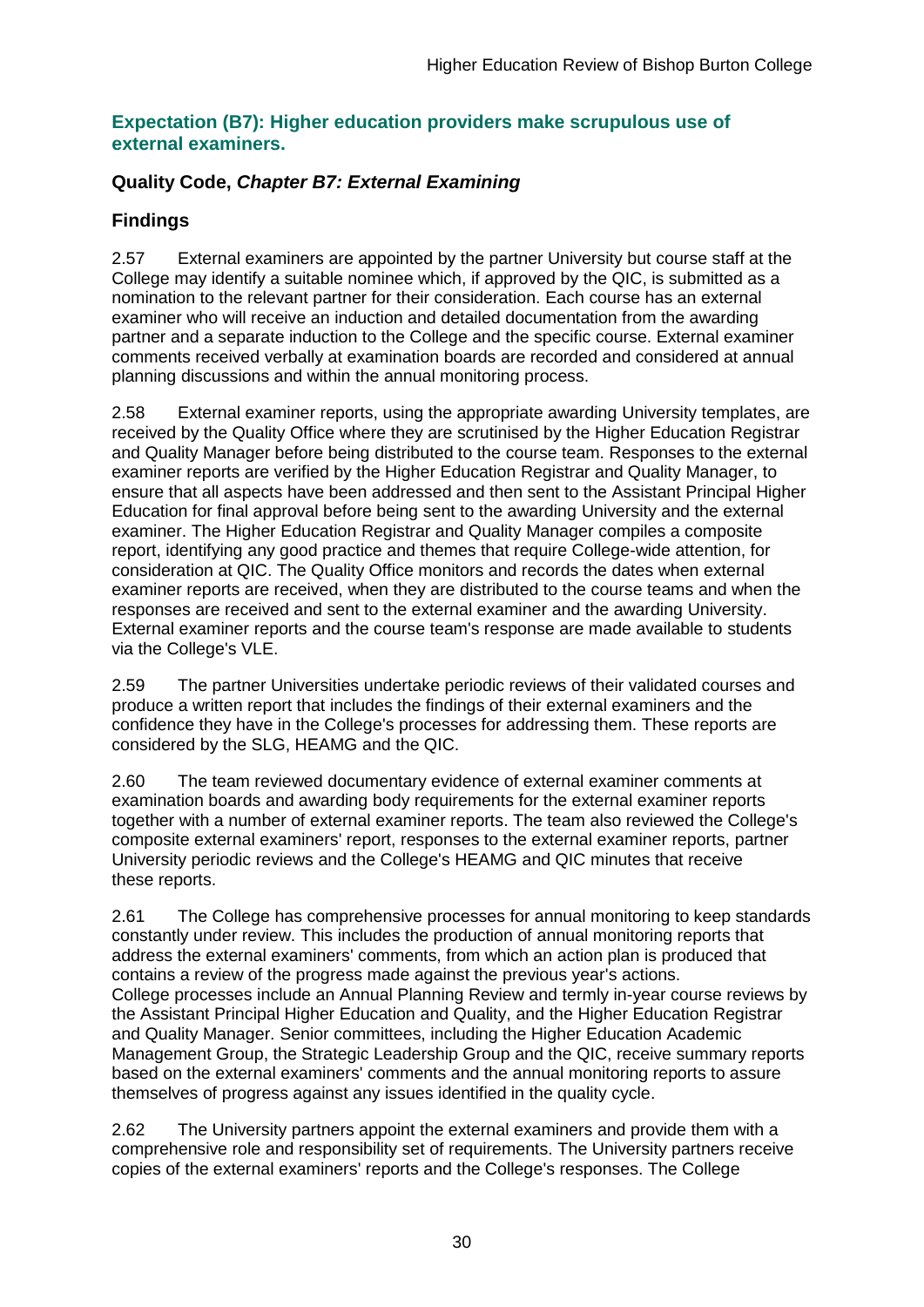supplements the induction of the external examiners and has a detailed set of processes and procedures for monitoring the reports and their requirements.

2.63 The Expectation is met and the risk level is low. All processes accord with the Quality Code. The awarding Universities appoint and monitor the external examiners and their reports. The College has appropriate processes to monitor the actions and issues arising from the input of the external examiners and receives composite reports at the senior-level committees HEAMG and the QIC.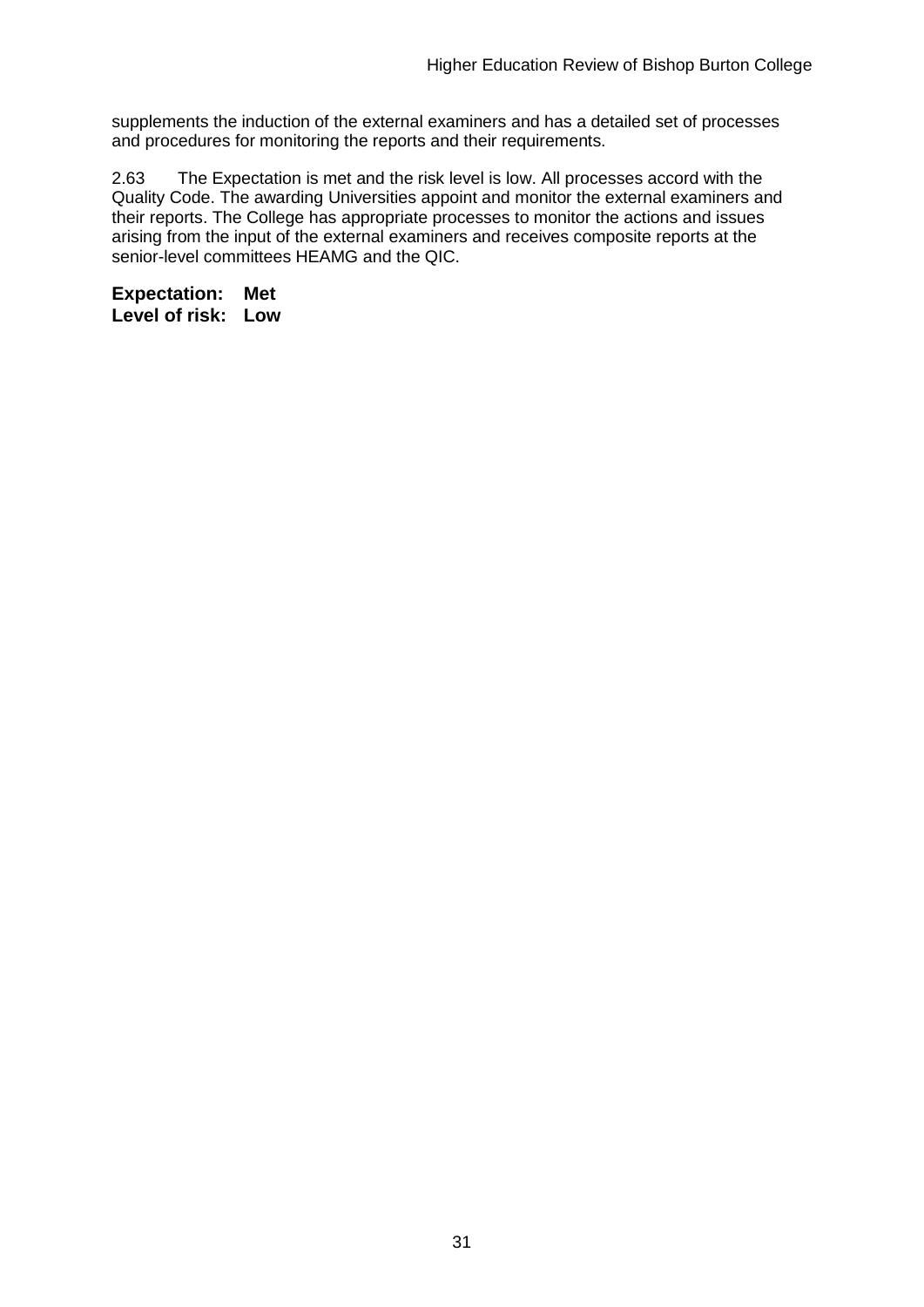**Expectation (B8): Higher education providers, in discharging their responsibilities for setting and maintaining academic standards and assuring and enhancing the quality of learning opportunities, operate effective, regular and systematic processes for monitoring and for review of programmes.**

### **Quality Code,** *Chapter B8: Programme Monitoring and Review*

## **Findings**

2.64 All courses are reviewed annually, facilitated by Annual Planning Days which are held for each scheme. Course teams review course specifications, course/module handbooks and assessments annually. The process of annual monitoring provides datadriven in-year monitoring and completion of the reports is tracked by the College. The annual monitoring report uses the awarding partner's pro forma and is approved prior to submission to the partner by an internal panel. In the case of the Royal Agricultural University, the link tutor provides an annual report. The Higher Education Management Group, QIC and strategic leadership group each have a role in maintaining institutional oversight to secure continual improvement. Action plans in annual monitoring reports are reviewed by the Curriculum and Quality Review meetings and quality improvement plans are approved by the HEAMG. The quality improvement plans identify areas for development and highlight areas of strength.

2.65 The validating partners, in discharging their responsibilities, ensure courses remain fit for purpose with their own annual monitoring and review processes. An institutional review report is submitted to validating partners and an institutional summary of actions presented to the strategic leadership group. Course monitoring and review is firmly established in the quality cycle with mechanisms to gather feedback from stakeholders; student feedback is sought throughout the year through both formal and informal mechanisms.

2.66 Externality in the monitoring process is secured in two ways. External examiners are nominated internally and appointed by the validating partner. Their reports are considered as part of the annual monitoring process, and incorporated into the annual reports. The College also makes its employer engagement and feedback from employers to monitor the continuing relevance of the courses.

2.67 Compliance with the monitoring and review processes of the validating partners is confirmed in the University of Hull's Partner Quality Enhancement reports, Scheme Board minutes and via the annual review meeting and link tutor annual report. Defined monitoring and review systems provide strategic oversight internally. Examination of these demonstrated that courses are monitored and reviewed internally using the annual monitoring systems of the relevant awarding body and internal systems using quality management tools such as the European Framework for Quality Management and dashboard, the Annual Planning Days and quality improvement plans. The institution provides a PQER report which is signed off by the Strategic Leadership Group and the University of Hull provides the partner feedback on this. Documentary evidence shows that internal monitoring and review are data driven and this supports the review processes of the awarding bodies. Discussions with staff, senior managers, employers and students supported the assertion that monitoring and review are firmly embedded and fitness for purpose is emphasised from the Principal downwards.

2.68 There are a number of established internal review mechanisms underpinned by the European Framework for Quality Management which is used as a tool for quality improvement and fitness-for-purpose reviews. Use of the European Framework for Quality Management has allowed the College to select key performance indicators and tailor the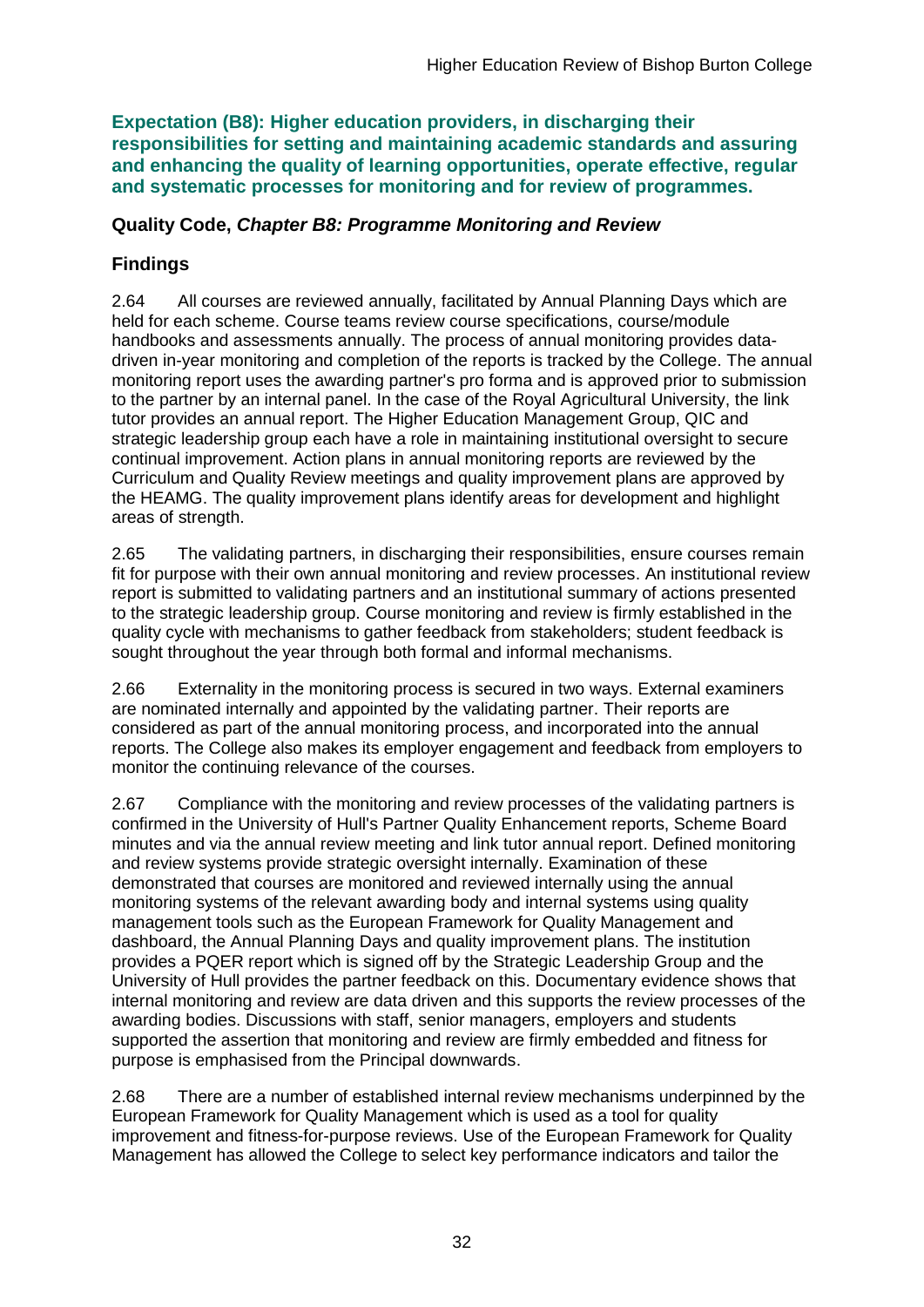monitoring process to suit its needs by reviewing dashboard data at predetermined points in its quality cycle.

2.69 There is ample evidence of review and monitoring at all levels with defined roles and responsibilities and this feeds into improvement plans and enhancement agendas.

2.70 The regular and systematic internal and external monitoring mechanisms, which are firmly embedded in the culture of the partner, ensure that this Expectation is met and the risk is low.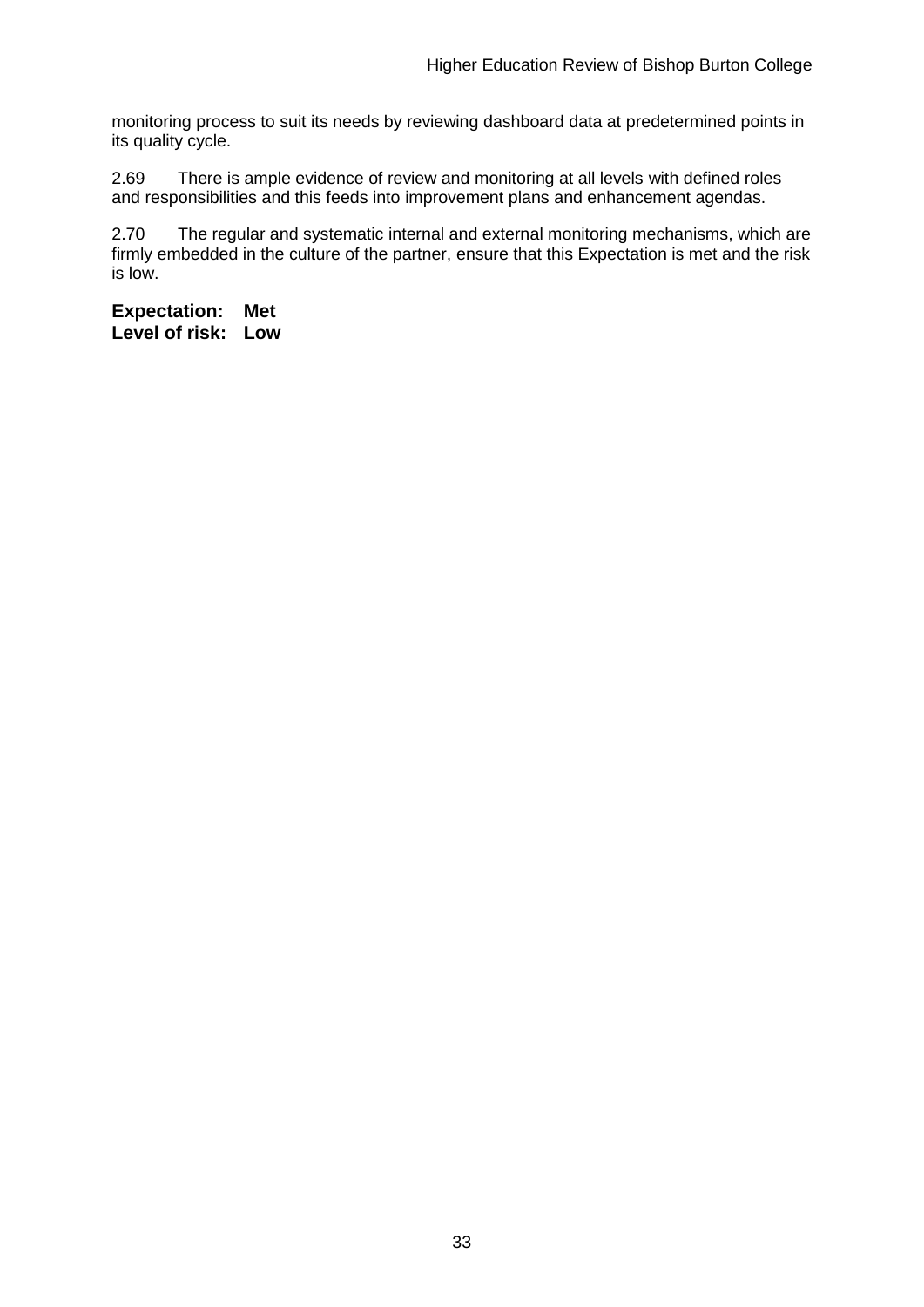**Expectation (B9): Higher education providers have procedures for handling academic appeals and student complaints about the quality of learning opportunities; these procedures are fair, accessible and timely, and enable enhancement.** 

### **Quality Code,** *Chapter B9: Academic Appeals and Student Complaints*

## **Findings**

2.71 Students are provided with the academic regulations concerning their course, the degree-awarding institution and the College during induction and via handbooks and online materials.

2.72 Academic appeals are considered directly by the appropriate degree-awarding body, with information provided by the degree-awarding bodies regarding the grounds and process for academic appeal clearly accessible online via the hyperlinks given in the course handbooks. Students are able to discuss informal appeals with course managers prior to examination committees.

2.73 The College handles its own complaints via its own College complaints procedure, with an appeal to the degree-awarding body and then finally onto the Office of the Independent Adjudicator. The QIC monitors and records the details of all appeals and the outcomes provided by the partner University.

2.74 All complaints are logged on the Customer Service database, with the process followed and outcomes reached both recorded in the system. Areas for attention and improvement are highlighted and reports made to the SLG and to the QIC.

2.75 The College operates its own complaints procedure, with academic appeals considered directly by the appropriate degree-awarding body. Details about the process and timeframes for both complaints and appeals are made available to students and the College keeps records of academic appeals, complaints and their outcomes.

2.76 The team thoroughly reviewed documentation provided by the College on the complaints and appeals processes. The team tested their findings in meetings with students, and through review of the VLE.

2.77 Students met by the review team felt that their College lecturers were their first point of contact to raise any complaints or to appeal an academic decision. Students are referred to the College website and the Higher Education Handbook for information about complaints and appeals. The Handbook does not clearly distinguish between complaints and academic appeals, and makes only slight reference to matters concerning coursework or assessments under the section headed 'comments'. The section on academic appeals refers students to the validating partner's academic regulations but does not provide further information on the nature of an academic appeal. On i-learn, a URL is provided for each University to link to that institution's appeals pages, but again does not provide further information on what constitutes an academic appeal.

2.78 The College has in place its own complaints procedure and through its partner degree-awarding bodies, and appropriate academic appeals procedures. While these are not easy for students to find, and complaints are not clearly distinguished from appeals, the Expectation is met and the level of risk is low, as all the relevant information is available and students would be guided through it by College staff if required.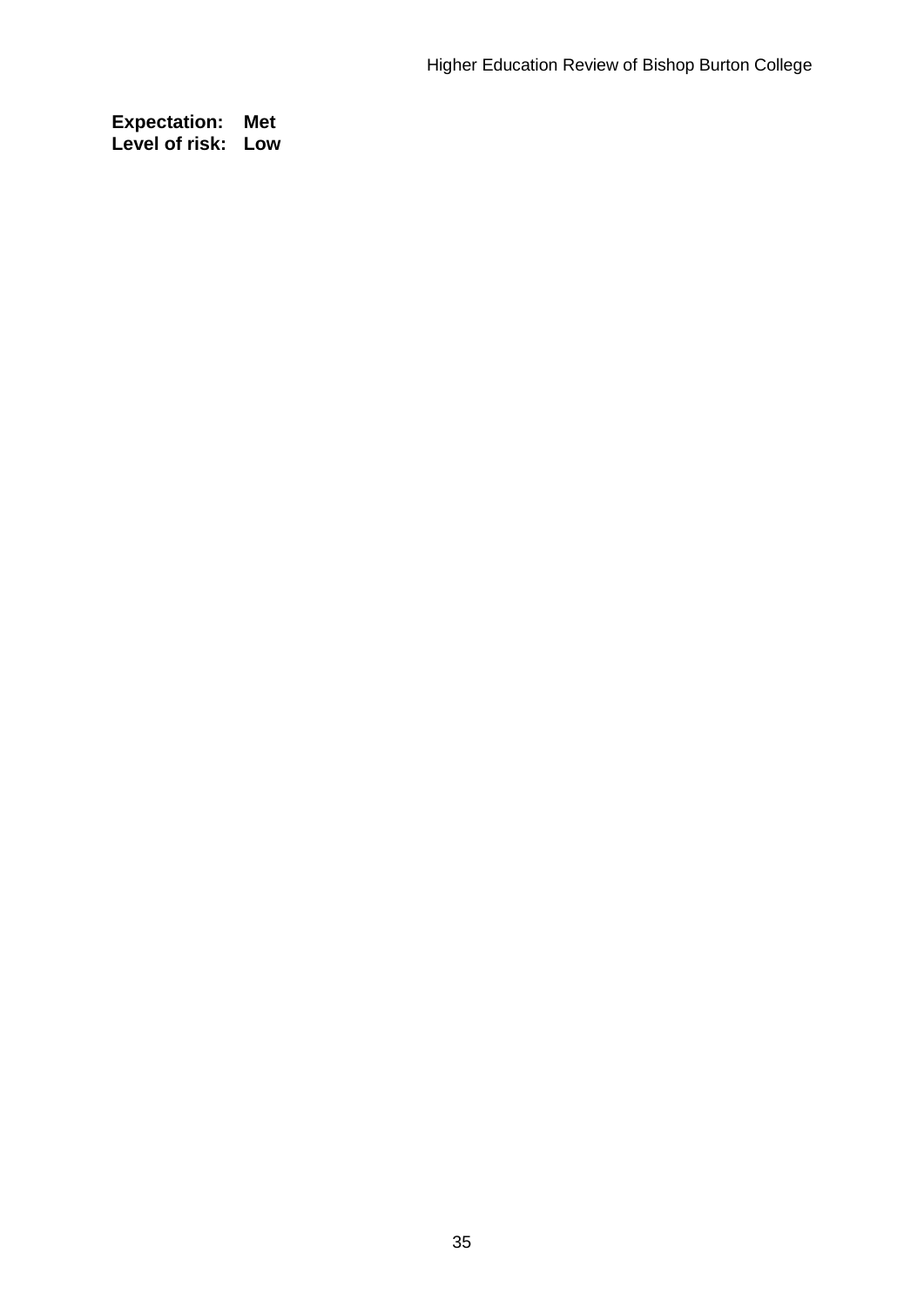**Expectation (B10): Degree-awarding bodies take ultimate responsibility for academic standards and the quality of learning opportunities, irrespective of where these are delivered or who provides them. Arrangements for delivering learning opportunities with organisations other than the degree-awarding body are implemented securely and managed effectively.**

### **Quality Code,** *Chapter B10: Managing Higher Education Provision with Others*

## **Findings**

2.79 Each partner University provides the College with a set of requirements that delineate responsibilities for the management, delivery and quality assurance of the course. The responsibilities vary depending upon the partner.

2.80 The partner Universities validate provision, approve course modifications, appoint external examiners and conduct all award and progression boards. The University of Hull provides feedback on the College's annual quality report, indicating areas of strength and where development can be achieved.

2.81 The College has taken the decision to include either a placement or work-based learning as compulsory modules for all foundation degrees and the majority of its higher education courses, to provide opportunities for students to contextualise their theoretical learning and enhance their employability skills. Senior staff and course teams have developed extensive networks with a wide range of organisations, and engage with these on a variety of levels to liaise over course development and the appropriateness of existing courses.

2.82 Students are responsible for sourcing their placement, although the College does have a number of commercial enterprises where the students may also find a placement, and maintains a database of organisations that offer work placements that have been considered ethically appropriate partners for the College. Course teams also construct their own list of placement providers. All students are assisted in finding a placement if they experience difficulty in sourcing one for themselves.

2.83 The team considered documentation provided by the College, including the responsibility checklists for each awarding body, annual quality reports from the awarding Universities, placement and work-based learning guides, modules, and additional information following meetings with staff. Processes for approving and monitoring work placements were discussed at meetings with staff, students and employers.

2.84 The College-wide engagement with national and local employers contributes significantly to the development of the curricula, provides opportunities to enhance student learning, and is regarded by the team as **good practice**. The placement and work-based learning modules are supported by specific module guidance documentation and a health and safety check, graded according to the level of risk assigned to each placement provision. High-risk placements are assessed by an annual visit from the Placement Manager and lower-risk placements are assessed by a visit every three years with a provider assessment submitted annually.

2.85 Placement guides demonstrate mainly generic reflective assessments and a portfolio on the experiences that the students were able to undertake, and did not specify requirements in terms of skills that students should develop or activities they should engage in and be assessed against. The review team **recommends** that the College introduce a mechanism for specifying the skills and learning development to be achieved on each placement.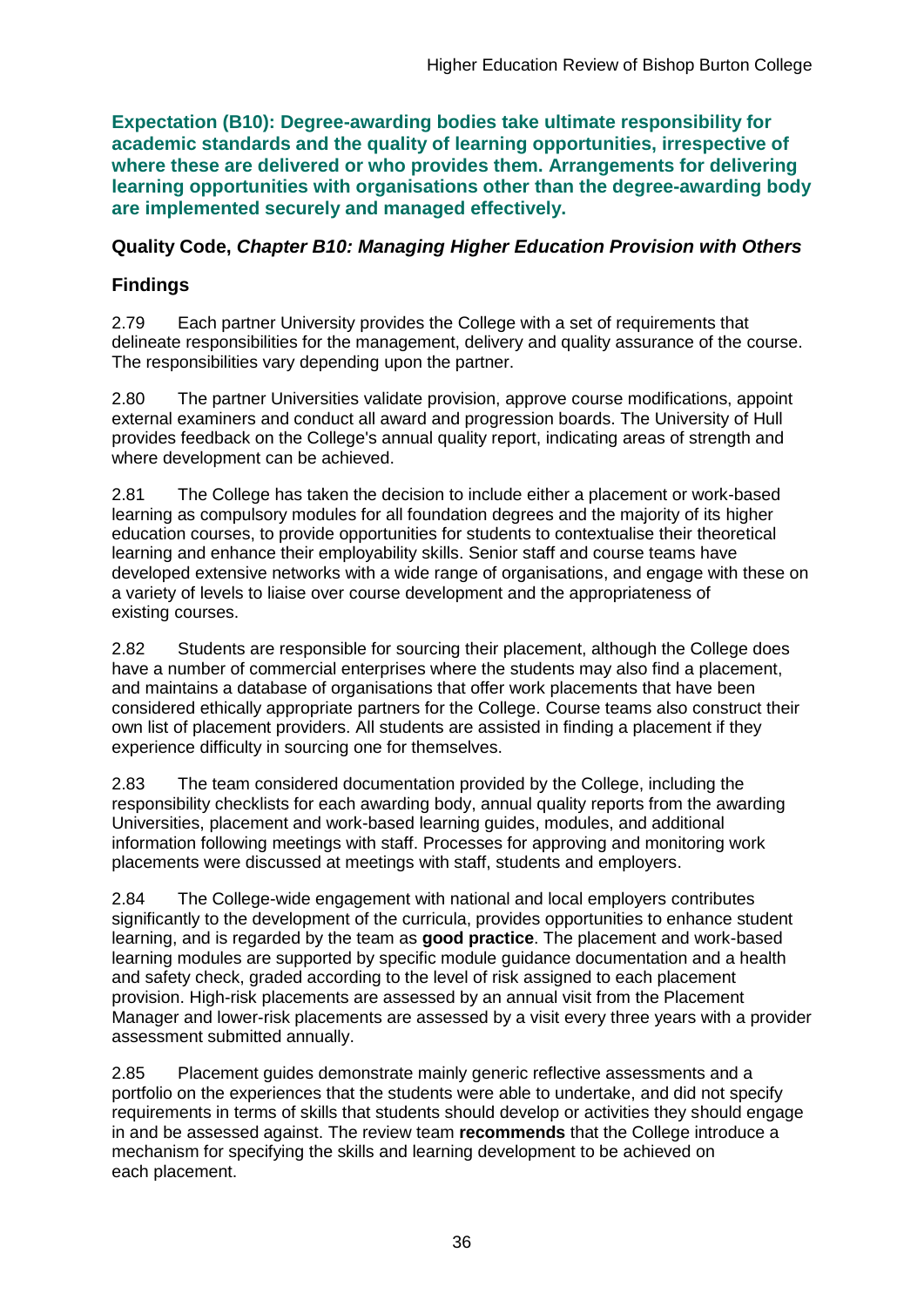2.86 The Expectation is met but there is some moderate risk. There is no assurance for the equity of experience for all students. Greater attention needs to be given to ensuring that students have the appropriate placement to progress their knowledge and achieve the demands of each academic level. There could be more formal review of placement provision to assure the College that placements are fully used to support student learning and development.

**Expectation: Met Level of risk: Moderate**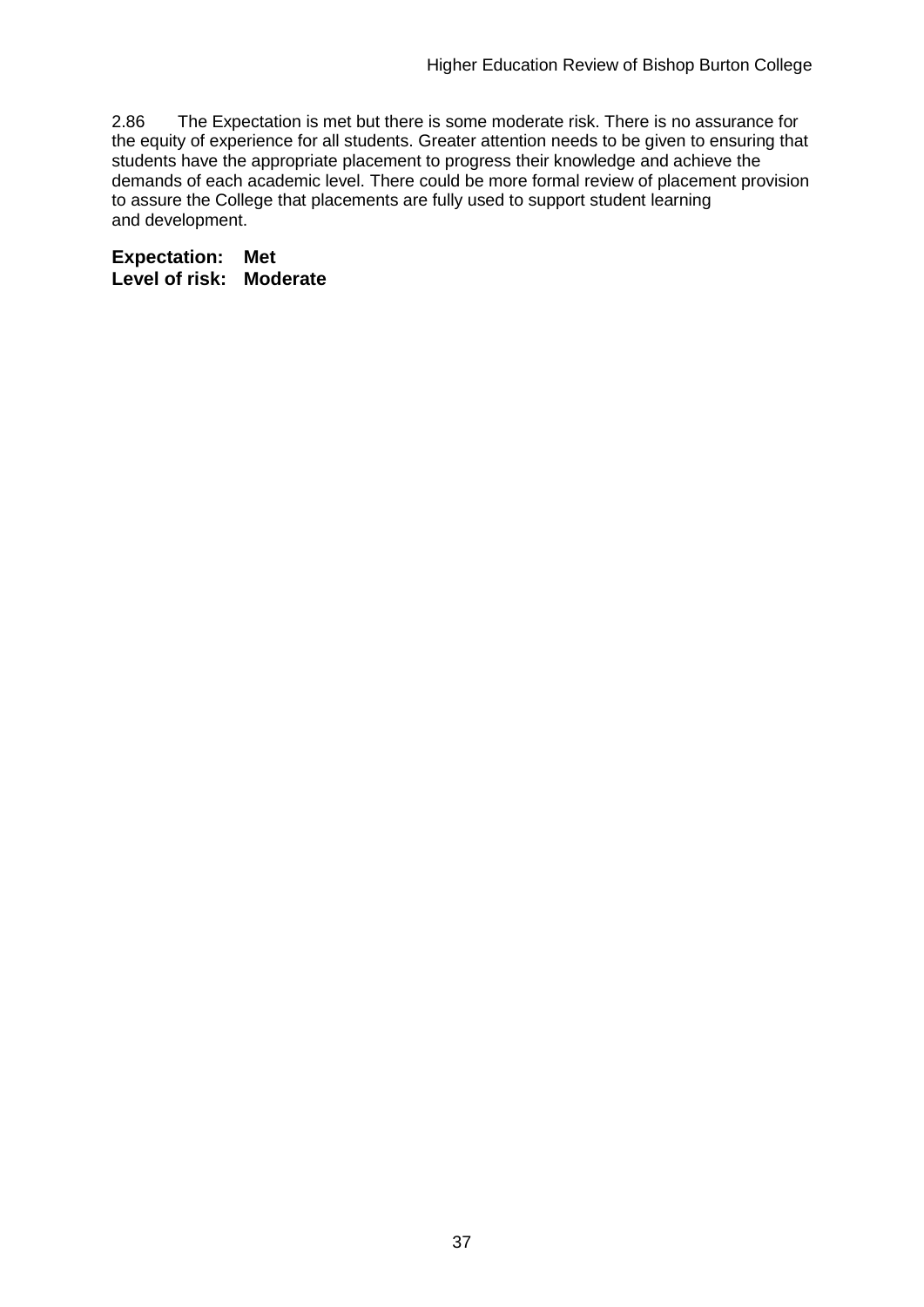## **The quality of student learning opportunities: Summary of findings**

2.87 The College has effective mechanisms for quality assuring students' learning opportunities in all areas. There is significant good practice in the areas of teaching and learning, student support, and employer engagement in the design, development and delivery of the curricula. The College could further consider the learning outcomes students achieve through their placements to take full advantage of the opportunities offered. There are extensive opportunities for continuing professional development for staff in the area of subject expertise and industry-updating, but the College could provide a greater focus on staff development in pedagogies to support student learning. The team concludes that the quality of student learning opportunities at the College **meets** UK expectations.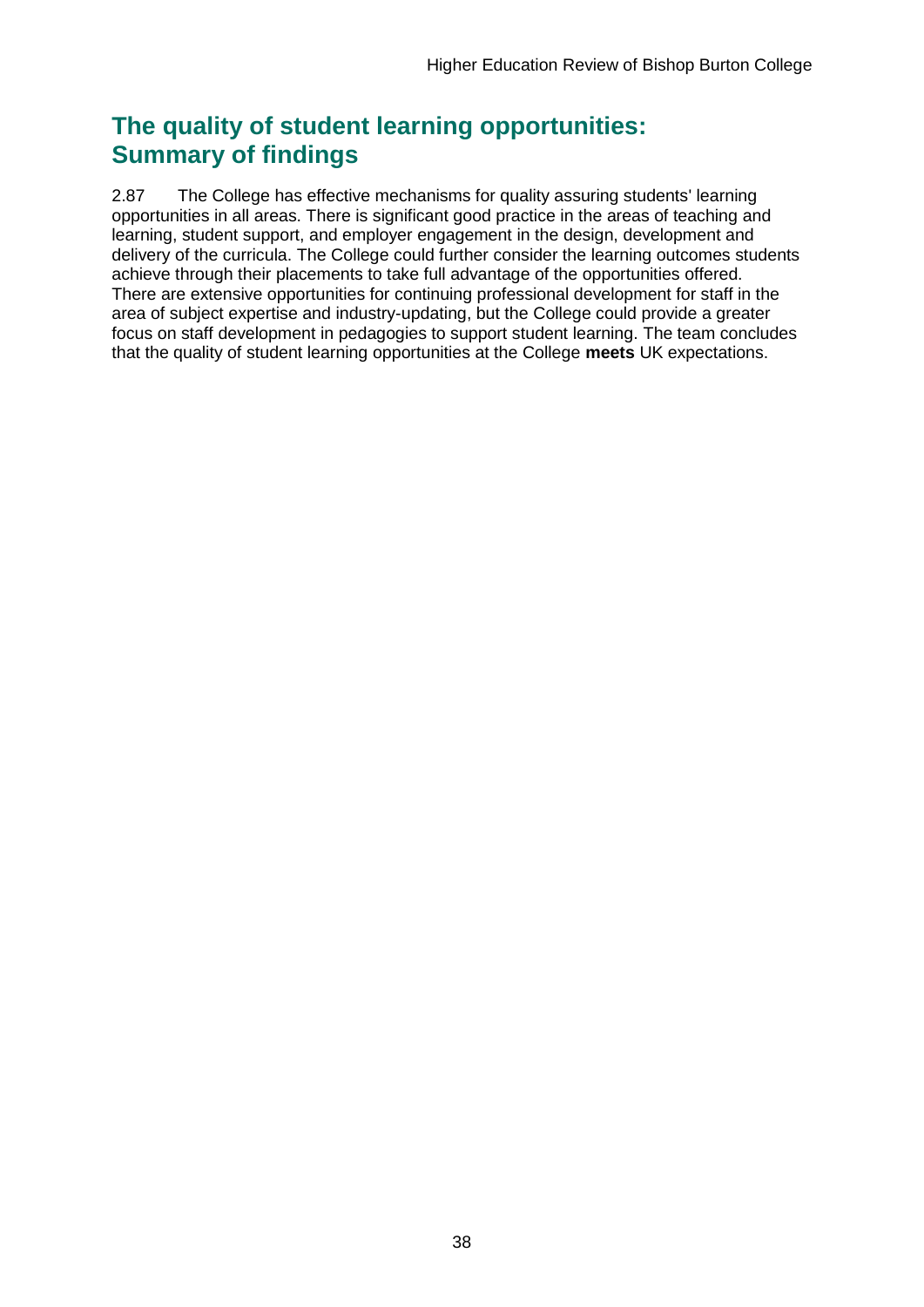## <span id="page-39-0"></span>**3 Judgement: The quality of the information about learning opportunities**

**Expectation (C): UK higher education providers produce information for their intended audiences about the higher education they offer that is fit for purpose, accessible and trustworthy.**

### **Quality Code,** *Part C: Information about Higher Education Provision*

### **Findings**

3.1 The College's website and printed prospectus provide information for potential students and the general public. Information on the website is internally checked and updated. Publications that must adhere to the requirements of validating partners are appropriately signed off. The College's VLE provides information for staff and current students, giving them one-click access to course materials. The College produces an HE Handbook in addition to course and module handbooks which all contain information for staff and students. In addition, staff also have access to a dashboard which contains information relevant to them.

3.2 There is a higher education charter that details the expectations of the students and what the students should expect from the College. Course leaders and staff contribute text for their relevant pages, and all information is signed off by the Assistant Principal Higher Education. The College has set up a new data management system (funded by JISC) to ensure that College data is centrally available, and collates all different kinds of statistics and information such as Key Information Sets data.

3.3 The College provides information for staff and students, such as policies and procedures. For example, students are provided with the College complaints and appeals policy during induction week. The Higher Education Handbook is available to staff and students and outlines the College procedures and policies. The higher education College charter is also available for students and staff, and includes information on academic regulations as well as the student code of conduct and disciplinary procedures. Staff are also provided with information regarding the College's policies and procedures.

3.4 There are internal and external processes for checking and approving information, which ensure that information produced by the College is fit for purpose, accessible and trustworthy. The validating partners produce guidelines and templates for some published material, and with regard to marketing material. There are systems in place for the College to send information to its partners for approval before publication.

3.5 The student submission and self-evaluation document outline the different policies and procedures that are made available to staff and students. Documents provided for staff and students regarding policies and procedures were examined. These documents appeared to be fit for purpose, accessible and trustworthy.

3.6 University partners carry out audits of publicity material. Internally, individual pages of the prospectus supplied by course managers are approved by the Curriculum and Learning Manager or the Higher Education Programme Leader and are signed off by the Assistant Principal Higher Education.

3.7 Students reported that the website provides an accurate guide for them and the wider public, including updates on higher education news at the College. Students were complimentary about the VLE and the materials available on it.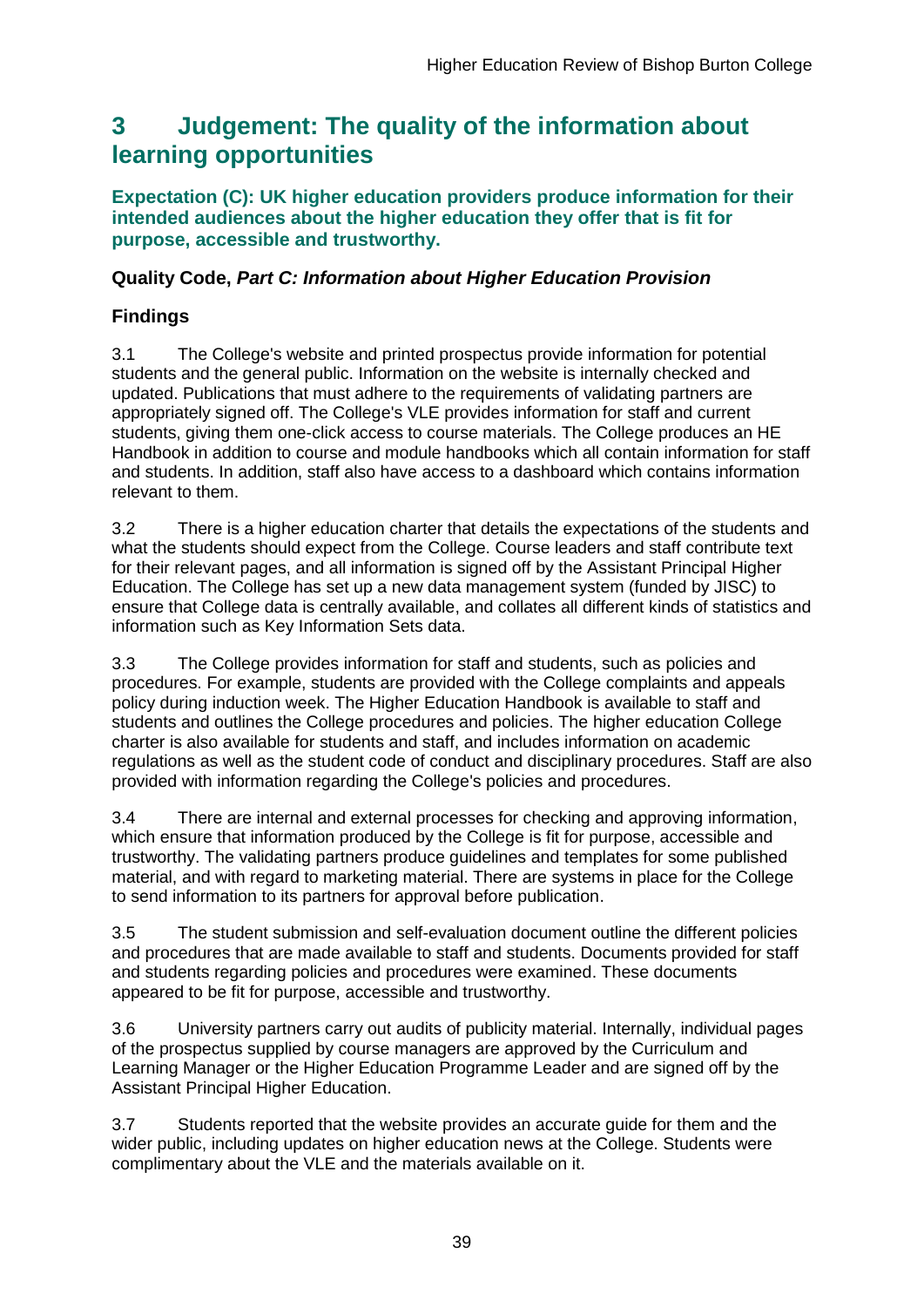3.8 The 2010 Integrated Quality and Enhancement Review (IQER) had an advisable recommendation for implementing a formal system to check the accuracy, currency and completeness of literature available for students on the VLE, with named responsibilities picked up in the IQER action plan. The review team was advised that curriculum teams are responsible for checking and updating their own teaching areas, with CALMs and Higher Education Programme Leaders responsible for ensuring the accuracy of information. The Director of Planning and Performance is responsible for overall oversight of the VLE.

3.9 Students are provided with comprehensive information about modules and courses in handbooks. The mapping of lectures and assessment tasks to the intended learning outcomes and assessment criteria in module guides provides students with clear and current information on the learning opportunities and support available to them. Each course has an Academic and Professional Skills module designed to develop competence in working at Levels 4 to 7.

3.10 The processes in place to check information are effective in ensuring that all information is fit for purpose, accessible and trustworthy. The Expectation is met and the level of risk is low.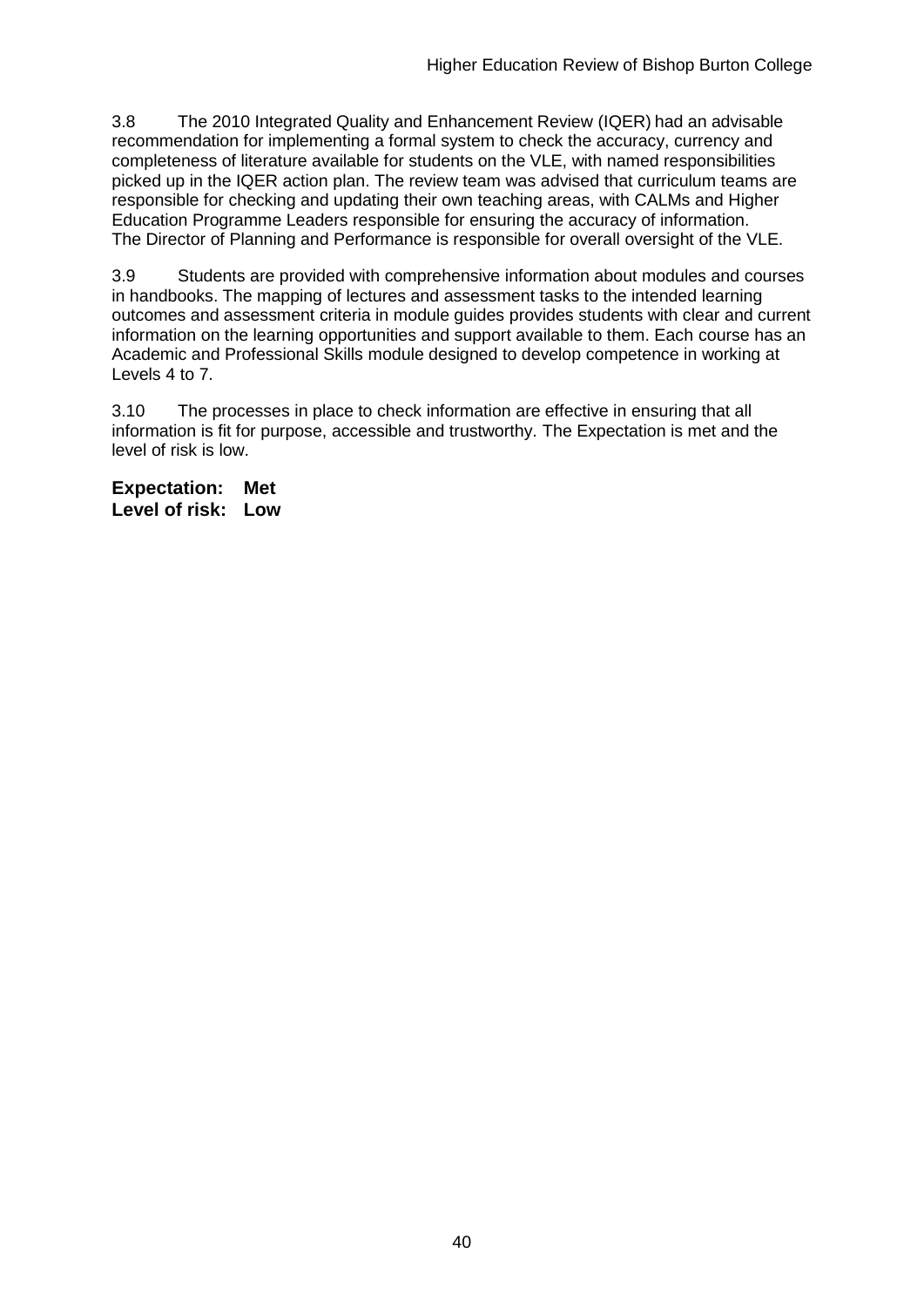## **The quality of the information about learning opportunities: Summary of findings**

3.11 The College is clear about its responsibilities for publishing information about the learning opportunities it offers. It has thorough internal processes for producing, monitoring and checking information, which is then signed off by its awarding partners before publication. The team concludes that the quality of the information about learning opportunities at the College **meets** UK expectations.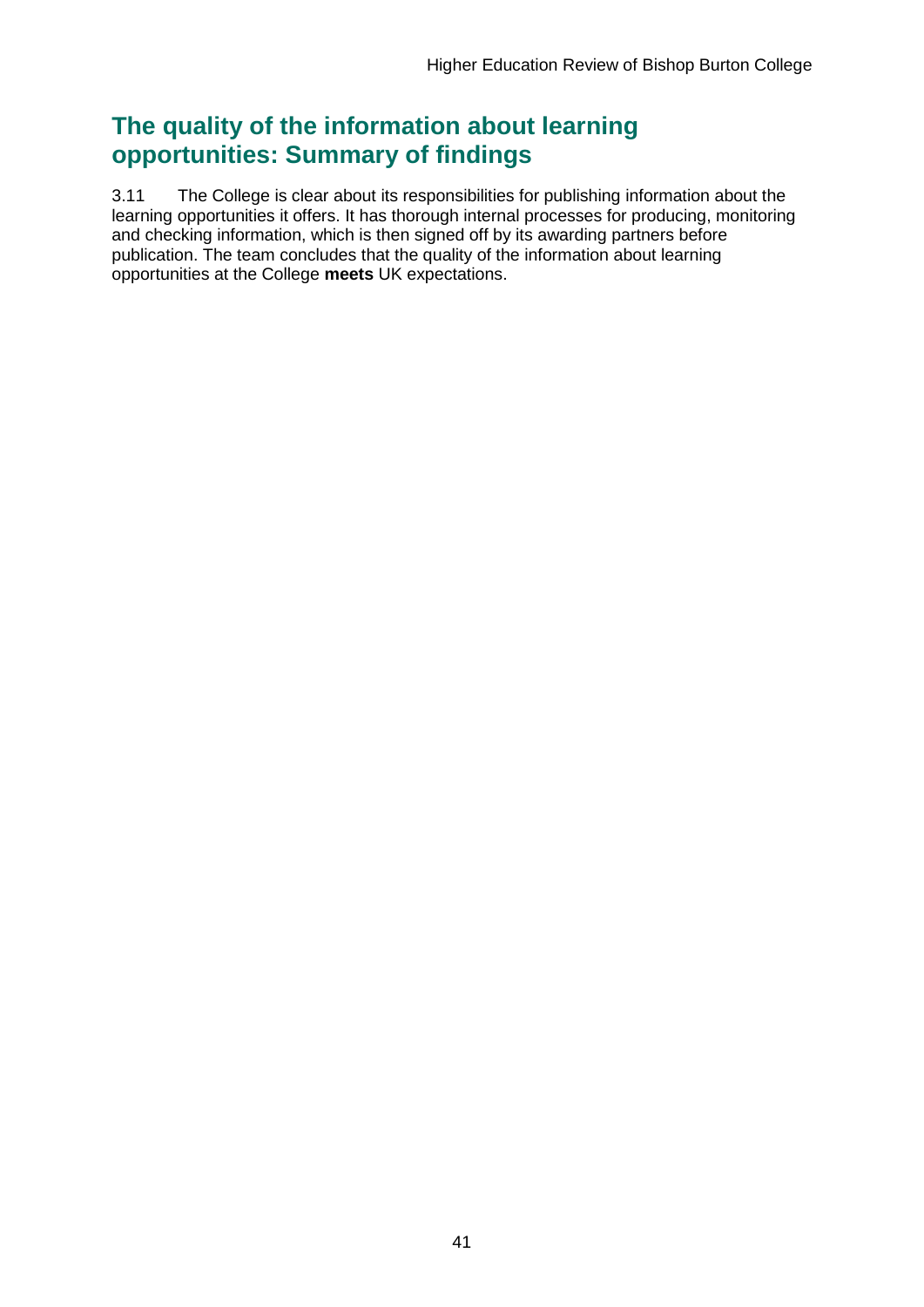## <span id="page-42-0"></span>**4 Judgement: The enhancement of student learning opportunities**

## **Expectation (Enhancement): Deliberate steps are being taken at provider level to improve the quality of students' learning opportunities.**

## **Findings**

4.1 There is strong evidence for a strategic approach to the enhancement of student learning opportunities, with strategic aim 1 of the College's Strategic Plan to 'provide an outstanding learning experience for all'. The College states that it has a strong and deliberate strategic approach to ensuring that all students have the best experience and achieve to their full potential. The 2014-17 Operating Plan for the College sets a key performance indicator as 90 per cent good or better, and zero per cent inadequate teaching and learning grades across the curriculum area for the quality of teaching and learning (currently 70 per cent good or better) by June 2015. The College also has a strategic drive to develop technology-enhanced learning in the curriculum through the appointment of VLE coaches in February 2014. These coaches provide staff development in technologyenhanced learning and promote and facilitate the sharing of good practice. The approach to enhancement is led by the Principal and includes the development of the curriculum, the establishment of applied research centres, and commercial partnerships which assist in the development of the employability of College students.

4.2 Employability and curriculum developments in response to needs from industry are seen by the College as main features for the enhancement of students' learning, and as such courses are designed to develop and enhance the students' learning and employability skills. Before the submission of new course proposals to the validating partner, all courses must prove that they are designed to promote student employability, are supported by industry contacts and include an element of work experience.

4.3 There are a number of mechanisms in place to identify and disseminate good practice across the institution: external examiners' reports; observation of teaching, learning and assessment processes reporting into the QIC; the informal peer observation process; 'Learning Walks'; annual 'Ideas Days'; the Annual Teaching and Learning Conference; the College's 'Inspiring Excellence' staff development programme; and sharing of practice between further education and higher education through the joint further education/higher education QIC.

4.4 There is an expectation through the Performance Development Review that staff enhance their practice throughout the year and take advantage of available staff development, with a specific section of the Performance Development Review form focused on individuals' training and development. Staff can also apply for external development activities. The promotion and enabling of staff to develop and update their practice-based knowledge and skills is **good practice**.

4.5 The College has made a significant capital investment in its physical resource to enhance the student learning opportunities through the development of state-of-the-art specialist teaching facilities, such as the commercial mixed farm and equine therapy facilities, a dedicated Higher Education Centre, and the Higher Education Learning Resource Centre. The learning environment continues to be enhanced with the capital spend on new buildings, library resources including e-books, access to dissertations and through the College's Wi-Fi, webinar and VLE facilities. The top floor of the Higher Education Learning Resource Centre has been re-zoned as a quiet study space at the request of students.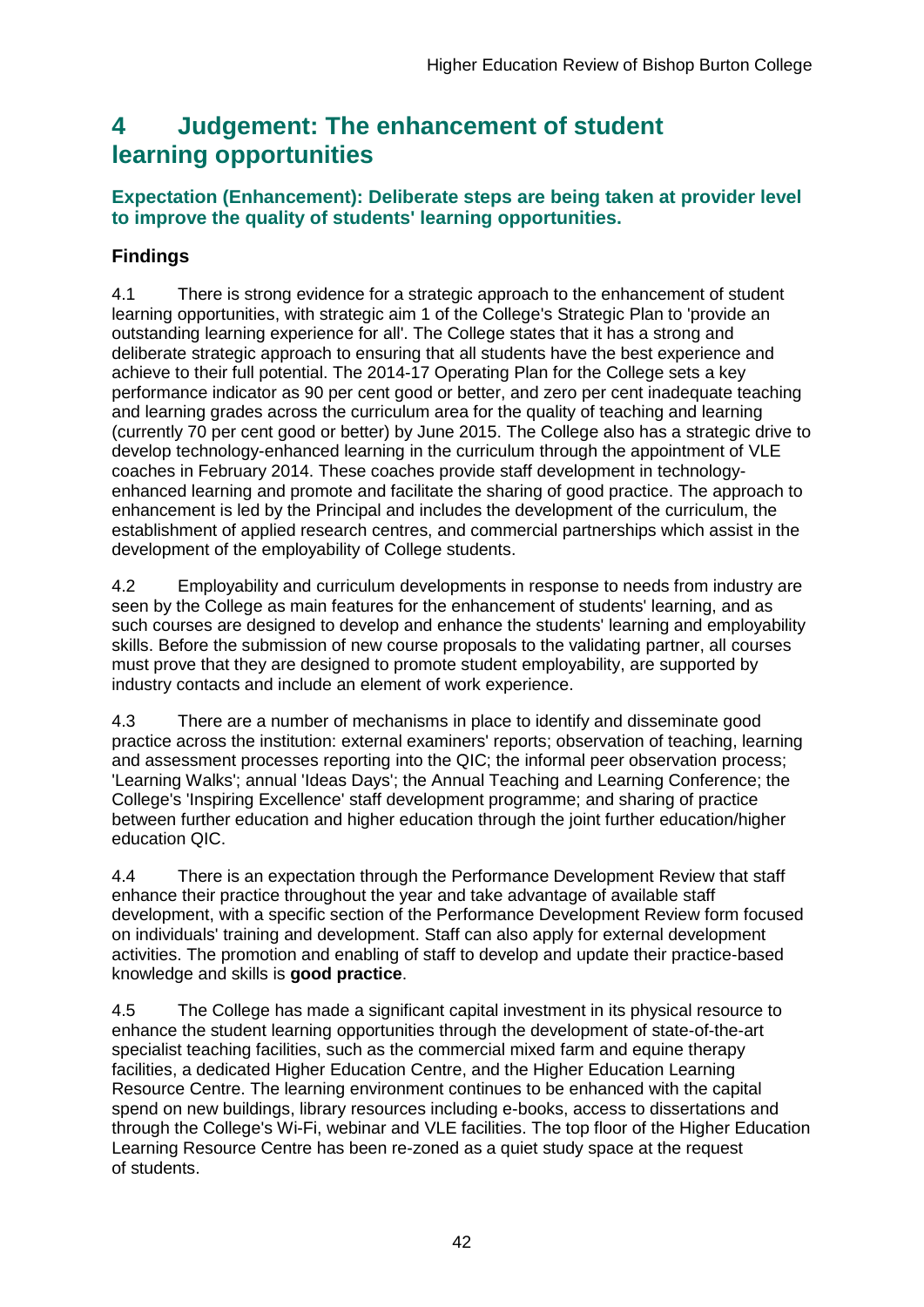4.6 There are a number of quality assurance procedures in place to ensure continual enhancement. The College has adopted the European Framework for Quality Management Model to ensure continuous quality improvement, with the QIC holding responsibility for ensuring continuous quality improvement in the College. There is good evidence of the structures and mechanisms in place (for example the HEAMG) to collect and analyse appropriate data to ensure the enhancement of learning opportunities and teaching practices: Destinations of Leavers from Higher Education survey data; review of module surveys by the Curriculum and Standards Executive (Higher Education); and annual review of observation of teaching, learning and assessment. Annual monitoring and review is also undertaken for all courses and tutors develop action plans to enhance the student learning experience which are discussed, monitored and overseen by the QIC.

4.7 While the College states that the review and enhancement of learning opportunities occur through annual monitoring and review and the periodic review of courses, it does not offer a written definition for enhancement, or provide any specific policy, procedure or strategy documents to give guidance. College staff demonstrated differing understandings of enhancement and good practice in the review meetings. The review team therefore **recommends** that the College articulate and ensure a shared understanding of the terms enhancement and good practice.

4.8 There is evidence of a strategic drive to enhance the College's VLE, with the appointment of VLE Champions in February 2014 and the establishment of bronze, silver and gold criteria to encourage development of the sites. The VLE coaches work with Higher Education Course Leaders and Curriculum and Learning Managers to improve the quality and variety of resources on the VLE through an audit of content against College criteria for bronze, silver or gold, and through staff development and the sharing of good practice. The student submission refers to continuous improvements to the implementation of the VLE, such that it is always accessible both on campus and off site, and students met by the review team confirmed that the VLE was accessible both on and off campus.

4.9 The student voice is captured through a variety of means and used to enhance curricula, for example with course representatives appointed for each course; a variety of staff/student forums held each year as referred to in detail in section B3; Student Representatives on Senior College Committees such as QIC; student feedback on entry/induction; and student feedback on modules both mid-module and end of module, overseen by University committees and HEAMG respectively. The significantly lower response rate for end-of-module questionnaires relative to mid-module questionnaires has been considered by a cross-College working group which has made recommendations to address this issue as outlined in section B5.

4.10 The College has put various mechanisms in place to feed back to students on the points they raise, including meeting minutes circulated to course representatives which are additionally posted on the VLE for all students to access, allocated class time for course representatives to feed back to their cohort and 'You Said, We Did' posters for display on campus. The College's Senior Committees and the HEAMG discuss, review, monitor and oversee student feedback and the results from all surveys, together with action plans created by tutors to improve the student experience in response to collected student feedback and survey data. The College has a strategic approach to the enhancement of student learning opportunities, as articulated in its strategic plan, with strong links to industry and employers in the design and delivery of curricula. The promotion and enabling of staff to develop and update their practice-based knowledge and skills is **good practice**, and there has been a strategic approach to the enhancement of the VLE. The College has made a significant investment in resources to enhance the students' learning experience and has various mechanisms in place to capture student feedback. While there is evidence of informal sharing of practice, together with formal and informal opportunities to reflect on and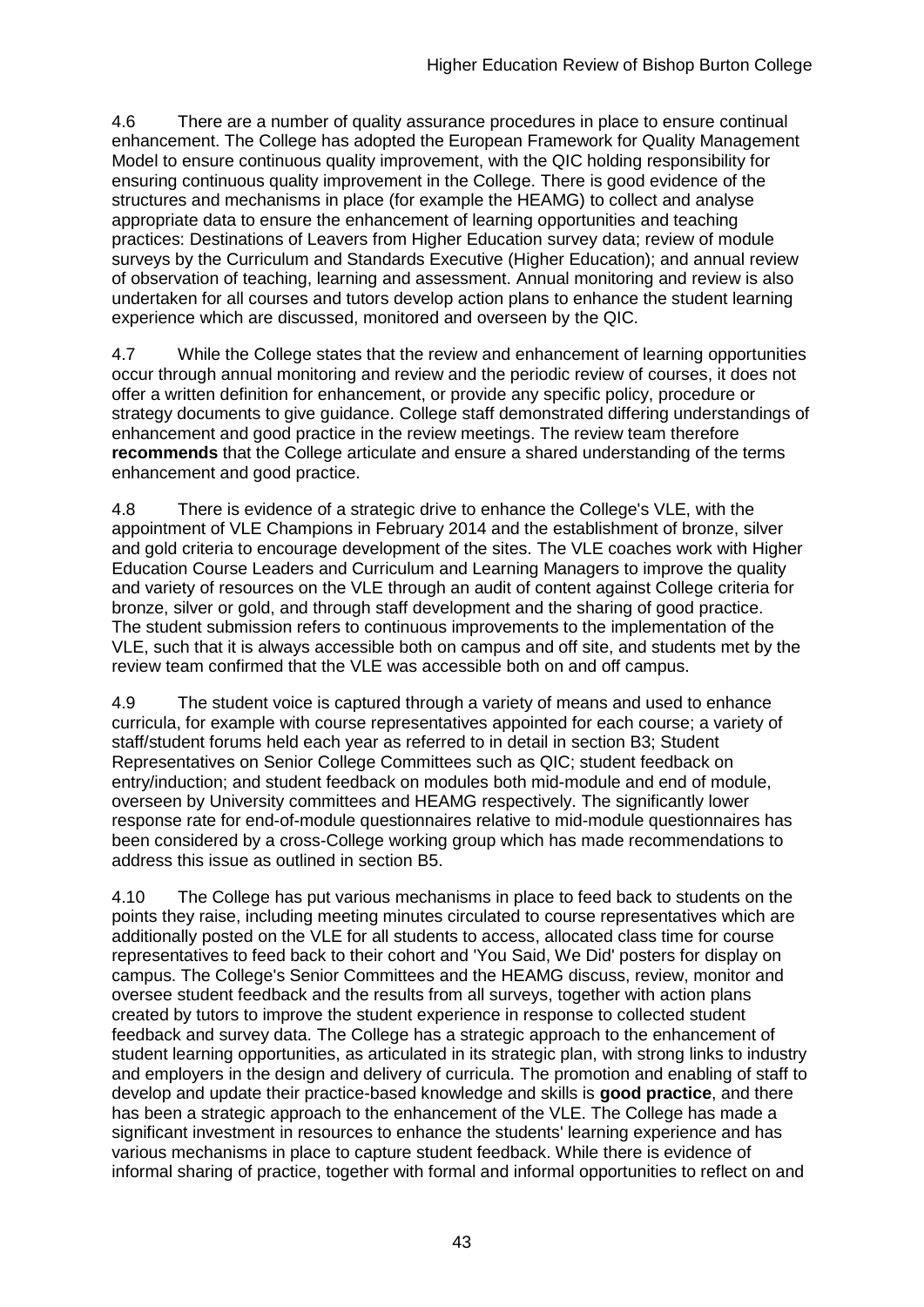review practice, the College could monitor and evaluate more fully the impact of enhancement activities on student learning. Similarly, there was no clear College-wide definition of enhancement or good practice, such that it is recommended that the College articulates and ensures a shared understanding of these terms.

4.11 There is clear evidence of close working partnerships with a range of employers and industry experts, with, for example, the provision of guest lecturers; applied research opportunities; and hosting events such as the Northern Farming Conference and the Annual Higher Education Showcase, at which students disseminate their dissertation research via a poster presentation to employers. Some students additionally undertake specialist short courses and industry-driven skills certificates, for example British Horse Society qualifications.

4.12 Students met by the review team felt that they had extensive learning resources available to them, and appreciated the 24-hour opening of the Learning Resource Centre.

4.13 Good practice is noted through annual monitoring reports and the observation of teaching. However, the impact of identified elements of good practice on student learning does not appear to be monitored and/or evaluated in a systematic way, so the review team **recommends** that the College monitor and evaluate more fully the impact of enhancement activities on student learning.

4.14 The College demonstrates a clear strategic approach to enhancement, with a considerable number of mechanisms for enhancing students' learning opportunities through the continual monitoring and development of the curriculum, the involvement of industry expertise in teaching and learning, and the significant enhancement in learning resources available to students. The College actively seeks student, employer and sector views on the relevance and quality of its courses. The Expectation is met, and the level of risk is low.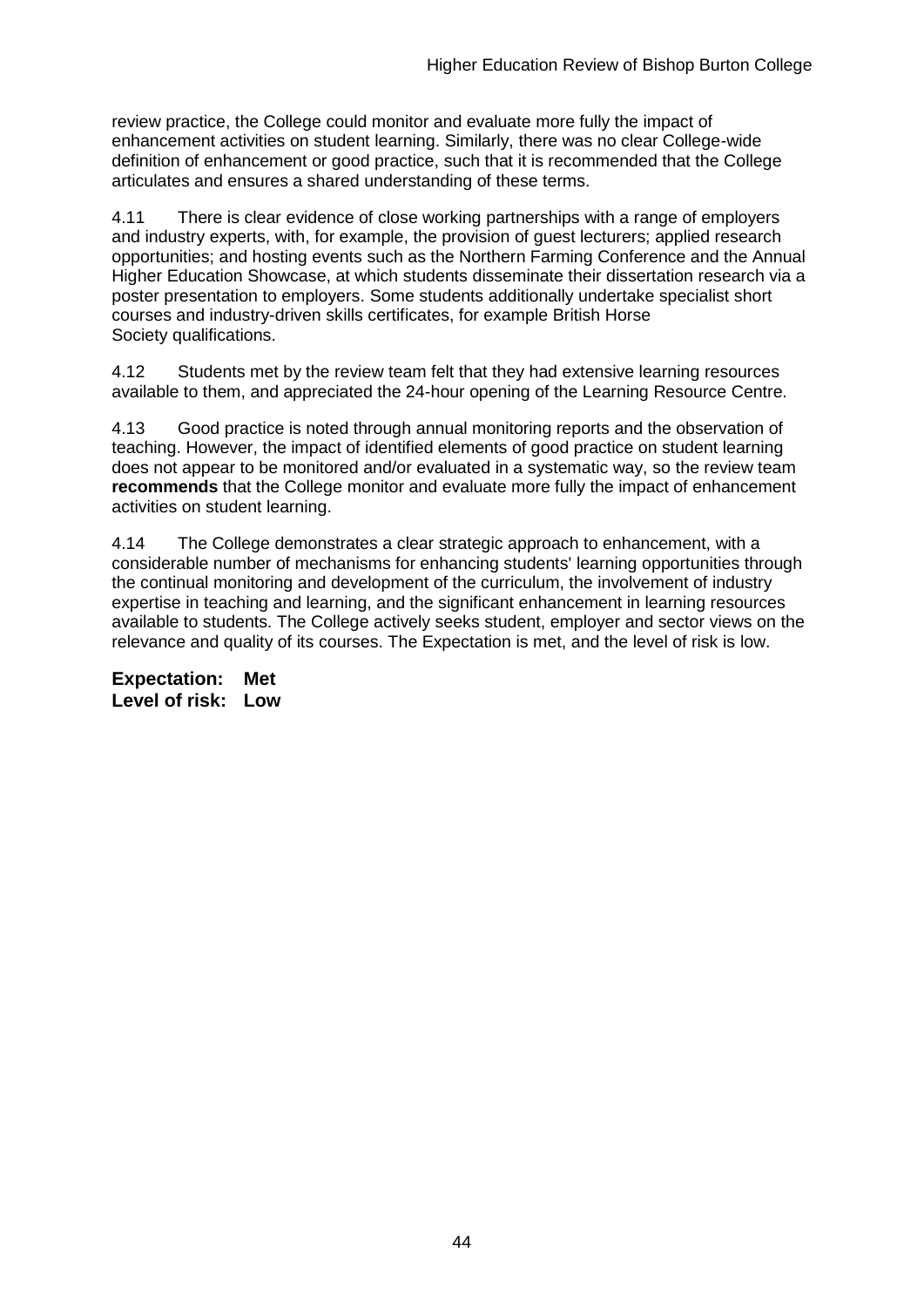## **The enhancement of student learning opportunities: Summary of findings**

4.15 The College demonstrates a clear strategic approach to enhancement which is embedded throughout the College. The main approaches to enhancement are through engaging with industry and employer contacts to design, develop and enhance the curricula. All courses include an element of work-based or employment-related learning to enhance students' employability. The College has a number of mechanisms in place to identify and disseminate good practice across the institution. Staff are expected to continually enhance their practice through relevant training and development, which the team considered to be good practice.

4.16 There are a number of quality assurance procedures in place to ensure continual enhancement, based on the European Framework for Quality Management. However, the College does not clearly define what it means by enhancement and does not provide guidance on how it intends to achieve it. It is therefore recommended that the College articulate and ensure a shared understanding of the terms enhancement and good practice.

4.17 The student voice is captured through a variety of means and used to enhance the curricula and teaching and learning. It also has various mechanisms to feed back to students on how it has responded to their feedback. While the College has a number of ways of engaging with students, it does not clearly monitor the effectiveness of its responses to feedback on student learning. It is recommended that the College monitors and evaluates more fully the impact of enhancement activities on student learning.

4.18 The team concludes that the enhancement of student learning opportunities at the College **meets** UK expectations.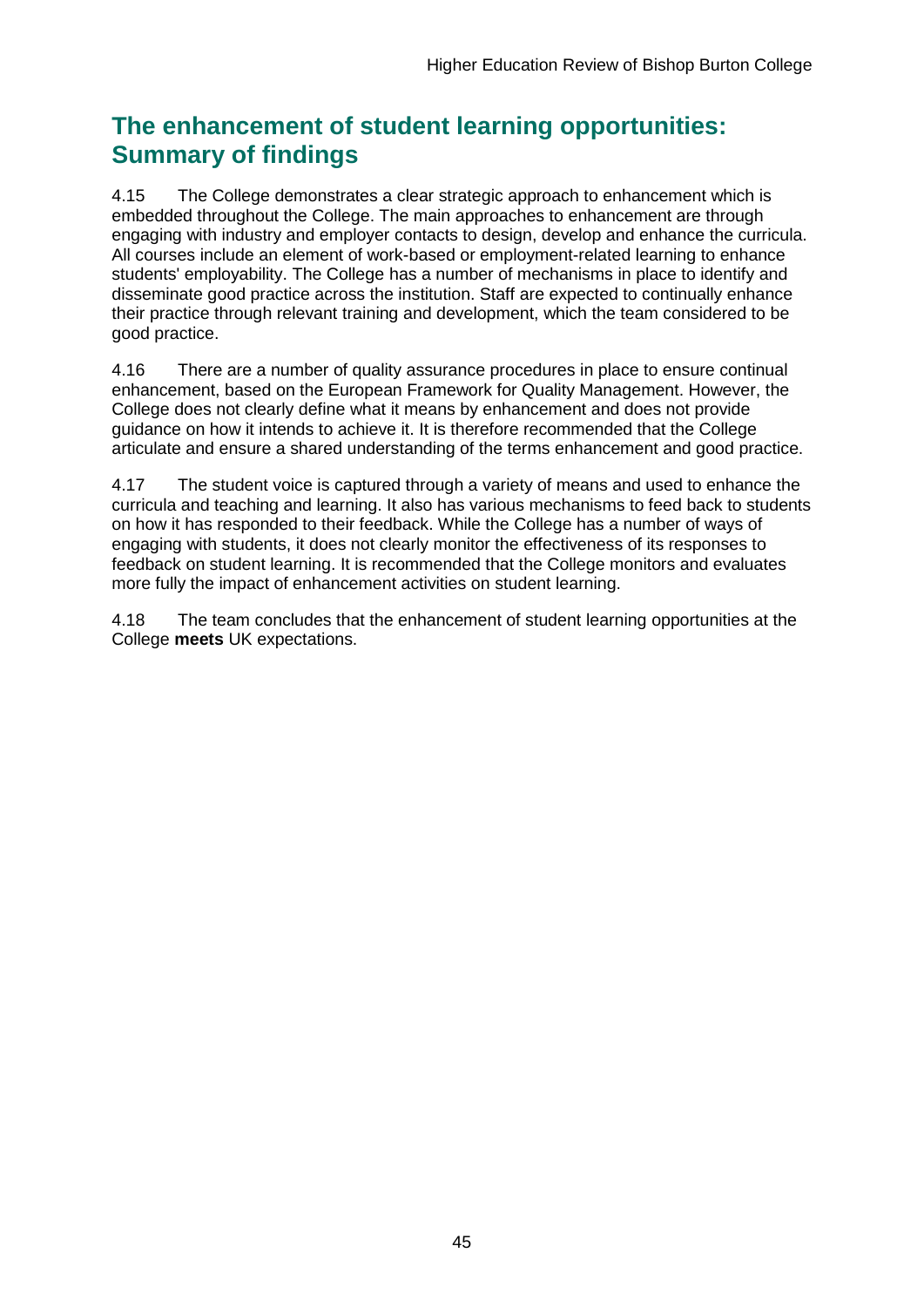## <span id="page-46-0"></span>**5 Commentary on the Theme: Student Employability**

## **Findings**

5.1 The College places employability at the centre of its mission and strategic aims. The College places an emphasis on establishing commercial partnerships to further this aim with work placements and work experience. The commercial partnerships are also integral to the College's applied research activity, including extensive farm and other trials of work, involvement in student dissertations and projects, and curriculum developments. The College emphasises its role as a vocational provider and in offering employment opportunities which extend to offering jobs to students via technician posts. The emphasis on offering employment opportunities at all levels is also reflected in its introduction of a staff graduate trainee scheme for lecturer posts.

5.2 The College's strategies to promote student employability include work placements and work-based learning; opportunities for student enterprise and entrepreneurship; events with employers; students entering external competitions; and the continued professional development of staff.

<span id="page-46-1"></span>5.3 There are regular meetings between course teams and employers, and employers are also canvassed for their views on the College. The College actively engages with employers and the Employer Workplace Guide details what is expected of employers offering placements, but also emphasises opportunities at the College for continuing professional development. The College hosts the Northern Farmers' Conference (organised by its partner Agrii) and its links with dealerships and Kubota feature in promotional material, which all articulate sector needs and potential careers for students in the land-based sector.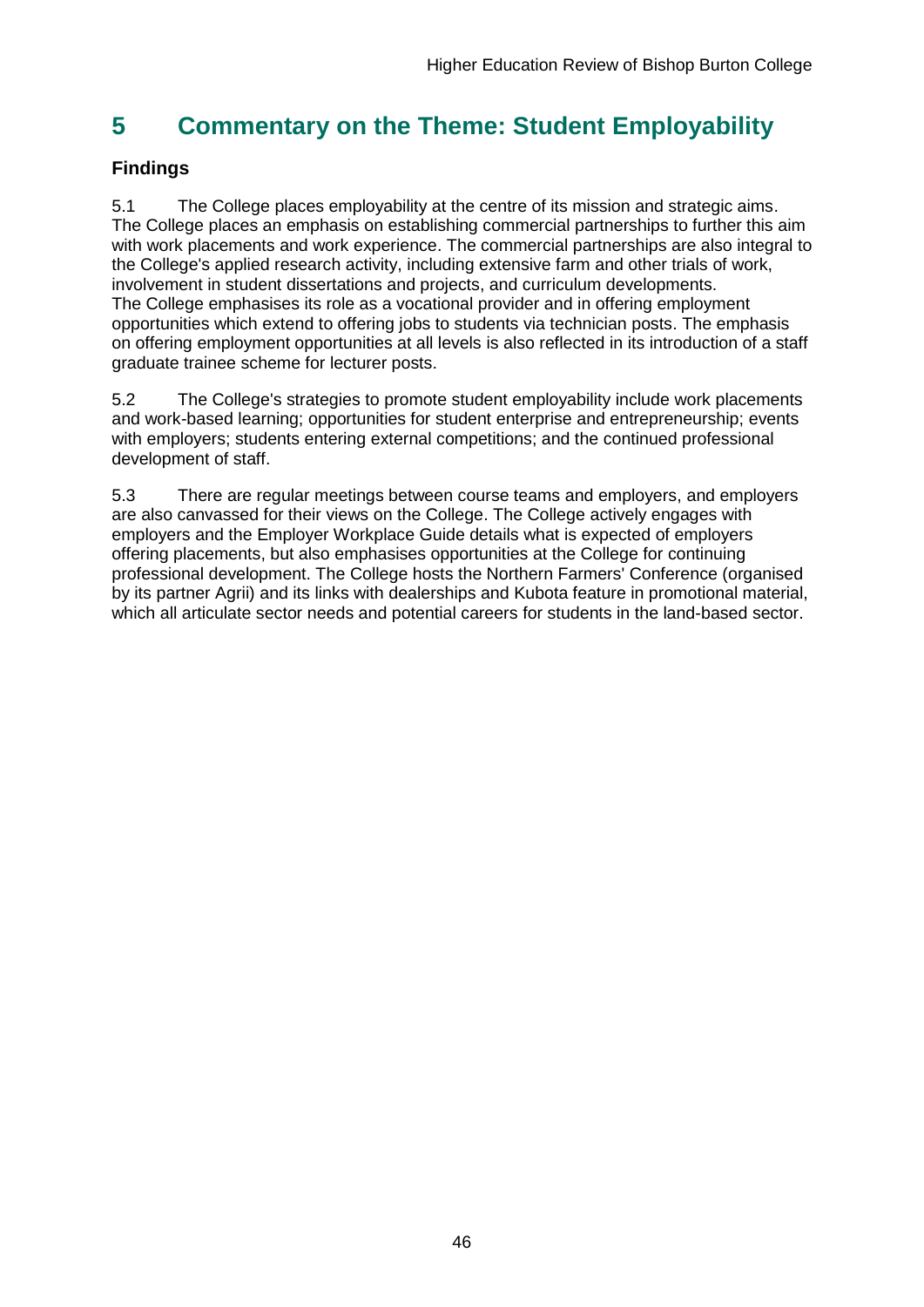## <span id="page-47-0"></span>**Glossary**

This glossary is a quick-reference guide to terms in this report that may be unfamiliar to some readers. Definitions of key operational terms are also given on pages 27 to 29 of the [Higher Education Review handbook.](http://www.qaa.ac.uk/en/Publications/Documents/HER-handbook-14.pdf)

If you require formal definitions of other terms please refer to the section on assuring standards and quality: [www.qaa.ac.uk/assuring-standards-and-quality.](http://www.qaa.ac.uk/assuring-standards-and-quality)

User-friendly explanations of a wide range of terms can be found in the longer **Glossary** on the QAA website: [www.qaa.ac.uk/Pages/GlossaryEN.aspx.](http://www.qaa.ac.uk/Pages/GlossaryEN.aspx)

### **Academic standards**

The standards set by **degree-awarding bodies** for their courses (programmes and modules) and expected for their awards. See also **threshold academic standard**.

### **Award**

A qualification, or academic credit, conferred in formal recognition that a student has achieved the intended **learning outcomes** and passed the assessments required to meet the academic standards set for a **programme** or unit of study.

### **Blended learning**

Learning delivered by a number of different methods, usually including face-to-face and e-learning (see **[technology enhanced or enabled learning](http://www.qaa.ac.uk/AboutUs/glossary/Pages/glossary-t.aspx#t1)**).

### **Credit(s)**

A means of quantifying and recognising learning, used by most institutions that provide higher education **programmes of study**, expressed as numbers of credits at a specific level.

### **Degree-awarding body**

A UK [higher education provider](http://newlive.qaa.ac.uk/AboutUs/glossary/Pages/glossary-h.aspx#h2.1) (typically a [university\)](http://newlive.qaa.ac.uk/AboutUs/glossary/Pages/glossary-u-z.aspx#u4) with the power to award degrees, conferred by Royal Charter, or under Section 76 of the Further and Higher Education Act 1992, or under Section 48 of the Further and Higher Education (Scotland) Act 1992, or by Papal Bull, or, since 1999, granted by the Privy Council on advice from QAA (in response to applications for [taught degree awarding powers, research degree awarding powers or](http://newlive.qaa.ac.uk/AboutUs/DAP/Pages/default.aspx)  [university title\)](http://newlive.qaa.ac.uk/AboutUs/DAP/Pages/default.aspx).

### **Distance learning**

A course of study that does not involve face-to-face contact between students and tutors but instead uses technology such as the internet, intranets, broadcast media, CD-ROM and video, or traditional methods of correspondence - learning 'at a distance'. See also **blended learning**.

### **Dual award or double award**

The granting of separate awards (and certificates) for the same **programme** by two **degree-awarding bodies** who have jointly delivered the programme of study leading to them. See also **multiple award**.

### **e-learning**

See technology enhanced or enabled learning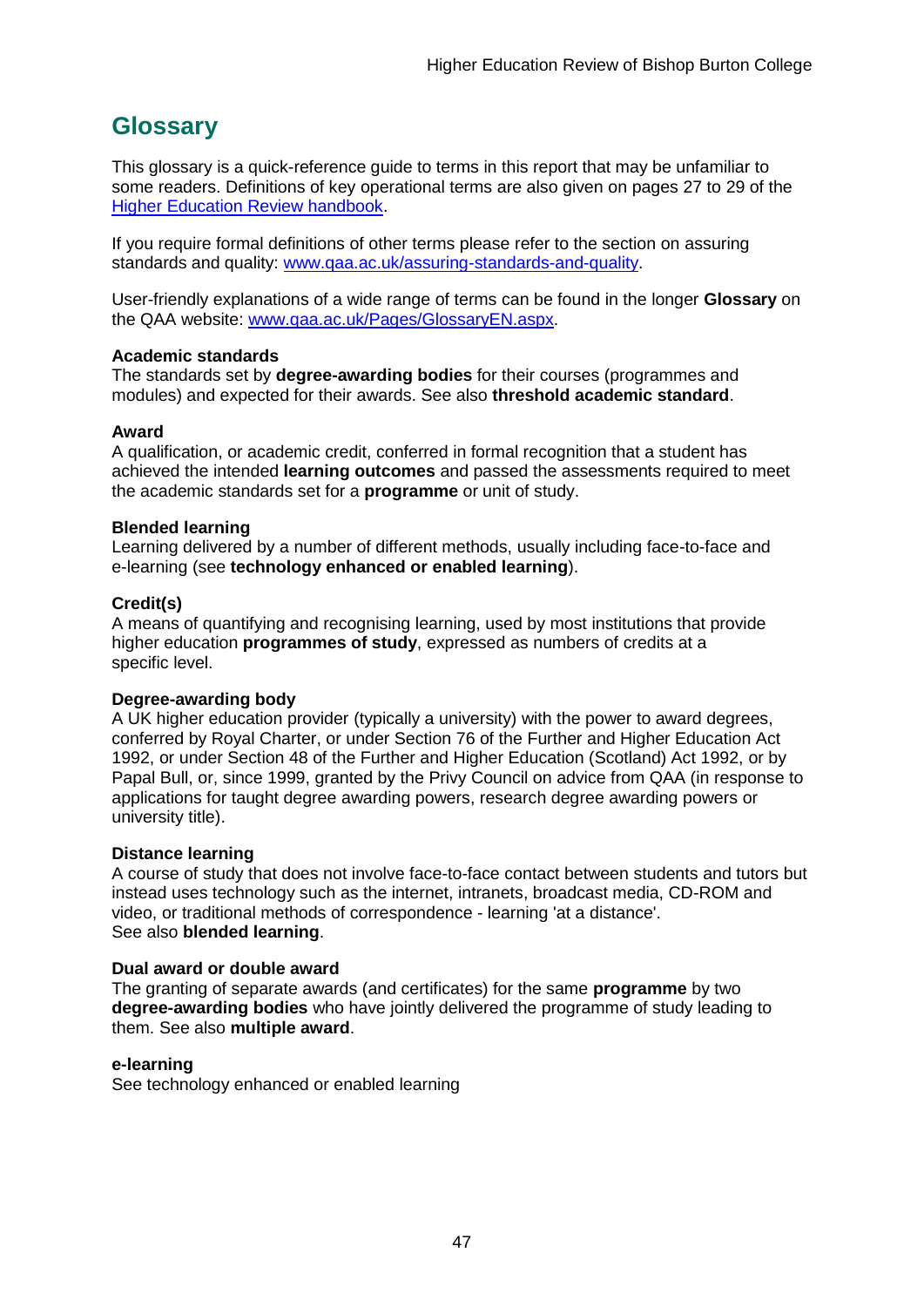### **Enhancement**

The process by which [higher education providers](http://www.qaa.ac.uk/AboutUs/glossary/Pages/glossary-h.aspx#h2.1) systematically improve the quality of provision and the ways in which students' learning is supported. It is used as a technical term in our review processes.

#### **Expectations**

Statements in the **Quality Code** that set out what all UK [higher education providers](http://newlive.qaa.ac.uk/AboutUs/glossary/Pages/glossary-h.aspx#h2.1) expect of themselves and each other, and what the general public can therefore expect of them.

### **Flexible and distributed learning**

A [programme](http://newlive.qaa.ac.uk/AboutUs/glossary/Pages/glossary-p.aspx#p12) or [module](http://newlive.qaa.ac.uk/AboutUs/glossary/Pages/glossary-m-o.aspx#m6) that does not require the student to attend classes or events at particular times and locations.

### See also **distance learning**.

### **Framework**

A published formal structure. See also **framework for higher education qualifications**.

### **Framework for higher education qualifications**

A published formal structure that identifies a hierarchy of national qualification levels and describes the general achievement expected of holders of the main qualification types at each level, thus assisting higher education providers in maintaining academic standards. QAA publishes the following frameworks: *The framework for higher education qualifications in England, Wales and Northern Ireland* (FHEQ) and *The framework for qualifications of higher education institutions in Scotland* (FHEQIS).

#### **Good practice**

A process or way of working that, in the view of a QAA review team, makes a particularly positive contribution to a higher education provider's management of academic standards and the quality of its educational provision. It is used as a technical term in QAA's audit and review processes.

### **Learning opportunities**

The provision made for students' learning, including planned study, teaching, assessment, academic and personal support, and resources (such as libraries and information systems, laboratories or studios).

#### **Learning outcomes**

What a learner is expected to know, understand and/or be able to demonstrate after completing a process of learning.

### **Multiple awards**

An arrangement where three or more **degree-awarding bodies** together provide a single jointly delivered **programme** (or programmes) leading to a separate **award** (and separate certification) of each awarding body. The arrangement is the same as for **dual/double awards**, but with three or more awarding bodies being involved.

### **Operational definition**

A formal definition of a term, establishing exactly what QAA means when using it in reviews and reports.

### **Programme (of study)**

An approved course of study that provides a coherent learning experience and normally leads to a qualification.